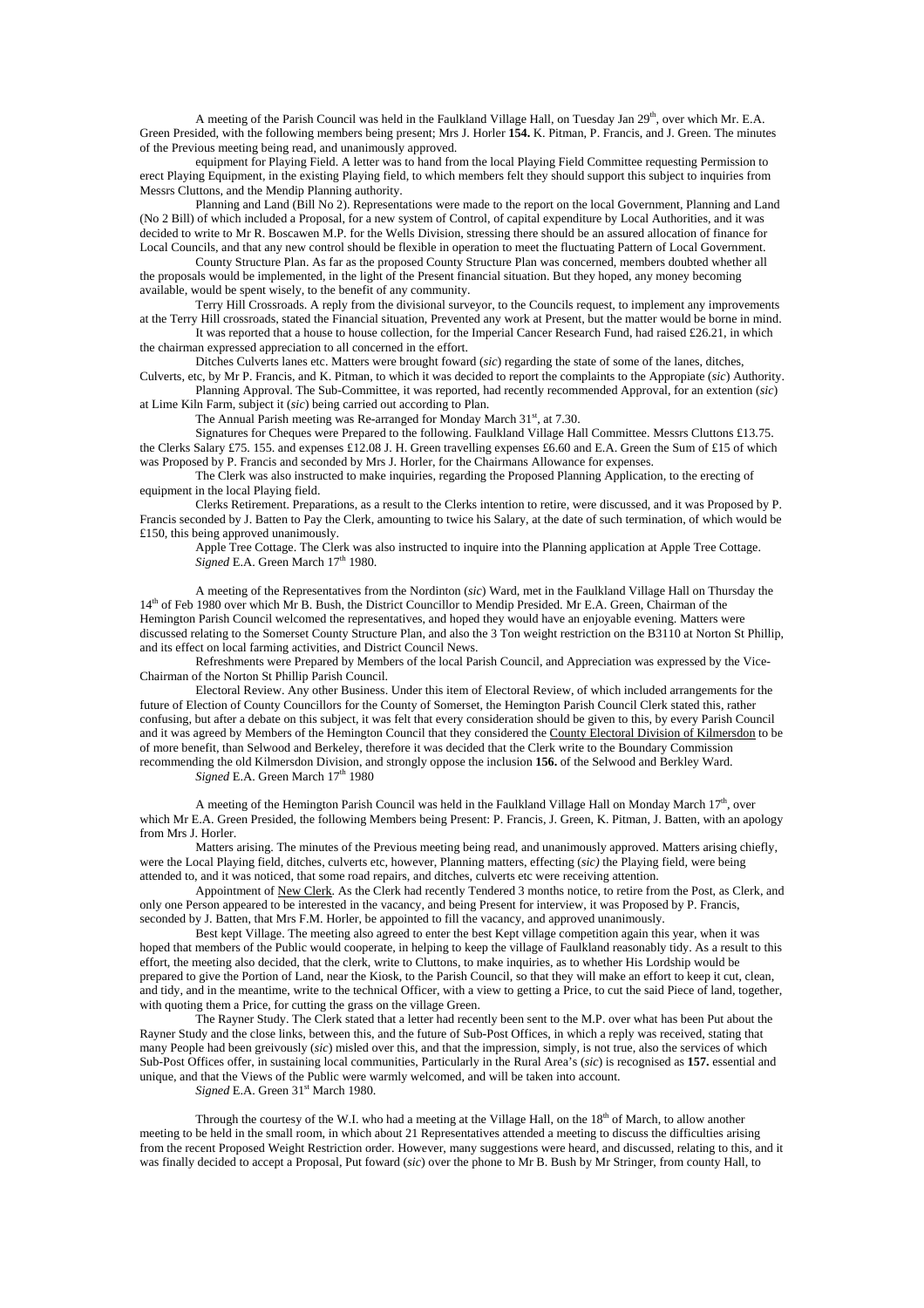extend the restriction from Mackley Lane to the Junction at Laverton, and up to Charlton Farm, thus allowing access to Lower Row Farm, Row Farm, Upper Row Farm, and Charlton Farm.

 Corner at Laverton. The meeting was arranged by E.A. Green, chairman of the Parish Council, who jointly conducted the meeting with Mr B. Bush, Representative of the District Council. The meeting closed at 9-15 but during the meeting, a Mr Davis of Row Farm, Laverton, stated that he was Prepared to give a Portion of land, adjacent to his Premises, for improvement at the corner, Providing the County Council, would be interested to implement any improvement in due course.

 However, the Clerk, of the Parish Council, was instructed to write to the Appropiate (*sic*) Authorities, seeking their Views.

*Signed* E.A. Green 31<sup>st</sup> March 1980.

The Annual Parish meeting, was held in the Faulkland village Hall, on Monday March 31<sup>st</sup> 1980.

 Mr E.A. Green Presided, and members Present were Mrs J. Horler, J. Green, K. Pitman, P. Francis, with an apology from Mr J. Batten. There were about 6 Parishoners (*sic*) Present, including Mrs F.M. Horler, who had recently been appointed to the Position as Clerk. The Clerk gave a Financial Statement of the Parish Council accounts of which showed a satisfactory **158.** Balance, amounting to £191.00, and it was Proposed by P. Francis, seconded by J. Green, that these accounts be accepted, and approved.

 Annual Accounts. The chairman also gave a Financial statement of the village Hall accounts, of which showed a satisfactory balance of £134.47, and it was Proposed by Mrs J. Horler, seconded by J. Green that these accounts be accepted, and approved.

 The chairman gave a report on the efforts of the Council during their Period of Office, of which included many items of interest, all of which is *(sic*) recorded, during that Period.

 Bamphylde Charities. He also stated, that a report on the Bamphylde Charities would be given at the next meeting, and thanked the Parish Councillors for their cooperation, during their first Term of office, and to the Clerk for his efforts, and cooperation.

 matters arising. Mr Golland inquired if it was Possible to reseed the small Portion of land at the top side of the village Green, to which the chairman replied, that the matter would be borne in mind.

*Signed* E.A. Green 31<sup>st</sup> March 1980.

 A short Parish Council meeting followed, in which the minutes of the Previous meeting were read, and approved. corner at Laverton. Matters arising chiefly, were the corner at Laverton, in which a letter from the Divisional Surveyor, stated that, he would contact Mr Davis, to which, he felt this to be a very useful Proposition, without involving very much inconvenience.

 Playing Field. Best Kept Village. The Clerk stated that Preparations had been made in order to enter the best kept Village competition, and that the Plans, and applications, for the Playing field equipment to be erected at the local Playing field, had been fowarded (*sic*) to the Mendip Council, for approval, but no quotation, had Yet been recieved *(sic*), for cutting the grass, on the village green, and the land, adjacent to the Kiosk.

This concluded the business of the meeting.

 Clerks Retirement. This being the clerks last meeting, as his 3 months notice, was due to expire, a Tribute was Paid to him, by the chairman, and parish Councillors Present, old and new Members, in which the chairman stated, that looking back over the Years, he noticed that Mr Loader had served in this Capacity, as Cleek to the council, for a Period of approximately 32 Years, and Previous to this, had served as a Parish **159.** Councillor for 2 Years, and that the Office, as Clerk had been held in the family for 44Years, but he said, that no-one, could have been more efficient, than him, over this Period, and that they were sorry to lose him, but had been fortunate enough, to be able, to appoint Mrs F.M. Horler, to fill the vacancy. However, in acknowledgement to his services over this Period, the Chairman Presented him with a Cheque for £150 and a walking stick, on behalf of the Councillors, old and new, suitably inscribed from the Hemington Parish Council, as to the years of service, and his wife was Presented with a Boquet *(sic*) of flowers, for her support to him over this Period. In response, Mr Loader thanked, the Chairman, and all who had subscribed to the Presentation, and stated he had enjoyed it over the period, and if there was anything he could do to help the New Clerk, in her duties, he was only too Pleased to do so.

*Signed* E.A. Green May 20<sup>th</sup> 1980.

The Annual Meeting of the Hemington Parish Council was held in Faulkland Village Hall on Monday May 19<sup>th</sup> 1980. Members present were: Mr E. Green. Mr P. Francis. Mr J. Green, Mrs J. Horler and Mr K. Pitman. 1. Election of Chairman. Mr E. Green was elected as Chairman. Proposed by Mr P. Francis and seconded by Mrs J.

Horler.

 2. Election of Vice-Chairman. Mr P. Francis was elected as Vice-Chairman. Proposed by Mr J. Green and seconded by Mrs J. Horler.

3. Minutes. The minutes of the last meeting were read and signed as a correct record.

 4. Matters arising (a) Grass cutting. The account for the last grass cutting season totalled £30.80. Mr P. Francis proposed that a cheque for this amount should be signed and Mr K. Pitman seconded this.

 A quotation from Mendip District Council gave the cost of cutting the grass on the green, the area around the Village Hall and the plot of land adjoining the Kiosk at **160.** £8.75 per cut. They added that to clear the land around the kiosk before cutting would be an additional £10.

 A letter from Cluttons stated that they would grant the Council a Gratuituous (*sic*) Licence for the land around the Kiosk and would allow the Council to control the grass and shrubs but the Estate must be allowed to terminate the licence without notice. Mr P. Francis proposed that these terms should be accepted and this was seconded by Mr K. Pitman and that Cluttons should be asked to pay the £10 charged by Mendip District Council for the initial clearance of the land.

 (b) Playing Field. Permission has now been granted for the provision of recreational facilities at Faulkland Playing Field with an additional note that consideration should be given to providing a separate footpath link from Churchway. The Clerk was asked to write and suggest that these recommendations be sent to the Highway Authority.

 5. Tree planting scheme. The Mendip District Council wished to know if the Parish Council had any specific proposals for their tree-planting scheme. Mr Loader had a list of people who had shown an interest last year and the Council suggested a replacement for the Jubilee Tree which had died.

6. Commercial Union Assurance. This is due for renewal by June 1<sup>st</sup>. They strongly recommended that the policy be reviewed with particular regard to Property Damage covers and third party legal Liability. It was suggested that other quotations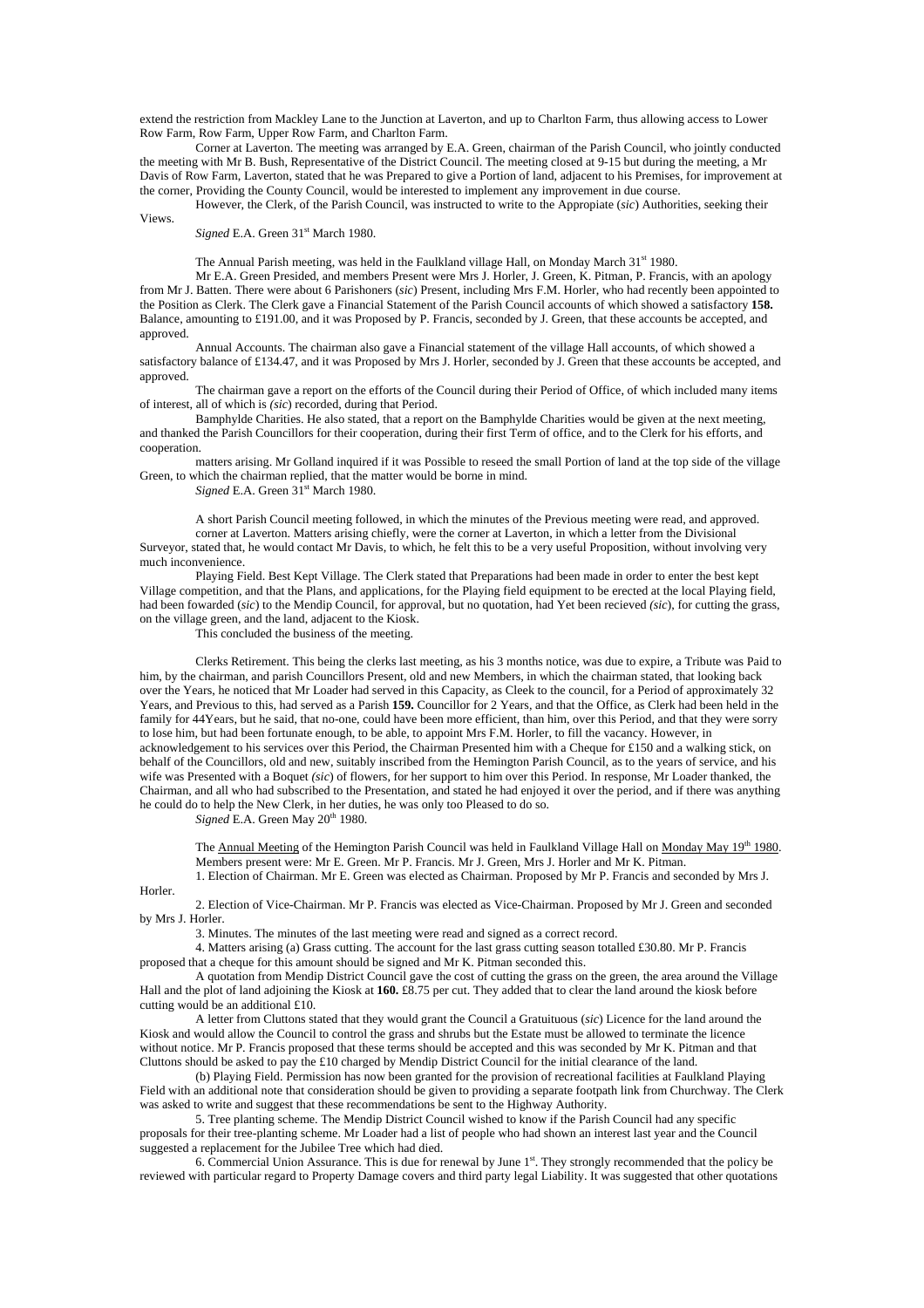be given for the Policy and that the 'Damage to the Village Hall and Extension' section should be increased from £20,000 to £25,000 and that the Public Liability should be increased from £250,000 to £500,000. The rest of the Policy **161.** to remain as before. Mr P. Francis and Mr J. Green offered to get the other quotations.

 7. Subscriptions to the Association of Local Councils & Bridleways. It was agreed that this should be renewed at a cost of £18.37 minus V.A.T.

Planning Application for Renewal of Temporary Use of Garage as Sales Office – approval had been given.

 A letter from the County Solicitor confirmed that proceedings would be taken to remove obstructions from Bridleways if it was not possible to settle the matter by negotiation.

 9. Hugh of Witham Foundation 'Village Ventures'. The Council decided to nominate the Playing Field under Section (b) Facilities in the Community and the Flower Show under Section (c) Community Spirit.

 10. Small Industries Group. The Clerk was asked to bring this to the attention of Mr Pye the Woodcarver and to put the poster up on the notice-board.

 11. Other Business. After hearing the uncomplimentary remarks of Mr Taylor – Field Officer of the Best Kept Village Competition the Council instructed the Clerk to ask Mr. M. Horler to paint the Parish Notice Board and to write to Miss Corbin at the school and Mr James at the Youth Club asking them to encourage the children not to drop litter. She was also asked to write to Mr Burkitt at the Council Offices, Frome – with regard to a hump in the road above Kingman's Farm, a telephone trench in Faulkland, the Terry Hill Crossroads and a dislodged milestone at Tower Hill. It was proposed by Mr P. Francis and seconded by Mr J. Green that a cheque for £120 be signed for Mr E. Green for his work on the Playing Field Hedge. Mr Penny informed the Council that he wished to give up 5 perch of his allotment. This concluded the business of the meeting.

*Signed* E.A. Green 18 August 1980.

**162.** A meeting of the Hemington Parish Council was held in Faulkland Village Hall on Monday 18th August 1980. Members present were: Mr E. Green, presiding, Mrs J. Horler, Mr J. Batten, Mr J. Green and Mr K. Pitman. Apologies were received from Mr P. Francis.

The minutes of the last meeting were read and signed as a correct record.

 Matters arising: (a) Insurance. Having decided to reinsure with the Commercial Union Assurance the Council had received a letter stating that the policy had not yet been processed due to an unprecedented demand for this insurance but confirming that they were maintaining cover while this was being done.

 (b) Land adjoining kiosk. A letter from Cluttons stated that Lord Hylton was not prepared to contribute to the cost of clearing the land and suggested the council arrange a village party to raise this money.

 (c) footpath link to playing field. A letter from Mendip District Council stated that the suggestion of a footpath was based on comments from the Highway Authority and was only a note – the parish Council are (*sic*) not obliged to provide this link.

 (d) A letter from Mr Burkitt said that immediate attention was being given to the hump in the road at the top of Kingman's Farm and for the milestones to be re-erected. His trench inspector will be contacting the G.P.O. to insure the reinstatement of the footpath. He also arranged a site meeting at the Terry Hill Crossroads between himself, members of the P.C. and Mr Mitchell of the Highways Authority to discuss possible ways of preventing accidents there. Mr Mitchell assured the P.C. that Terry Hill was quite high on their list of priorities and when money was available would **163.** give serious consideration to staggering the junction. Meanwhile as a temporary measure they would raise the Crossroads sign which blocks the view of cars from Frome from cars coming from Kilmersdon.

 Correspondence. 1. Weight restriction order. The Clerk had received a copy of the draft order, a copy of the Order being amended and a copy of the Plan showing the length of road affected by the proposal and a statement of the Council's reasons for preparing to make the order.

 A letter from the Somerset County Council Surveyor's Dept. stated that due to the current lack of funds no action could be taken with regard to improving the bends at Row Farm, Laverton.

 2. Faulkland Inn. The Clerk had received a notice for the Application for the transfer of Justices licence for the Faulkland Inn from a Mr William Hamilton Gibson from Corsham, Wilts.

 3. Planning Apps. An application had been received from Mr Long of Chapel Fm. Faulkland to convert and extend buildings to dwelling. The P.C. made the observation that they would prefer to see the barn lowered to correspond with the existing building. A site meeting was held at which the Planning sub-committee, members of the P.C. and Mr Barnard Bush were present, but the Planning Committee preferred to keep the appearance of a barn and to make a feature of the existing pillars and arch.

 4. Housing Bill. The chairman brought to the attention of the Council the Housing Bill and the Local Government Planning and Land No. 2. Bill.

5. Charges for Planning Apps. The Clerk read the details of the proposed charges for Planning Applications.

 6. Fouling of footpaths and Recreation Areas. A letter from the Mendip District Council asked if we could help publicise this problem by putting up notices.

**164.** 7. 'The Village' Exhibition. A letter from the clerk of Norton St Philip informed the Council of 'The Village' Exhibition that would be visiting Norton St Philip on the  $4<sup>th</sup>$ , 5<sup>th</sup> and 6<sup>th</sup> Sept. and that they will be holding a reception for the Parish Councils and Parish Meeting of Nordington Ward on <sup>4th</sup> Sept.

 Planning Relaxations for Small Industrial Premises. The Clerk read the details of this but the Council felt they had no comments to make on it.

 Clerk's Training Course. Mrs J. Horler proposed that a cheque for £61 + VAT should be signed to enable the Clerk to go on this course in January 1981. This was seconded by Mr J. Batten.

 Bridget Parker Commemoration Fund. Mrs J. Horler proposed that a cheque for £10 be sent as a donation to this. Mr J. Batten seconded it.

Frome & District Citizens Advice Bureau. Mr J. Green proposed that a cheque for £10 be sent as a donation to this. Mr K. Pitman seconded it.

 Other matters. Attention was drawn to the state of the pump outside Pear Tree Cottage, Hemington. It was agreed that this should be looked at with a view to it's *(sic*) being repaired voluntarily.

 A large hole in the Green is in need of filling in and the stocks are in need of repair. Mr Pitman was asked to approach Lord Hylton to see if he would be willing to let us have some of his old seasoned oak from the Game larder that has been pulled down.

 The chairman offered to look into a scheme of Southern Electricity's whereby the Village Hall may be eligible for a cheaper rate.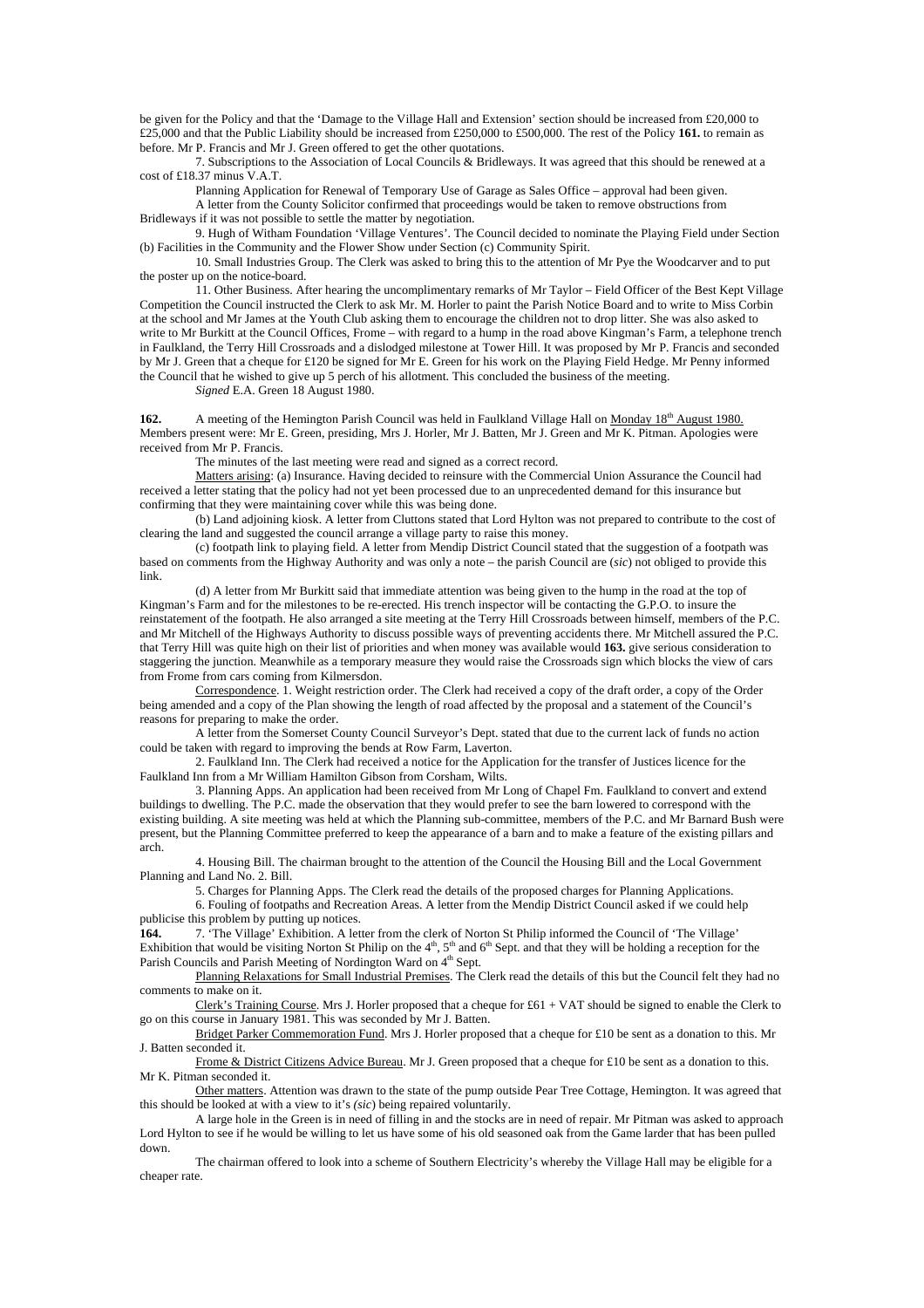It was suggested that the Clerk order a copy of 'The Village' magazine at a cost of 43p and to inquire whether it can be bought annually for a subscription.<br>165. Mrs J. Horler proposed that

**165.** Mrs J. Horler proposed that a cheque for £30 be signed for the Parish Burial Expenses. Mr K. Pitman seconded this. It was agreed to give some thought to increasing this donation.

 Mr J. Batten proposed that cheques for Cluttons, for the ½ yearly allotment rent and the playing field rent, for the auditors fees of £26.45. for Mr Horler for £5, and for stationary from Humphries and West for £45.32 be signed. This was seconded by Mrs J. Horler.

 The Clerk gave a report on the Local Council Meeting at Beckington where Mr Bush gave a talk on Planning. One of his suggestions was that Parish Councils should display lists of planning applications and it was agreed to do this.

 It was reported that all the lights except one on the Council Estate were out of order and the Clerk was asked to inform the Lighting Authorities.

 The Clerk brought to the Council's attention the Written Statement of the Somerset County Structure Plan which she had received.

 This concluded the business of the meeting. *Signed* E.A. Green 12 Sept 1980.

A meeting of the Hemington Parish Council was held in Faulkland Village Hall on Thursday 11<sup>th</sup> September at 7.30

 Members present were Mr E. Green, presiding, Mrs J. Horler, Mr P. Francis, Mr J. Green and Mr K. Pitman. The minutes of the last meeting were read and signed as a correct record.

Matters Arising: (a) The Insurance policy has now arrived.<br>
166. (b) Bridget Parker Commemoration Fund. A letter was read

**166.** (b) Bridget Parker Commemoration Fund. A letter was read giving details of how this money is spent.

(c) Pump at Hemington. It was suggested that a letter be sent to Lord Hylton asking him to set it in order.

 (d) Oak From Game Larder. Mr Pitman reported that this was full of worm. Mr Francis said that he would see if he could provide some. Failing this it was thought Charltons may have some.

 (e) Dogs fouling footpaths etc. The notice put up at the playing Field was removed after a few days. The chairman suggested that Mr Horler be asked to make a painted notice.

 Farming inquiry. This is an inquiry into Intensive Farming of which none is done within the Parish. The Clerk, however, was asked to put a notice on the notice-board.

 Planning App. An application had been received from Mr Moreton of 5 Pond Cottages for a 2-storey extension at the side of his house. The Council decided that they did not wish this extension to be put up as it would spoil the layout of Pond Cottages but stipulated that if the planning Authorities decided to allow this that they would wish to see a continuous roof-line and an alteration to the chimney.

 Other Business. (a) A report to the Planning and Highways Committee on the Department of the Environment Draft Circular on Development Control had been received. It was felt that this was of more concern to Mendip District Council.

(b) A Training Day for Councillors and Clerks is to be held at Glastonbury on November  $8<sup>th</sup>$ . Mr J. Green and the Clerk wished to go to this.

(c) National Tree Campaign. This is a 3 year project and this year may be associated with the Queen Mother's  $80<sup>th</sup>$ birthday with celebration plantings of 80 trees – or a smaller number. It was suggested the Clerk contact the landowners who had shown interest in the Mendip District Council's **167.** Tree-planting scheme.

Allotment. A letter had been received from Mr W.E. Penney stating that he wished to give up his piece of allotment.

 The Clerk brought to the Council's attention a Conference for Local Authorities by the National Playing Fields Association, the annual reports of the Community Council for Somerset, the Somerset Association of Local Councils and the Somerset County Playing Fields Association, a Local Council Meeting at Westbury-sub-Mendip on October  $2<sup>nd</sup>$ , the AGM of the Somerset Association of Local Councils in Taunton on Oct 4<sup>th</sup> and a Ward Meeting at Norton St Philip on 30<sup>th</sup> October.

 The Clerk was asked to write to Mr Burkitt with regard to potholes in the road between Hassage crossroads and Hassage Farm and mud on the road at Lippiatt Mill (*Hill?),* Stoney Littleton Lane.

 It was mentioned that the footbridge at Hardington between Hemington and Buckland Dinham parishes has now been completed.

 Youth Club. The Chairman informed the Council of the possibility of the Youth Club closing. It was decided that the money left in the fund should be frozen at the Bank and the Parish Council made responsible for it if it did, in fact, close. If, in the future, the Youth Club then reopened the Parish Council should be responsible for handing over the money. The interest on the money should be declared at the Annual Assembly.

*Signed* E.A. Green Nov 20<sup>th</sup> 1980.

168. A meeting of the Hemington, Hardington and Foxcote Parish Council was held at Faulkland Village Hall on Thursday 20<sup>th</sup> November 1980.

Members present: Mr E. Green (Chairman), Mr P. Francis, Mr. K. Pitman, Mrs J. Horler, Mr J. Green.

1. The Minutes of the last meeting were read and signed as a correct record.

2. Apologies: There were no apologies for absence.

3. Matters Arising: (a) The pump at Hemington. The Clerk had received a letter from the Kilmersdon Estate dated  $7<sup>th</sup>$ October 1980 offering to give the pump to the Council followed by a letter from the Jolliffe Estate stating that the land is actually owned by them and that they will be replying. No more has, as yet, been heard.

 (b) Report on Intensive Farming: The Environmental Health and Control Committee feels that there should be tighter planning controls over the development of intensive farming units and improved planning involvement in such developments particularly with regard to the proximity of residential development.

 4. Listed Buildings: to consider whether certain dwellings within the Parish should be included in the list of buildings of architectural and historic interest. Mrs J. Horler proposed that the Council should ask that Pond Cottages and Ammerdown Terrace should be included in this list and that expert advice be sought with regard to other dwellings within the Parish.

 5. The Housing Act 1980: to consider whether the Parish should be designated a Rural Area. The Council could see little advantage to this and, therefore, Mr Francis proposed that the Council should not apply for this.

 6. Subscription to the County Playing Fields Association: Mr J. Green proposed that a cheque for £2 be signed for this. Mrs J. Horler seconded this.

 7. Sapplings *(sic*) causing obstructions in the future: The Council were (*sic*) concerned that sapplings (*sic*) growing along Ammerdown Park wall, at Hemington turning on the Frome road and at the bottom of Black Hill, Hemington, would cause

pm.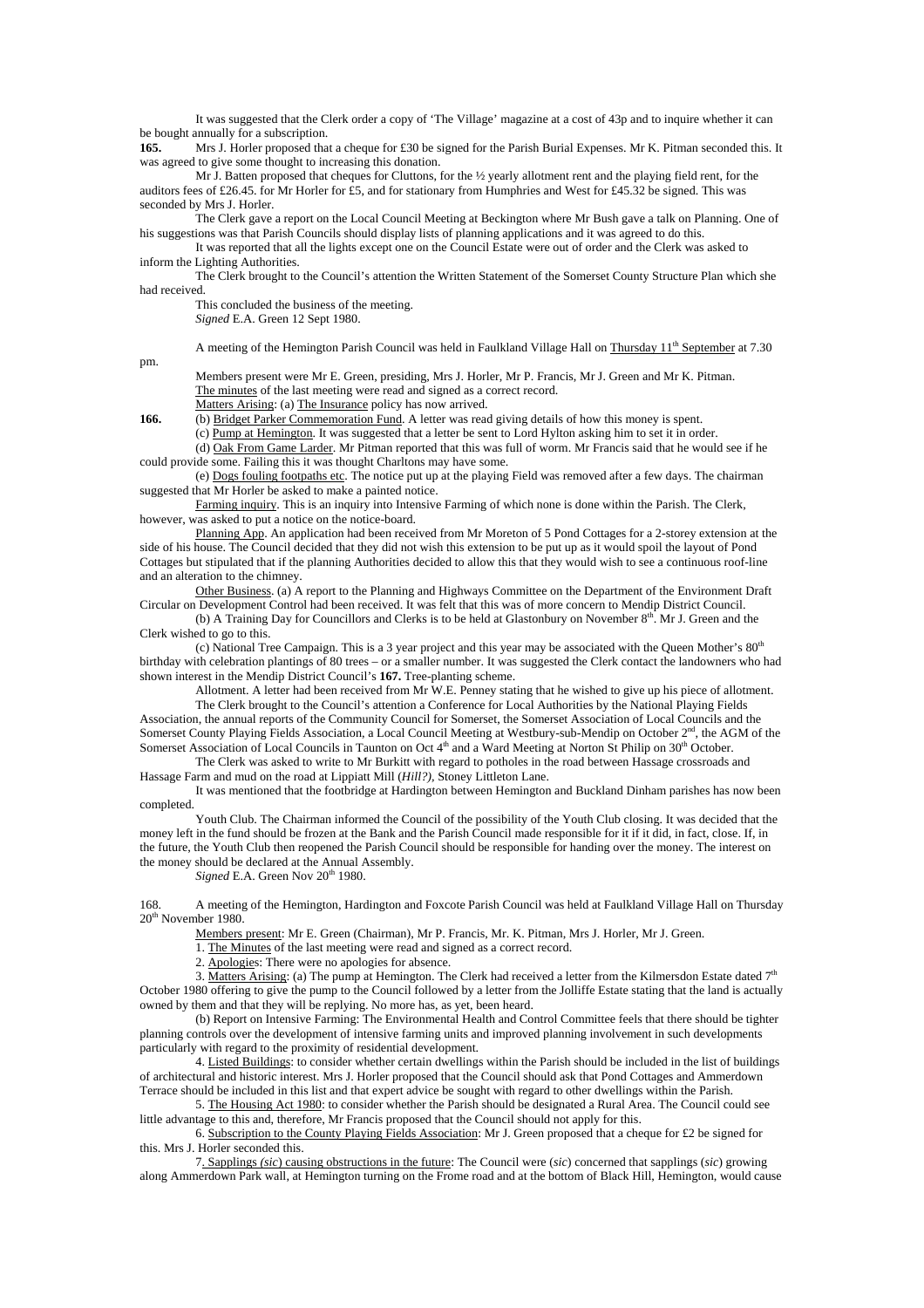obstructions in the future and felt they would be easier to remove now rather than let them get any bigger. The Clerk was requested to point this out to Mr Burkitt and also to inform him of a hump in the road in Hardington Lane and holes in Knoll Lane.

 8. Correspondence: The Chairman informed the Council of proposed cuts in the local Bus Service, the latest developments of the County Structure Plan, the Hugh of Witham Newsletter, Report 395 of the Local Government Boundary Commission and of planning applications that had been received.

 An application by Mr G. Snook for planning permission to build an Agricultural workers dwelling on Plots 4253 and 6253, Hemington. The Parish Council stated that they had no objection to this subject to Agricultural conditions being proved.

 Mr Francis proposed that a cheque for £34.89 be signed to the Mendip District Council for grass cutting for this season. Mr Pitman seconded this.

*Signed* E.A. Green Jan 29<sup>th</sup> 1981.

**169.** A meeting of the Hemington Parish Council was held in Faulkland Village Hall on Thursday 29<sup>th</sup> January 1981. Members Present: Mr E. Green (Chairman), Mr P. Francis, Mr K. Pitman, Mrs J. Horler, Mr J. Green and Mr J.

Batten.

1. The minutes of the last meeting were read and signed as a correct record.

2. Apologies: There were no absentees.

 3. Matters Arising: (a) The pump at Hemington. A letter from the Jolliffe Settled Estate stated that as soon as they had written confirmation that the Parish Council would accept responsibility for maintaining the stone work arounf (*sic*) the old pump they would get their solicitors to draft a simple document for agreement. The Clerk was asked to thank them for their gift of the pump and to state that the Parish Council were willing to maintain the stonework.

 (b) Report on cuts to local bus service. A sub-committee held on 3rd Dec. 1980 proposed that the service from Frome to Radstock be reduced to 4 buses per day in each direction with no morning bus through to Bristol except Saturdays.

 4. The Playing Field Committee wished the Parish Council to take over responsibility for the insurance and maintenance of the playing field equipment and would also like the permission of the Parish Council, Cluttons and the Planning Authorities to put the slide in the right hand corner and to build an artificial bank there. The Parish Council agreed to be responsible for the insurance and maintenance of the equipment. The Clerk was asked to apply for the free annual inspection service from Wicksteed, the suppliers of the equipment. Mrs Morgan, Chairman of the Playing Field Committee, was asked to arrange for a member of the playing field committee to make a weekly check and note this in a book purchased for this purpose. This would be signed by a member of the Parish Council; (*sic*) regular intervals.

 It was agreed that the permission of Cluttons should be sought with regard to the erection of a bank for the slide and that Mr Bush be consulted with a view to amending the plans.

(b) (*sic*) Notice from the Playing Fields Association: It was decided not to subscribe to the magazine 'Play Times'.

 5. Letter from Transport 2,000 Somerset Group 'Do we want 44 tonne lorries on the roads?' There were views for and against this but the majority opinion was that Britain needed to be competitive, that hopefully the lorries would keep to the motorways as the secondary roads were not built for large lorries and that the Armitage Committee had the facts and figures and were in a position to weigh up the pros and cons. Mrs J. Horler proposed that there was no need to write to our M.P. or Member of the European Parliament in protest. This was seconded by Mr J. Batten.

 6. Planning Applications: The Parish Council had no objection to the application by Mr Applegate for Outline Planning Permission for erection of Agricultural Workers dwelling at Sunnyside Farm, Laverton.

 Reports on : (1) Laverton model flying site – the decision was to approve as Chief Planning Officers report subject to SEB raising no objection.

 (2) Agricultural workers dwelling on plots 4253 and 6253, Hemington. It was recommended that the Ministry of Agriculture, Fisheries and Food be consulted.

(3) Garage at Michaelmas Cottage – they recommended approval subject to M23 (Garage Private Use).

 (4) Pond Cottages No 5- Permission for an extension was refused and the Secretary of State for the Environment had been requested to include the Pond Cottages in the list of buildings of architectural and historic interest. Mr Moreton has appealed against the refusal.

7. Accounts: Shaw and Sons

85p for public Notices of Annual Meeting of Parish Council.

£19 for book for Chairman's declaration of Office

£1.20 Delivery Charge + £3.16 VAT

 Total: £24.21 It was proposed by Mr Francis and seconded by Mr Green that a cheque for this amount should be signed. Also for the following:

Mrs C. Clarke, Ward Clerk's Salary £7

Mr E. Green, Chairman's Expenses £15

Mrs F. Horler, Clerk's Salary £75 and Expenses £15.13 = £90.13

Mr J. Green, Travelling Expenses £14.40

Martin Horler Sign for Playing field £14

Faulkland Village Hall Committee Hire of Hall £1.60 x 5 + £8.00

Cluttons £13.75 ½ yearly allotment and playing field rent

**170.** 8. A Book on the Parish Church Towers of Somerset can be bought more cheaply before 31.3.81 It was decided not to purchase this.

 9. Allotment: there has been no application for the vacant allotment. The Clerk was asked to report this in the Parish magazine.

 10. Reports were made on:- Precept: £425 was by the council (*sic*) S.C.C. Committees The Planning and Land Act 1980 Planning Applications – England. Statement for quarter ended 31.3.80 Complaints procedure County Structure Plan – examination in public to be held on  $24<sup>th</sup>$  February 1981 Village Action Courses SALC List of meetings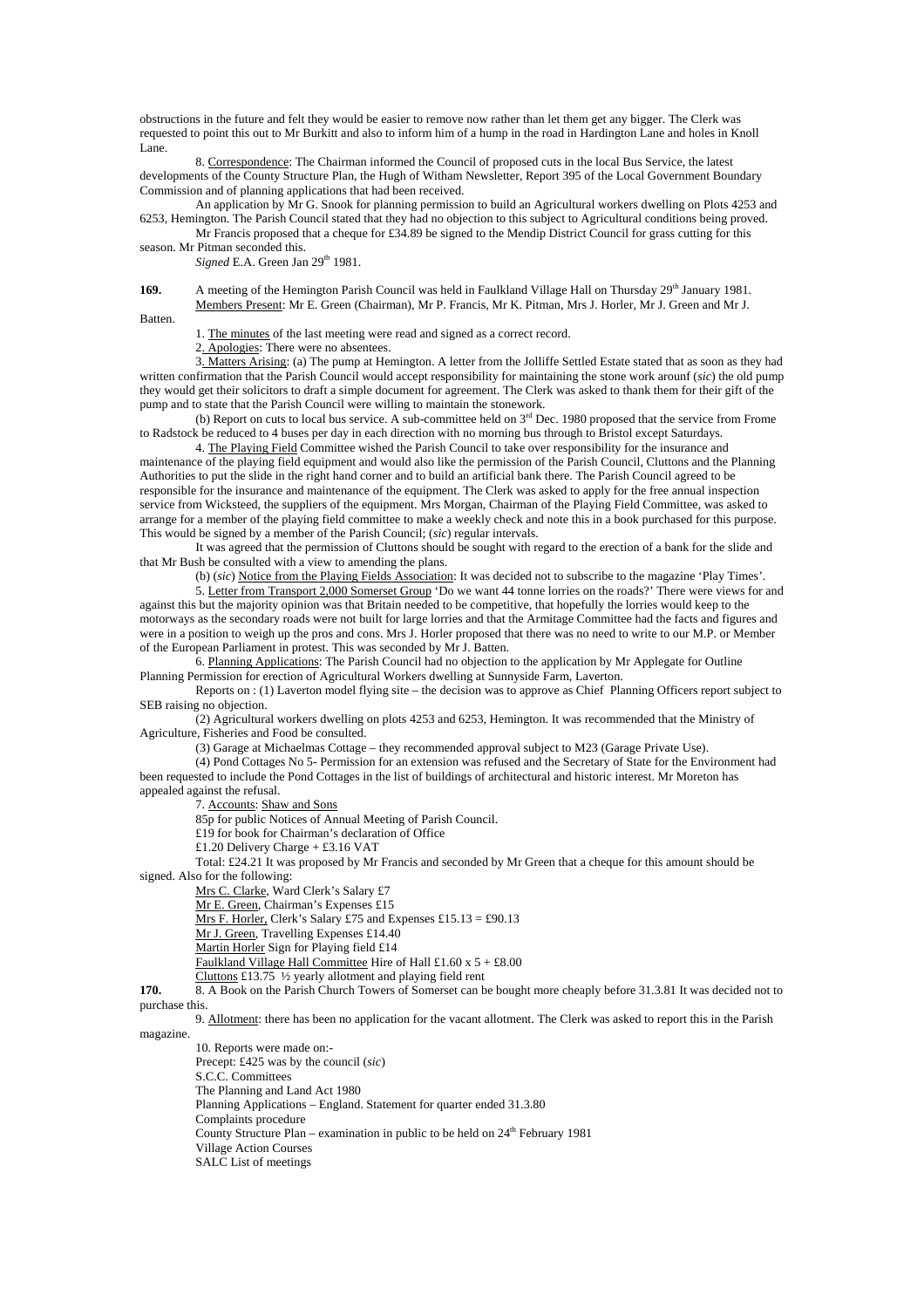The Clerk was asked to write to Mr Burkitt to arrange a meeting with his travelling foreman to inspect a hole in the road at Terry Hill, the Electricity trench at Faulkland, the hump in Hardington Lane and the mud from the top of Black Hill into Hemington and above Rockly Ford.

The date for the Annual Assembly was arranged for Tuesday 31<sup>st</sup> March 1981. Signed E.A. Green March 31<sup>st</sup> 1981.

The Annual Parish Meeting of Hemington Parish Council was held at Faulkland Village Hall on Thursday March 31st 1981.

 Members present: Mr E. Green (Chairman), Mr P. Francis, Mr K. Pitman, Mrs J. Horler, Mr J. Batten and Mr J. Green. 4 Parishioners were present.

The minutes of the last Annual Parish Meeting were read and signed as a correct record.

The Financial Statement of the Parish Council Accounts were read. These showed a balance of £52.47. It was

proposed by Mrs J. Horler and seconded by Mr P. Francis that these should be accepted and signed by the Chairman. The Financial Statement of the Village Hall Accounts were read. These showed a balance of £249.32. It was proposed by Mr J. Green and seconded by Mr J. Batten that these be accepted.

 The Chairman gave a report on developments during the year and in particular he thanked the Playing Field Committee for their hard work in erecting the equipment in the children's playing field. He thanked the Councillors and Clerk for the work they'd done during the year.

 Mrs Morgan gave a report of the Playing Field Committee's progress during the year stating that swings, climbing frame, tunnels, stepping stones and logs had been erected so far and that they had £576.29 in hand. She said that she was sorry that a certain amount of damage had already been caused to the equipment in the short time it had been up. Mr Green stated that the Parish Council appreciated all the work done by the Committee and that it must be disheartening to see it damaged but he felt that provision must be made against removal of parts or equipment.

The Bamphylde Charities had paid out £55 to those selected to receive it.

The Chairman read out a letter from Mr King of Faulkland House. This pointed out that the Green had deteriorated in the twelve months since he'd come to the village and that this was as a result of cars being parked on it. He suggested a ban on the overnight parking of cars on the Green itself, the placing of bollards around the Green to discourage parking and that the northern and eastern sides be prepared with hard-core and gravel to provide parking spaces. He said that he would be prepared to put £100 towards such a scheme. The Council are (*sic*) grateful to Mr King for his concern and felt that although it was something they had discussed before it was an increasing problem and that further thought should be given to it.

The cuts in the Local Bus Service were discussed. The Council decided that there was little point in them organizing a mini-bus service unless a demand came from the parishioners.

> This concluded the business of the Annual Parish Meeting. *Signed* E.A. Green

**171.** The Annual Parish Meeting was followed by a meeting of the Parish Council.

 Members Present: Mr E. Green (Chairman), Mr P. Francis, Mr J. Batten, Mr K. Pitman, Mrs J. Horler, Mr J. Green. 1. The minutes of the last meeting having been read were signed as a correct record.

2. Matters Arising: (a) A letter from Cluttons stated that Lord Hylton had no objec. to the proposals for a bank and a

slide. The Chairman said that there was no need to get permission of the planning authorities to alter the position of the slide.

3. Best Kept Village Competition It was decided to enter again this year and the comments of last years judges were read out.

 4. Deposit Account It was decided that £300 of the precept money should be put into a deposit account and drawn out as needed.

 5. Request by Mr Hunt to use the playing Field for a barbeque and show in August in aid of the International Year of the Disabled. There were no objections to this.

6. Planning Applications:

 Clutton's application for tipping of builders waste and excavated material of a non-combustible nature, OS PT 0988, Tyning Hill, Hemington. The Parish Council had no objection to this but would like to see trees planted on completion.

 The Parish Council recommended approval to the erection of an agricultural workers dwelling at Laverton for Mr Applegate, to the change of use from garage to workshop at Turners Tower for Mr Horler and to the erection of a garage at Millstone, Foxcote for Mr Ward.

 Report on: - Proposed erection of silage bunker at Haywood Farm, Terry Hill. The Parish Council commented: As the proposed silage bunker will be in close proximity to the road we feel that sleepers will be detrimental to the visual aspect of the farm – the existing cubicle housing and barns being of a higher standard. We feel that concrete panels would be more in keeping with the new buildings and more acceptable to the public view.

 7. Mrs Christine Green has been making a weekly check of the Playing Field equipment on behalf of the Playing Field Committee. Mr E. Green offered to make the Parish Council check.

8. Part-Time Clerk's Gratuity It was decided not to apply for this.

9. 'Local Government Administration' It was decided to order the new edition of this.

It was proposed by Mrs J. Horler and seconded by Mr P. Francis that a cheque for £14.50 be signed.

Reports were made on: -

Association of District Councils' comments on the Armitage Enquiry

Planning Fees

MDC General Rate Fund Capital Expenditure

Clerk's and Councillors Course (*sic)*

Village Action and Summer Holiday Play Scheme

Exhibition for the International Year of the Disabled

SCC reports

SALC reports

SALC booklet on the Future of English Local Government from the Viewpoint of the Parishes.

This concluded the business of the meeting.

*Signed* E.A. Green  $18^{th}$  May 1981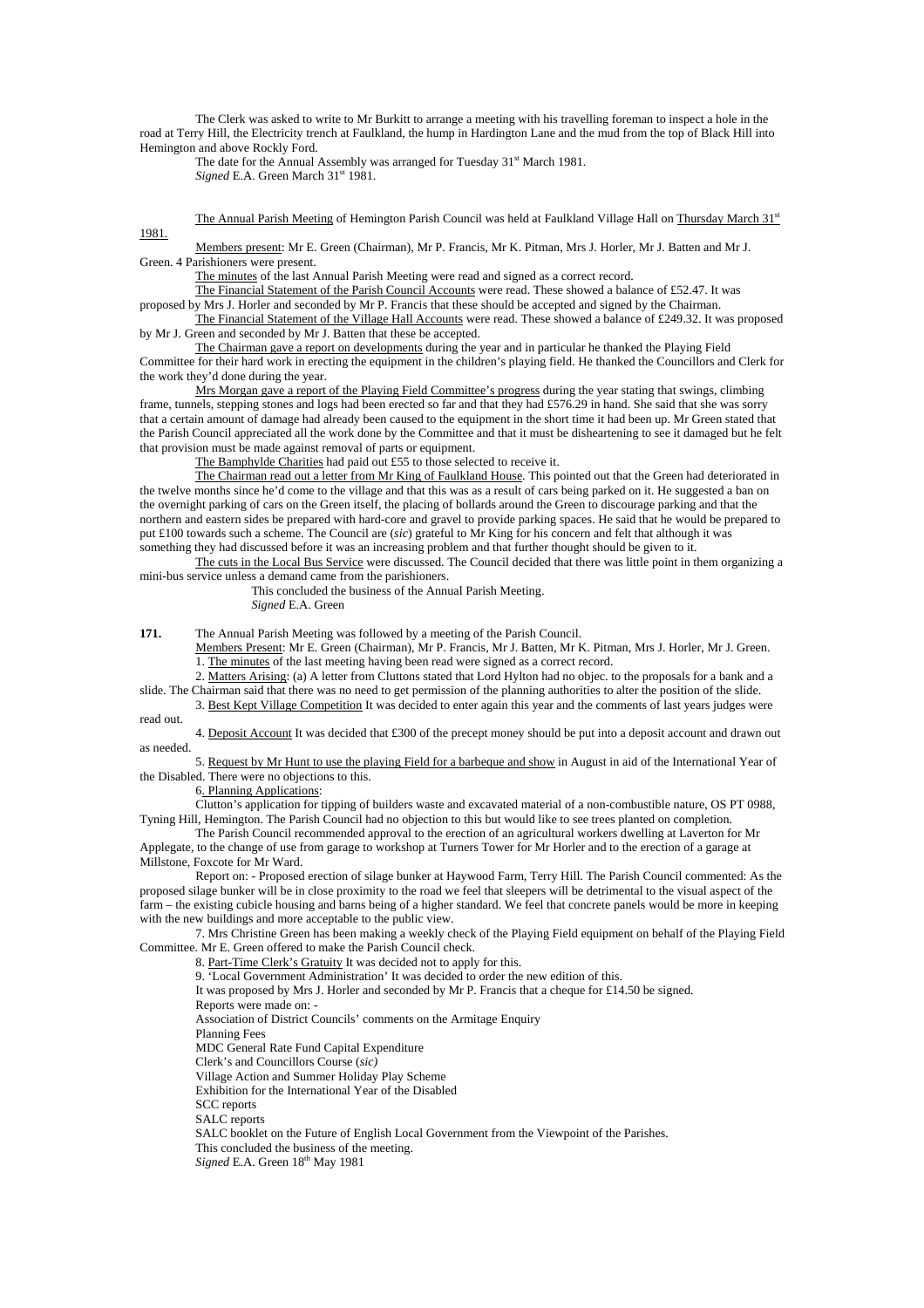**172.** The Annual Meeting of Hemington Parish Council was held in Faulkland Village Hall at 7.30 pm on Monday May  $18^{th}$  1981

Members present: Mr E. Green, Mr P. Francis, Mr J. Green, Mr J. Batten, Mrs J. Horler.

Apologies were received from Mr K. Pitman.

1. Election of Chairman: Mr E. Green was proposed by Mr P. Francis and seconded by Mr J. Batten.

2. Election of Vice-Chairman: Mr P. Francis was proposed by Mr J. Batten and seconded by Mr J. Green.

 3. Election of School Governors: The Parish Council decided to follow the recommendations of the County Council to extend the period of office of its governors, Mr E. Green and Mr J. Green, until the necessary arrangements can be made to reconstitute governing bodies in accordance with the Education Act 1980.

4. Election of Members for Bamphylde Charities Committee: Mr E. Green and Mr T. Hendy were re-elected.

5. The Minutes of the last meeting having been read were signed as a correct record.

6. Parking on the Village Green: The Council considered how best to overcome the problem of parking without

spoiling the beauty of the Green. The banning of overnight parking and putting kerbing around the Green was one idea. Marking out bays in white lines was thought to be unsightly. It was felt that more thought needed to be given to this and that it should be put on the agenda of the next meeting.

 7. To consider whether to have set dates for meetings: Mrs J. Horler proposed that bi-monthly meetings held on the first Monday every other month should be held for a trial period of twelve months. This was seconded by Mr J. Green and July  $6<sup>th</sup>$  was the date set for the next meeting.

 8. 'Kerb Your Dog' programme: This is a campaign sponsored by Pedigree Pet Foods to help make dog owners more aware of their responsibilities as pet owners and the fouling of public areas – suggesting the gutter as a suitable place to foul as pedestrians are less likely to tread there and they are regularly drained. The Council asked that the school be informed of the Project Pack.

 9. Signposts: A letter from Mr Burkitt stated that as a result of the Local Government and Land Bill which obliges Authorities such as Somerset County Council to pre-plan and carry out works of maintenance without any over-expenditure whilst carrying increased overhead costs, he would be unable to deal with the repair and repainting of signposts very quickly. Mr Horler had given an estimate to paint them at £6 per post and £15 per arm. This was felt to be beyond the means of the Parish Council without precepting for more money. It was decided that a letter be sent to Mr West, the new County Councillor, asking him to put pressure on the Highways Authority.

 10. Rural Post Offices – retaining a vital service. Copies of this report could be purchased for £1.50. As Faulkland has just been taken over by a new sub-postmaster it was felt that, at present, it was not necessary to have a copy of this.

 11. Tree-planting Scheme The Mendip District Council have had to cut their expenditure on this year and participants are being asked to contribute 50% of the cost. The Clerk was asked to contact the usual people.

12. Village Ventures Competition by the Community Council. It was decided not to enter this.

13. Insurance: It was proposed that this should be renewed and the Public Liability and Village Halls premium increased by 10%. £63.95

14. SALC subscriptions: Mr J. Green proposed that the Annual subscription of £24.57 be paid and 35p for Audit Forms making a total of £24.92. This was seconded by Mr P. Francis.

15. Bridget Parker (Olympic) Commemoration Fund: It was decided not to send a donation to this.

16. Planning Applications:

(i) Erection of Silage Bunker, Haywood Farm. Planning Authorities recommend approval subject to a landscaping scheme. (ii) Erection of a garage at Millstone, Foxcote. Approval is recommended.

(iii) Mr Hope, Chapel Cottage, Laverton. The Parish Council had no objection to this application for alterations and first floor extension to provide bathroom and bedroom.

(iv) Mr I. Holmes, Manor Farm, Foxcote. The P.C. had no objection to the application for a steel-framed agricultural building. **173.** Accepted under building regulations was an agricultural building at Charlton Farm and alterations at Buckland Down.

It was noted that the Secretary of State had decided that numbers 1-6 Pond Cottages, Faulkland were not of sufficient merit to warrant their inclusion in the statutory list of buildings of architectural and historic interest.

The Building Preservation notices served by Mendip District Council in respect of each property were quashed and the Council would be unable to serve similar notices for a period of twelve months.

However, an appeal by Mr Moreton of 5, Pond Cottages, against the decision of Mendip District Council to refuse planning permission for erection of a 2-storey extension was dismissed by the Department of the Environment.

 17. Disabled Liason (*sic*) and Co-ordination Council: This has been formed to collect and collate information on all aspects of life which directly or indirectly affect disabled people. It was decided that their diary be put up in the village hall to be brought to the attention of anyone to whom it may be of value.

18. Direct Information Service; It was decided not to subscribe to this.

 19. Local Government following reorganisation: A note was made of the views of the Frome Town Council. *Signed* E.A. Green July  $4<sup>th</sup>$  (*sic*) 1981

(*Newspaper Clipping.* 

BERTHA IS 100.

As sprightly as ever, Miss Bertha Probert blows out a candle to celebrate her 100<sup>th</sup> birthday, helped by Sister Mary Brook and Nurse Ruth Holliday.

Miss Probert, in St Martin's Hospital, Bath, after a fall seven weeks ago, last Friday entertained her friends and relatives with sherry and cake.

'I feel absolutely delighted – but it feels a long time,' she said.

Miss Probert, one of five Probert sisters, spent most of her working life in service and as a children's

nanny. On retiring she moved to 249 Ammerdown Terrace, Radstock, to look after her parents. She stayed there after their death. During the party, she was given a telegram from the Queen.)

**174.** A meeting of the Hemington Parish Council was held in Faulkland Village Hall on Monday July 6<sup>th</sup> 1981.

Members present: Mr E. Green (Chairman), Mr J. Batten, Mr K. Pitman, Mrs J. Horler.

1. The minutes of the last meeting having been read were signed as a correct record.

2. Apologies for absence were received from Mr J. Green

3. Matters Arising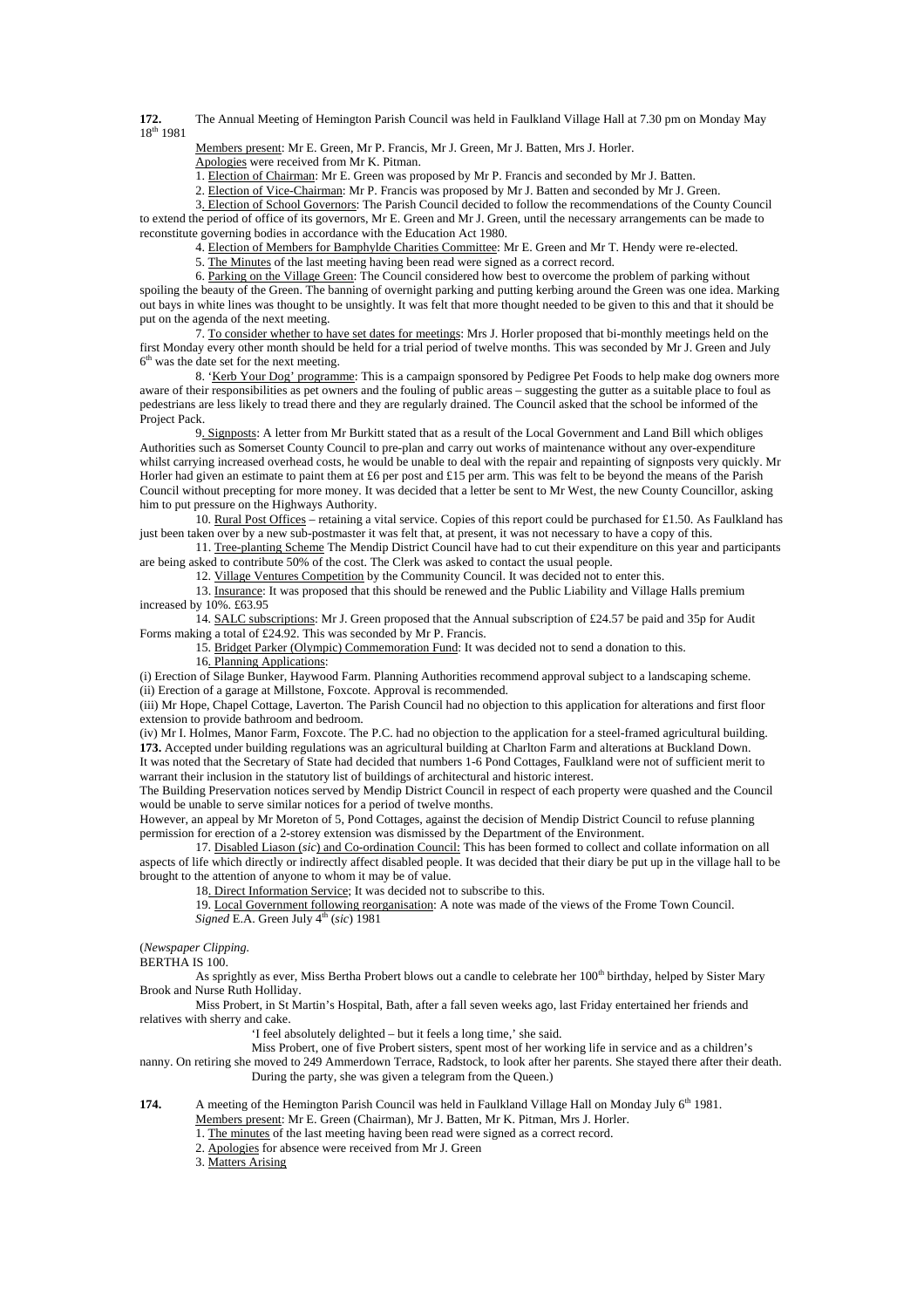(a) Parking on the Village Green. Mr J. Batten proposed that the Green remain as it is as any alternative would detract from the beauty of the Green but that an eye be kept on the parking.

(b) Signposts. A letter from Mr West assured the Council that the matter would be raised with the appropriate authority with a view to getting the damage rectified.

(c) Insurance. In a telephone conversation the Insurance Company agreed to increase the Village Hall's premium by 10% with no extra charge for this year but the Public Liability they felt that the Parish Council would get no extra benefit by increasing this by 10%.

4. Accounts

Auditors Fee - £17.25

Bottle of Sherry and Greetings for Miss Probert of Ammerdown Terrace on the occasion of her 100<sup>th</sup> birthday on June 26<sup>th</sup> 1981 -£3.41.

Burial Expenses - £30.00

It was proposed by Mr J. Batten that three cheques be signed. This was seconded by Mr K. Pitman.

5. Parish Path Maintenance Scheme It was decided that use be made of this scheme to tidy up Back Lane.

 6. Review of mileage allowance Mr J. Batten proposed that this should be paid at 10p a mile. This was seconded by Mrs J. Horler.

7. Correspondence:

(a) Foxcote Old Colliery. A letter from a resident of Foxcote Cottages complained that matter being tipped at Foxcote Old Colliery contravened the planning permission given to the landowner for soil and sub-soil to be tipped there. They also worried about the possibility of accidents occurring from the increase in traffic. The C. Clerk had details from Mendip District Council of their recommendations to ammended (*sic*) plans applied for in May 1979. These recommended approval subject to 1. Submission of details, 2. Conservation of top-soil, 3. Control of materials, 4 Diversion of surface water, 5. No tipping shall take place within 6 metres of the water course which abuts the western boundary of the site. There was an added note that the Mendip District Council are of the opinion that the applicant should be encouraged to regrade the adjoining colliery tip in connection with the proposed tipping. At the end of the meeting the Council went to Foxcote Old Colliery. They felt that if the landlord had permission for tipping non-hazardous waste there seemed no evidence that he was contravening this. With regard to the danger from traffic – Foxcote Cottages are set back from the road to the Colliery and there should be no immediate danger. (b) A letter from a member of the Flower Show Committee asked if the Council would be prepared to consider giving a donation towards prizes for the new competition – 'The Best Kept Garden' as it may encourage parishioners to tidy up their gardens. Mr K. Pitman proposed that the Council should not give a donation to this.

(c) A letter from Mendip District Council stated that the charge for grass cutting this year would be £9.63 per cut. The Clerk was asked to write to MDC requesting them to also cut the grass in front of the new houses in the High St. and to write to the Highways Authority to see if they would consider tarmacing the area.

(d) A letter from Mr Burkitt stated that the sapplings (*sic*) growing at the Hemington turn off the Frome road was the responsibility of the landowner. The Clerk was asked to write to Mr J. Francis about this.

 8. Notices The Clerk gave notices of meetings on Home Defence and Rural Transport and read out the NALC circulars.

# 9. Planning Applications

The Parish Council recommended approval to a storm porch at 2, Turners Tower and a first floor rear extension at 'Kenlyn' Faulkland High St.

To an application for extension at 5, Pond Cottages they had no objection as it now complied with their previous observations but would prefer to see the windows of the west side of the extension moved and a false door, pillasters (*sic*) and pedament (*sic*) added in order that the overall aspect of the group of cottages would be more symmetrical.

To the application at Chapel Cottage, Laverton, Mendip have recommended **175.** approval subject to samples of materials. For the change of use from garage to workshop at Turners Tower, Mendip recommend approval subject to temporary permission of 5 years and that it relates specifically to use applied for and no vehicles other than horse-drawn.

For tipping of waste at Tyning Hill, Mendip recommend no objection subject to submission of details and control of materials.  $Signed E.A. Green 7<sup>th</sup> 1981 (sic)$ 

 A meeting of the Hemington Parish Council was held in Faulkland Village Hall on Monday September 7th 1981. Members present: Mr E. Green (Chairman), Mr P. Francis, Mr J. Green, Mr K. Pitman, Mr J. Batten and Mrs J.

Horler.

1. The Minutes of the last meeting having been read were signed as a correct record.

2. Apologies There were no absentees.

 3. Matters Arising: (a) Foxcote Old Colliery. The Clerk had spoken with Mr O'Mahany since the last meeting and he said that the County Planning Dept. had refused permission for the tipping of anything but topsoil and subsoil. After writing to the County the Clerk had received a reply confirming this and stating that the site was under investigation.

(b) Grass cutting: A letter from the Chief Technical Officer stated that the additional charge for cutting the grass in front of the new houses would be £1.57 per cut. Mr Green said that the area was rougher than had been realised and the Clerk was asked to write to Mr Lewis asking for topsoil for it.

4. Hemington Pump Mr J. Green proposed that the document read out by the Clerk should be signed. This gave the Parish Council permission to repair and tidy up the niche of the Pump at Hemington. This was seconded by Mr K. Pitman.

5. Home Defence. The District Council have asked Parish Councils to set up an Emergency Committee of four, one of whom should be appointed as Advisor to go on training courses throughout the Winter and at least one to be a member of the Parish Council. It was proposed that Mr Hildreth be asked to become Advisor and Mr E. Green volunteered as the Parish Council member – being the member most permanently in the Parish.

6. Clerk's Emoluments A circular had been sent from the NALC recommending that the Clerk's salary should be based on 40% of the current penny rate product of the Parish or the same proportion of the current population whichever is the less – provided that no salary should be less than £75 per year. The product of a penny rate for the Parish of Hemington is £336. 40% of this is £134.40. Mr J. Batten proposed that the Clerk's salary should be raised to £134. This was seconded by Mrs J. Horler.

7.Accounts (a) Path Clearance. It was proposed that Mr Loader be paid at £1.50 per hour for his work of clearinf (*sic*) overgrowth in the lanes. His time totalled 25 hours. It was proposed by Mrs J. Horler that a cheque fro £37.50 was signed. This was seconded by Mr P. Francis.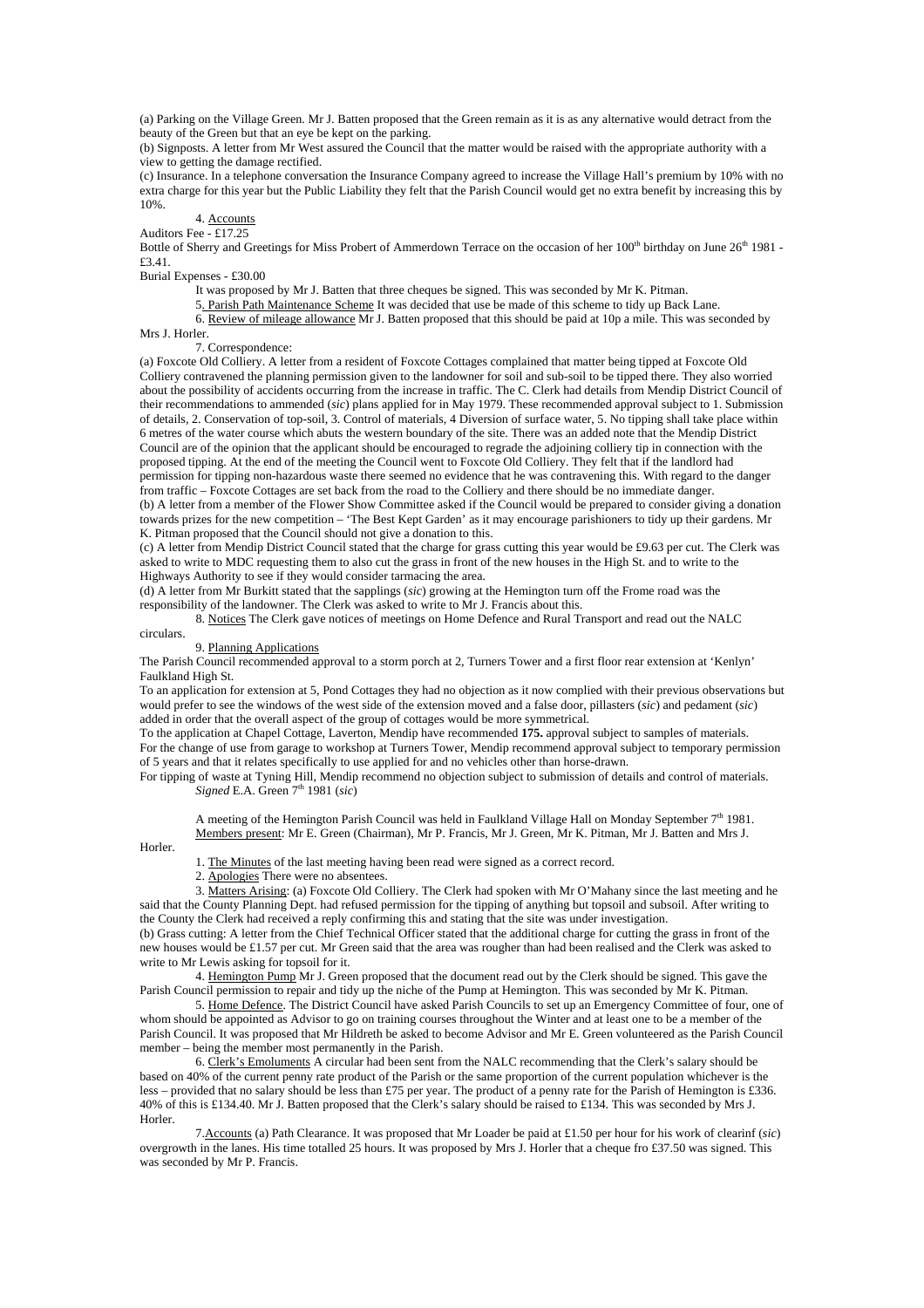(b) Insurance. The Clerk had received a letter from the Commercial Union Assurance stating that they were charging an extra £3.84 for the 10% increase. Mr J. Batten proposed that a cheque for this amount be signed. This was seconded by Mr J. **Green** 

8. Tree planting scheme The Parish Council decided not to participate in this.

9. Planning Applications Erection of two stables at the Mill, Foxcote. The Parish Council felt that it would be unreasonable to grant permission for a stable as an application for a dwelling was refused in 1979 on the grounds that it lay within a White Area on the County Development Plan and that it did not represent an essential agricultural need. If the Planning Authorities are to be consistent the Parish Council feel that this application should be refused. If a dwelling for human habitation is to be refused so, therefore, should a dwelling for horses. The District Council did not agree and recommend approval.

The extension at 5, Pond Cottages, Mendip now recommend approval to this. Also to storm porch at 2, Turners Tower and extension at Kenlyn, High St., Faulkland.

Accepted under Building Regulations was an agricultural building at Manor Farm, Hardington.

10. Reports were given from the Hugh of Witham Foundation, Wicksteed, Bus Services, and the Norton Radstock Chamber of Commerce.

11. Notice of Meetings

National Playing Fields Association conference in October.

Special meeting on 'The Future of English Local Government from the viewpoint of the Parishes'

 The Clerk was asked to inform Mr Burkitt of nettles obscuring vision on the Frome road, potholes near Oldfield Cottage, humps in Hardington Lane.

The date of the next meeting was set for Mon. Nov. 2<sup>nd</sup>.

*Signed* E.A. Green 2 Nov 1981.

**176.** A meeting of the Hemington Parish Council was held on <u>Monday November 2<sup>nd</sup> 1981</u>.

Members present: Mr E. Green (Chairman), Mr P. Francis, Mrs J. Horler, Mr K. Pitman.

1. The Minutes of the last meeting having been read were signed as a correct record.

2. Apologies: for absence were received from Mr J. Green.

 3. Matters Arising: (a) the pump at Hemington. A letter from Cluttons asked the Council to give 14 days notice to the Trustees as well as to the Occupier of Kingman's Farm if they wish to carry out any work on the north side of the niche. Mr Francis informed the meeting that Tillhill Forestry had been asked to remove the tree from the pump by Lord Hylton.

 4. Accounts: It was proposed by Mr Francis and seconded by Mrs Horler that the following cheques be signed (i) Cluttons:  $£12.50 - \frac{1}{2}$  yearly Playing Field rent

 $1.25 - \frac{1}{2}$  yearly Allotment rent

 $\overline{\text{\textsterling}13.75}$  – Total

(ii) Inland Revenue: £0.50 Stamp Duty on Deed of Grant and Covenant for Hemington pump.

(iii) Society of Local Council Clerks: £6 Annual Premium

5. Faulkland Playing Field Rent: The Council agreed to the revised rent of £40 to be paid annually for the Playing Field.

6. Precept: It was decided that next year's precept should be for £500.

7. Twinning: The Council decided to sound out the local organizations to see if there was any support for the idea of twinning Faulkland with a village in L'Orne, France. If there was an enthusiastic response Mr Markwick the County Twinning Co-ordinator would be invited to give a talk.

 8. Society of Local Council Clerks: It was proposed by Mrs Horler and seconded by Mr Francis that the Clerk should join this for a trial period of one year.

 9. Correspondence: (i) A letter from Mr J. Arnold gave 6 months notice that he was giving up his allotment. (ii) A letter from Mrs Eyres of The Cottage, Faulkland, asked if there was anything the Parish Council could do about the wall around her garden which was collapsing in several places and therefore becoming a danger. She stated she has proof that the wall belongs to the adjoining landowner which is now let – on licence – to the Parish Council. A letter from Cluttons states that the land belongs to the Jolliffe Settled Estate and that they question the fact that the wall is their responsibility. The Parish Council asked the Clerk to visit Mrs Eyres and explain that if she has proof that the wall is the responsibility of the landowner then she should contact the Jolliffe Estate about this.

(iii) The Tourist Information Centre in Frome are (*sic*) seeking financial help and it was proposed by Mrs J. Horler and seconded by Mr K. Pitman that a donation of £2 should be sent at a future date.

(iv) A letter from Rhys Taylor asked for details of the use of the telephone kiosk at Hemington which would possibly be under threat of removal, with a view to conveying suggestions to British Telecom.

 The Council were (*sic)* informed of a Parish Boundary Review Meeting at Shepton Mallet, The Somerset County Playing Fields AGM and the National Conference of Local Councillors.

10. Planning Applications:

The District Council have (*sic*) recommended approval to the extension at the site of 'Daytona', Row Lane, Laverton. The Parish Council made no objection to the rehabilitation, extension and erection of garage at Keeper's Lodge, Hardington. *Signed* E.A. Green Jan 4th 1982

**177.** A meeting of the Hemington Parish Council was held on Monday January  $4^{\text{th}}$  1982 in the Faulkland Village Hall. Members present: Mr E. Green (Chairman), Mr P. Francis, Mr J. Green, Mr K. Pitman and Mr J. Batten.

1. The Minutes of the last meeting having been read were signed as a correct record.

2. Apologies: for absence were received from Mrs J. Horler.

 3. Matters Arising: (a) Playing Field – It was proposed that the Clerk sign the supplemental agreement for the increase in rent for the Playing Field.

(b) Hemington Pump. The tree growing from the niche has now been cut down and the Clerk was asked to put this subject on the agenda of the next meeting when, with approaching light evenings, work could be started on this.

 4. Home Defence: The Chairman had spoken with Mr Hildreth who had been nominated to go on the course of evening lectures on Home Defence. It had been suggested that village halls could be a possible base in times of emergency and it would be useful if this base could be contacted from outside. With this in mind the Clerk was asked to write to British Telecom inquiring the cost of installing a pay-phone.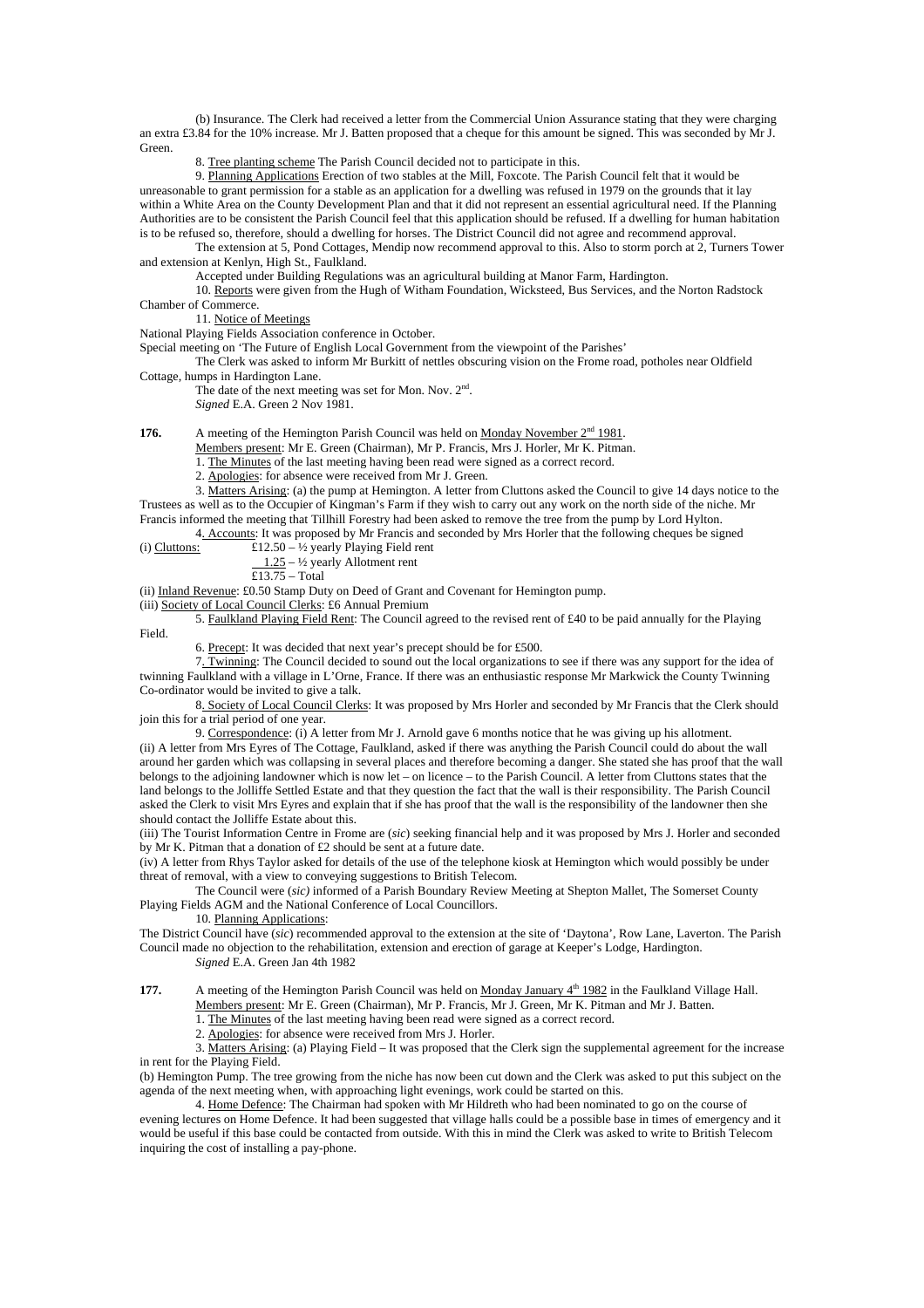5. Twinning: The Clerk was asked to advertize this again – but more prominently – in the Parish Magazine and if this produced any response Mr J. Green suggested he print cards to be put through the letter-boxes of the Parish asking interested people to contact the Clerk. It was asked that this subject should be put on the agenda of the next meeting.

 6. Seat at Turners Tower A resident of Turners Tower suggested that the seat should be moved from the opposite side of the road on to the green in front of the houses as she was concerned about the old people crossing the road to use the seat. In 1973 there had been thought of moving this to be positioned over the old well but residents had objected to this and it remained on the other side of the road. The Clerk was asked to, write to Mr Burkitt to ask whose property the piece of land on which the Tower used to stand was.

 7. Playing Field Fence: Mr E. Green was asked to erect this. Mr Green declared his interest in this matter. It was suggested that a stile be built in with the fence so that balls could be retrieved from the next field if necessary, without damaging the fence.

### 8. Planning Applications:

The Parish Council had no objection to the application by the Southern Electricity Board for the construction of overhead lines at Keepers Lodge, Hardington and Faulkland Farm. The comments on the application for rehabilitation, extension and erection of garage at Keepers Lodge, from the Council for the Preservation of Rural England and the Society for the Preservation of Ancient Buildings were read out. Under Building Regulations approval was recommended for agricultural building at Manor Farm. 9. Correspondence

(a) Precept. The estimated precept had been asked for by the Mendip District Council and the Parish Council requested £500 general expenses and £50 for 'others'.

(b) Election of School Governors. Mr. P. Francis proposed Mr E. Green. This was seconded by Mr J. Batten.

(c) Community Council. The comments from the Best Kept Village competition were read out. Faulkland had received sufficient marks to go through to the second round of the competition.

The Parish Council decided not to send a subscription to the Community Council or to the Village Halls Loan Fund. The Clerk was asked to put the notice on Rural Arts Project on the Hall notice board.

#### Any other business.

It was suggested that estimates be sought for the repair of the goal post.

The Chairman gave a report of his meeting with the Hugh of Witham Foundation on making the parishes of Kilmersdon and Hemington more self-sufficient.

*Signed* E.A. Green March 1<sup>st</sup> 1982

**178.** A meeting of the Hemington Parish Council was held in Faulkland village hall on Monday March 1<sup>st</sup> 1982.

 Members present: Mr E. Green (Chairman), Mr P. Francis, Mr J. Green, Mr K. Pitman, Mr J. Batten, Mrs J. Horler. 1. The Minutes of the last meeting having been read were signed as a correct record.

2. Apologies for absence. There were no absentees.

3. Matters Arising: (a) Hemington Pump. It was decided to hold site meetings on  $23<sup>rd</sup>$  and  $24<sup>th</sup>$  March with a view to starting work renovating the niche.

(b) Telephone in village hall. British Telecom would have to put up a new line which would be a business line. The coin box would cost £29 and the connection £109. The rental per quarter would be £21 for the line and £15 for the coin box. The Parish Council felt that this would be too expensive for the amount of use it would be likely to have.

(c) Twinning. There had been no response to this and the Parish Council decided to abandon the idea.

(d) Seat at Turners Tower. A letter from Mr Burkitt said that the piece of green on which the Tower stood belonged to Somerset County Council and that he had no objection to the seat being moved there. Some residents of the cottages thought that it was not worth moving the seat, others felt it was a good idea as old people would not need to cross the road. The Parish Council decided that as opinions were fairly evenly divided that it was not worth moving it.

(e) Repair of goal post. A verbal estimate from T. and H. White of £70 had previously been accepted. The account which included extra work and came via K. and D. Pitman was for £159.50. The fact that this account was more than double the estimate gave cause for great concern among the Councillors. After some discussion the Council came to the conclusion that a request from T. and H. White for a breakdown of this account would only result in the same figure. Therefore as the work had been done they felt the bill should be paid.

 4. Supplementary Precept: With the repair of the goal posts and the unexpectedly high bill from Mendip District Council for the grass cutting it was necessary to apply for a supplementary precept. There was a balance of about £1 in the bank. This did not include the interest on the deposit account and any rent from the playing field or the payment for the goal posts. It was, therefore, decided to precept for an extra £160 until March  $31<sup>st</sup> 1982$ .

### 5. Accounts:

Goal Post: It was proposed by Mr J. Batten and seconded by Mrs J. Horler that a cheque for £159.50 should be made out to K. and D. Pitman for the repair of the goal post.

Ward Clerk's Salary: It was proposed by Mr P. Francis and seconded by Mr J. Green that a cheque for £7 should be made out to Mrs C. Clarke.

Chairman's Allowance: It was proposed by Mr J. Batten and seconded by Mrs J. Horler that a cheque for £15 should be made out to Mr E. Green.

Allotment and Playing Field Rent: It was proposed by Mr J. Green and seconded by Mr P. Francis that a cheque for £13.75 should be made out to Cluttons.

Hire of Hall: It was proposed by Mrs J. Horler and seconded by Mr K. Pitman that a cheque for £12.80 should be made out to Faulkland Village Hall Committee for 5 meetings at £1.60 each - £8 and 2 meetings at £2.40 each - £4.80.

Grass Cutting: It was proposed by Mr J. Green and seconded by Mr P. Francis that a cheque for £91.38 should be made out to Mendip District Council for 6 cuts at £9.63 and 3 cuts at £11.20.

Travelling Expenses: It was proposed by Mr J. Batten and seconded by Mrs J. Horler that a cheque for £14.80 should be made out to Mr J. Green.

Clerk's Salary and Expenses: It was proposed by Mrs J. Horler and seconded by Mr J. Batten that a cheque for £145 should be made out to Mrs F. Horler for £134 salary and £11 expenses to date.

Subscription to Somerset County Playing Fields Association: It was proposed by Mrs J. Horler and seconded by Mr J. Batten that a cheque for £2 should be made out for this.

 6. Allotment Rent: A letter from Cluttons gave the Parish Council notice to quit the allotments. It explained that this was purely in order to negotiate revised terms for a new agreement as at  $25<sup>th</sup>$  March 1983. At the same time the new agreement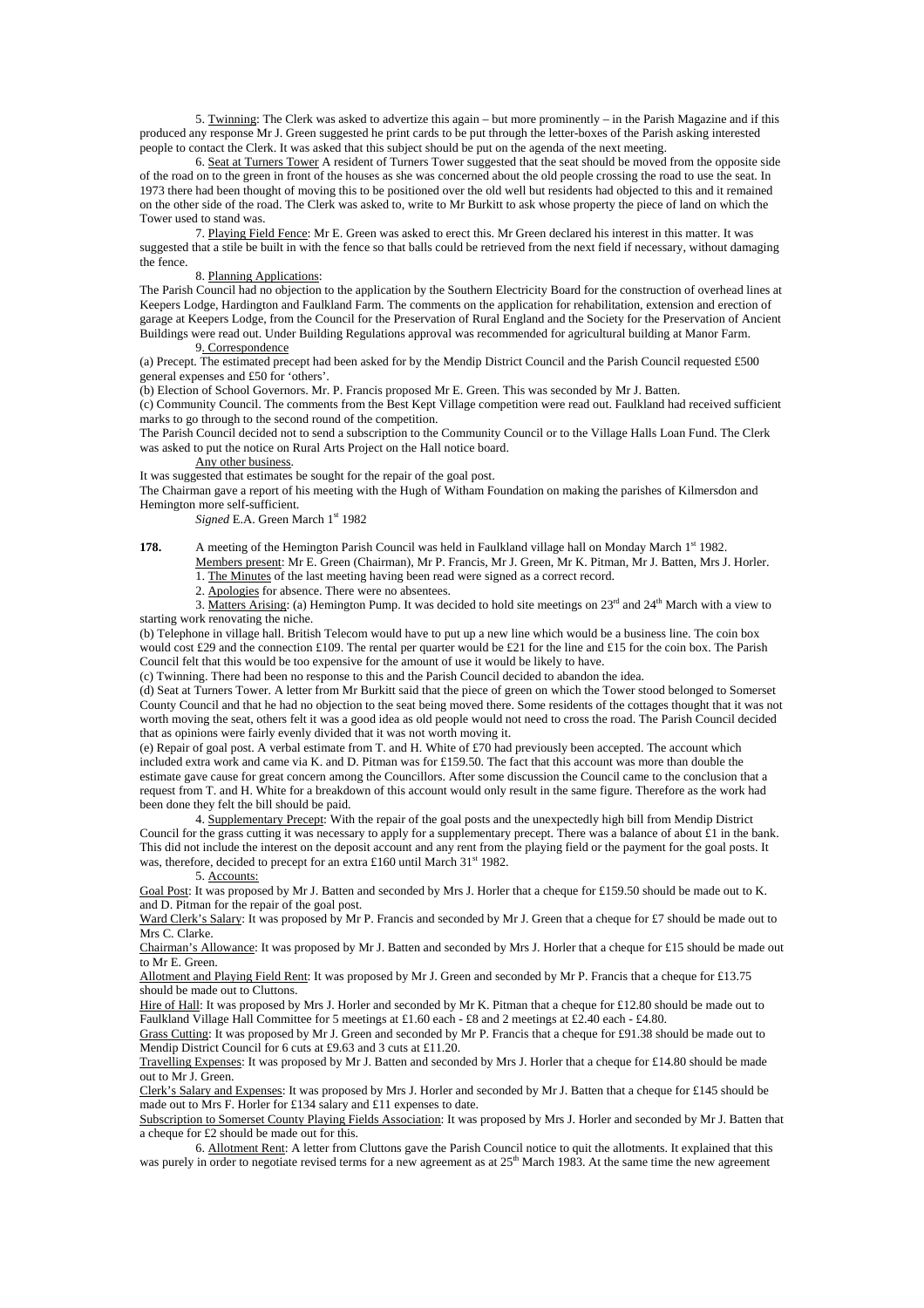would provide for payment of rent annually. The Clerk was asked to warn allotment holders that the rent would be increasing from that date.

 7. Rent from Playing Field: Express Dairies who have been renting the playing field at £3 a game have been fined £8 a match as a result of the broken goal post. It was debated whether or not they should be charged the £3 a match for the period in 179. which the goal post was broken. With the cost of the repair of the goal post weighing heavily on their minds the Parish Council decided that they would send in the bill.

 8.Terry Hill Crossroads: It had been suggested that crossroads signs should be put up on the bend of the road coming from Frome – near the lay-by as cars seemed to be passing at the present crossroads sign and therefore did not see it. The Parish Council took note of this suggestion and decided to look again and consider the matter.

 9. Flag. The Flower Show Committee had said that they would be willing to contribute to the cost of a new flag if the Parish Council were to purchase one. The Council decided to enquire the cost of a new one.

10. Notice of Meetings: SALC meeting at Leigh-on-Mendip on Thursday 11<sup>th</sup> March.

Ward Meeting at Faulkland Wednesday 17<sup>th</sup> March.

11. Date of Annual Parish Meeting was fixed for Tuesday 4<sup>th</sup> May.

Any Other Business:

The Chairman reported that the Faulkland phone box had been out-of-order fro 3 weeks from December and the light had been out during the months of December and January and the Clerk was asked to write to British Telecom asking for an explanation for the delay in rectifying these faults.

The Clerk was also asked to write to the Radstock Post Office pointing out the fact that the post had been arriving increasingly later within the Parish and also that letters were taking days – sometimes even weeks – to reach their destination. It was reported that Millards had left some dangerous holes in the road with no warning signs of any kind. The Chairman said that he would phone and ask for something to be done about it.

*Signed* E.A. Green 31<sup>st</sup> March 1982.

The Annual Parish Meeting of Hemington was held in Faulkland Village Hall on Wednesday March 31st 1982. Members Present: Mr E. Green (Chairman), Mr J. Batten, Mr. J. Green and Mrs J. Horler and 2 Parishioners. 1. The minutes of the last meeting were read and signed as a correct record.

 2. The Financial Statement of the Parish Council Accounts were read. These showed a balance of £38.51 but it was noted that payment had not yet been received for the hire of the Playing Field. It was proposed that the Chairman sign these accounts.

 3. The Financial Statement of the Village Hall Accounts were read. These showed a balance of £131.06. It was proposed that these should be signed by the Chairman.

 4. The Chairman gave a report on developments during the year. With regard to the parking on the Village Green he pointed out that the state of the Green was no worse than it had been last year. He thanked Mr Loader for the good job he had done on clearing the footpaths and said that this year an effort should be made to spray the footpaths with weedkiller in order to keep the paths clear before they became overgrown again and, in addition, to clear the rougher parts of the village of nettles and alder. He thanked the Councillors and Clerk for the work they'd done during the year.

5. The Bamphylde Charities have made 7 payments amounting to £35.

 6. Any Other Business It was pointed out that the seats on the green were in a dilapidated state and the Clerk was asked to write to Mendip District Council to inform them of this fact. She was also asked to write to Mr Burkitt to say that the pavement from the Public House to Bishop Street was in a bad state mainly due to the fact that it had not been properly replaced after the telephone trench had been dug. She was also asked to draw his attention to the fact that lorries had been breaking the banks on the road from Hassage Crossroads to Hassage Farm and there is soil in the road as a result.

This concluded the business of the Annual Parish Meeting.

*Signed* E.A. Green 28 March 1983

**180.** The Annual Parish Meeting was followed by a meeting of the Parish Council.

Members Present: Mr E. Green (Chairman), Mr J. Batten, Mr J. Green, and Mrs J. Horler.

1. The Minutes of the last meeting having been read were signed as a correct record.

2. Apologies were received from Mr K. Pitman and Mr P. Francis.

 3. Matters Arising: (a) A letter had been received from the postmaster of Radstock Post Office saying that he regretted the later deliveries but that these were unavoidable owing to deliveries at extra houses. However, later in the year a new sorting office will be completed and delivery routes will be revised and the time of delivery in this parish would revert to its previous time.

(b) British Telecom reported that they are going to give the Faulkland box a complete overhaul and apologised for the delay in repairing it. The box is taking around £300 a year and, at present, there was no danger of removal.

(c) Flag: It was felt that a flag 3 yards by 1  $\frac{1}{2}$  yards would be needed. It seemed this would cost around £20. There is about this amount left in the Jubilee Account and it was felt that this would be a suitable way of spending this remaining money. The Chairman asked that the Jubilee Minute Book be brought to the next meeting.

4. Best Kept Village Competition It was decided to enter again this year.

5. Correspondence:

(a) A letter from Avon and Somerset Constabulary asked if our local Police Officer could be permitted to attend meetings occasionally with a view to fostering a better relationship between Police and Public and getting to know the Councillors. The Clerk was asked to let them know the dates of the meetings.

Owing to the May Day holiday it was decided to change the date of the Annual Meeting of the Parish Council to Monday 10<sup>th</sup> May.

*Signed* E.A. Green May  $10^{th}$  1982.

**181.** The Annual Meeting of Hemington Parish Council was held in Faulkland Village Hall at 7.30 pm on Monday 10<sup>th</sup> May 1982.

 Members Present: Mr E. Green, Mr P. Francis, Mr J. Green, Mr J. Batten, Mr K. Pitman and Mrs J. Horler. 1. Election of Chairman: Mr E. Green was proposed by Mr J. Batten and seconded by Mr J. Green.

2. Election of Vice-Chairman: Mr P. Francis was proposed by Mr K. Pitman and seconded by Mr J. Green.

 3. Election of Members for the Bamphylde Charities Committee: Mr T. Hendy and Mr E. Green were proposed by Mr J. Batten and seconded by Mr P. Francis.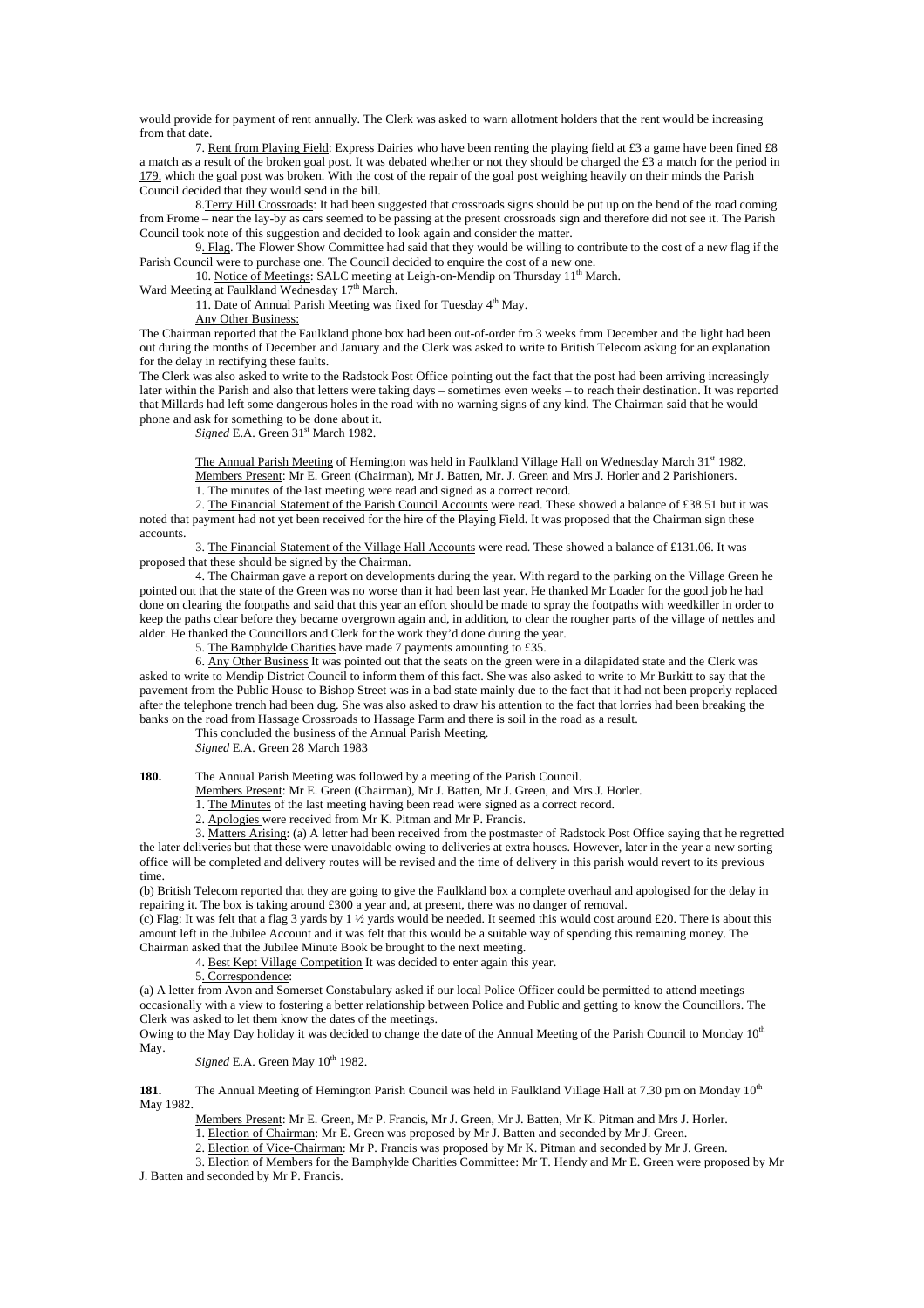4. The Minutes of the last meeting having been read were signed as a correct record.

### 5. Matters Arising

(a) The Flag: It was proposed that a notice should be put in the Parish Magazine announcing the closure of the Jubilee Committee and the proposed transfer of the funds to the Parish Council Account in order to purchase a new flag.

(b) Seats: Mendip District Council have carried out repair work to the seats but as one of the seats on the Green had been beyond repair this was removed and Mendip District Council contacted to see whose responsibility the replacement was. They replied that it was not the responsibility of Mendip District Council but that they could supply new seats on a rechargable (*sic*) basis if necessary. It was proposed that the Clerk enquire the price of installing a new seat from Mendip and, if under £100, to ask them to supply this.

Grass cutting: It was confirmed that the Parish Council wished Mendip to cut the grass at £12.21 per cut throughout the season when their men were working in the area.

6. Accounts:

(i) Somerset Association of Local Councils annual subscription £23.94

It was proposed by Mr P. Francis and seconded by Mr J. Green that membership should be renewed and a cheque made out for this.

(ii) Insurance annual premium £67.79. It was proposed by Mrs J. Horler and seconded by Mr J. Batten that a cheque should be made out for this.

(iii) Arthritis and Rheumatism Council A letter requested that anyone within the Parish who had a replacement hip operation should be invited to join a sponsored walk and/or that the Parish Council should give a donation to the above fund. It was proposed that Mrs D. Green who has received this operation should be contacted.

 7. Swings at the Playing Field It was reported that two swings have missing nuts and it was proposed that these should be replaced and sealed.

### 8. Any Other Business

It was reported that the Faulkland Post Office had been closed while investigations were being made. The Chairman had contacted the Post Master who said that they were unable to reopen the Post Office until their investigations had been made. In the meantime great inconvenience was being caused to Parishioners, particularly Old Age Pensioners who were unable to draw their pensions in the village. Temporary provision has been made for benefits to be drawn at Norton St Philip, Writhlington or Radstock Post Offices. The Parish Council are particularly concerned at the possibility that the Post Office may not be reopened and that a long closure would result in loss of trade. The Clerk was asked to write to the Post Master expressing this concern, pointing out the inconvenience it is causing and that they look forward to it's (*sic*) speedy reinstatement.

Posts around Allotment: It was pointed out that some of these were missing.

Cutting playing Field Grass: It was suggested that this should be cut more often this year and that Mr E. Green should be paid for doing this.

Children causing a nuisance: It was reported that children climbing on barbed wire fencing had loosened it and this had subsequently got entangled around a horses (*sic*) leg causing some injury. It was felt that a mention should be made in the paper about this and pointing out that the Ratepayers were paying for a Playing field in which the children could play.

Litter: It was pointed out that there was a lot of litter where the children waited for the school bus near the Faulkland Inn. The Clerk was asked to write to the publican asking him to provide a litter bin.

Bus Shelter: It was reported that felt was coming off the roof of the bus shelter at the top of Hemington and it was proposed that this should be looked at.

Tip on Hassage Road: The Clerk was asked to write to Cluttons pointing out the unsightly state of this tip.

Signposts: Concern was again expressed at the state of the signposts and the Clerk was asked to write to Mr Burkitt again about this.

*Signed* E.A. Green  $15<sup>th</sup>$  July 1982

**182.** A meeting of the Hemington Parish Council was held in Faulkland village hall at 7.30 pm on Monday 5<sup>th</sup> July 1982. Members present: Mr E. Green (Chairman), Mr J. Green, Mr J. Batten, Mr K. Pitman, Mrs J. Horler.

1. The Minutes of the last meeting having been read were signed as a correct record.

2. Apologies: There were no apologies for absence.

 3. Matters Arising: (a) Flag. It was agreed that the money remaining in the Jubilee Fund be transferred to the Parish Council Accounts.

(b) Seat on the Village Green. It was proposed that the Parish Council order a seat 2.4 m. long at a price of £153 + V.A.T. (c) Post Office – The Clerk had received no reply from the Bath Post Master regarding the closure of the Post Office but she had been contacted to be told that Mrs Small would be operating from her home on Mon., Tues., and Thurs. from 2 – 5 pm. The Clerk was asked to write expressing concern that no reply had been received. The Council's attention was drawn to the NALC draft code of policy in which it suggests that a sub-post office should not be closed until after the local council concerned has been informed and given a reasonable opportunity of expressing an opinion or making an offer under the Post Office Act 1953. The Clerk was asked to phone Mr Pollard at St Margaret's to inquire as to what the P.O. Act 1953 states.

(d) Hassage Tip – A letter from Cluttons stated that Lord Hylton has already made strenuous efforts over the years to stop the deposit of rubbish by erecting fences and digging ditches but that he will arrange for another fence to be erected. (e) Signposts – A letter from Mr Burkitt said that he has no funds for refurbishing these signs and that the County policy does not allow him to use labour and finance on such works. He is, however, able to supply black, white and undercoat paint. Mr E.

Green wondered if there was a government scheme whereby youths – preferably local ones – could be employed to paint the signs and Mr J. Green volunteered to enquire at Frome Job Centre about this.

### 4. Accounts:

It was proposed by Mr J. Green and seconded by Mrs J. Horler that the following cheques be signed: (i) Stan Fogg and Son Ltd. £25.81 for the new flag - £22.44 Goods and Carraige ( $\dot{s}ic$ ) + £3.37 V.A.T.

(ii) Mr E. Green £80.50 for the Playing Field Fence.

(iii) Dept. of the Environment £31.05 Auditors Fees £27 + £4.05 V.A.T.

(iv) Frome and District Tourism Association £2 Donation.

5. Playing Field Rent: As this has gone up from £25 - £40 the Parish Council decided that £6 per letting would be a reasonable amount to charge for the hire of the playing field.

 6.Wicksteed's annual inspection report stated that the equipment would benefit from being rubbed down and repainted (2) (*sic*) the equipment would benefit from lubrication (3) that the ground requires attention due to erosion of surface. It

was suggested that if anyone could be found to paint the signposts that perhaps they could also repaint the playground equipment.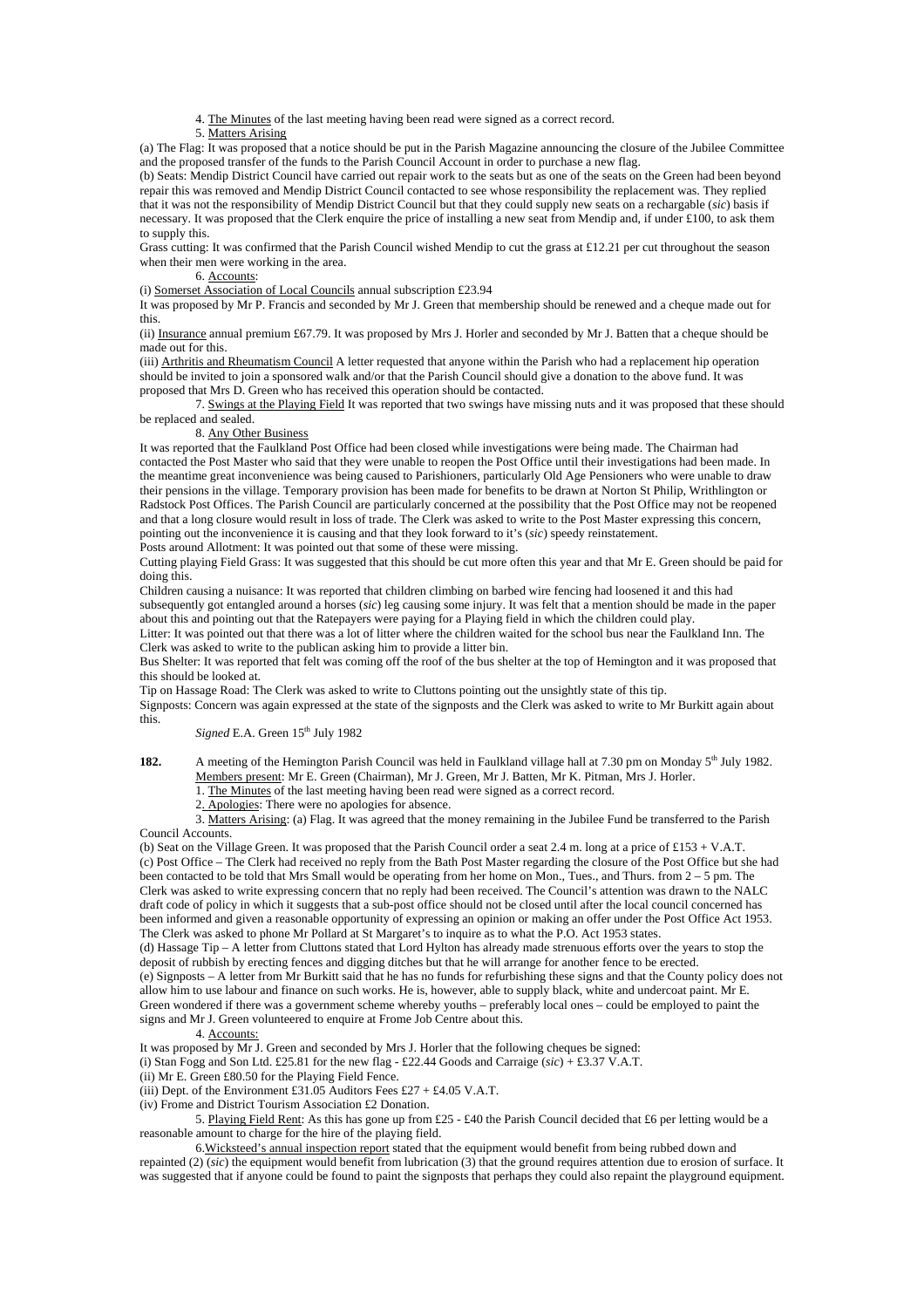8 (sic). To set a date for work on the pump Saturday July 10<sup>th</sup> at 9.30pm (sic) was the time and date decided upon. 9. Ideas for celebrating the birth of Prince William of Wales. It was suggested that if they become available that mugs

should be given to the children born this year in the Parish and also that an inscribed plaque should be put on the new seat. 10. Correspondence: (a) NALC Draft Code of Policy – The Parish Council felt that this was a reasonable code of

policy. (b) Proposal for Frome Town Appraisal: Mr E. Green said that he would inquire from other Parish Council's (*sic*) whether they were going to do anything towards this.

(c) SALC items. The Clerk drew the Council's attention to the Mendip District Council annual report and accounts, The Local Council Review, the A.G.M. and the booklet on 'Alternatives to Domestic Rates'

(d) Southern Electricity – widespread electricity supply failures contingency plans. As a result of the electricity supply failures in the severe weather last winter Parish Councils have been invited to nominate, through their District Councils Electricity Supplies Liaison Officers to collate information in the Parish for the Electricity Board and to receive information from them. Mr J. Batten volunteered to become Liaison Officer and suggested we invite a representative to attend a P.C. meeting.

(e) Hedgerow Tree Tags – These are used to mark sapplings (*sic*) suitable for growing into hedgerow trees so that the hedge trimmers can avoid cutting them down. The **183.** Parish Council decided to order 100 or so of these with a view to distributing them to local farmers.

(f) Staplemead Creamery – the Council's attention was drawn to a public inquiry to be held by the Secretary of State for the Environment into a planning application by Express Dairy Foods Ltd.

Any Other Business Parishioners were concerned that children starting school at Writhlington in September were being asked to pay to travel on the school bus if they lived within 3 miles of the school or to make their own way there. As there is no footpath for the entire way and the road is both fast and dangerous and the Frome – Radstock road prone to accidents without the added hazard of children walking or cycling to school the Parish Council felt they should support parents in protesting against this decision.

It was pointed that both parapets at Hardington Bridge were damaged – the Clerk was asked to write to Mr Burkitt about this – that the railings around the village hall were damaged - Mr Golland was asked to repair this and that the stocks were in urgent need of repair. Mr E. Green offered to order some oak from Charltons, Timber Merchants.

The date of the next meeting should be for September  $6<sup>th</sup>$  but due to the imminent arrival of the Clerk's baby around that date it was decided to postpone the meeting for a month – until October 4th. Should pressure of business neccessitate (*sic*) it an earlier meeting will be called.

*Signed* V.P. Francis

*Photograph. Caption*. 21.6.82 Raising the Flag on the Village Green to celebrate the birth of Prince William of Wales. Those present: Mr E. Green (Chairman) Mrs J. Horler (Councillor) Mrs F. Horler (Clerk)

**184.** A meeting of the Hemington Parish Council was held in Faulkland Village Hall at 7.30 pm on Monday 4<sup>th</sup> October 1982.

 Members present: Mr P. Francis (took the Chair), Mr K. Pitman, Mr J. Green, Mr J. Batten and Mrs J. Horler. 1. Mr A.B. Good from the Southern Electricity Board explained the nature of rural electricity distribution systems and

some of the problems that occurred during the exceptional weather conditions of last December and the previous April when the electricity supply was off for long periods. In the December, when it was several days before the electricity supply was returned, much of the trouble was caused by wet snow turning to ice resulting in towers being blown over. Mr Good could not speak highly enough of the linesman who worked at all hours and in all conditions and temperatures in order to restore the electricity supply. He explained that the biggest problem was communications and that it was impossible for their small team operating the switch board to cope with the thousands of calls flooding in. Since then they have become equipped with a new and very efficient switchboard which means that calls will be able to be answered much more quickly. It is also hoped that by having a Liason (*sic*) Officer within each Parish that the number of calls will be dramatically decreased. The sort of conditions that have arisen in the last 18 months or so have never been known in the working lifetime of some retiring linesmen and it is hoped that they will never happen again, but – when it has happened twice in less than a year – Mr Good was not relying on it !! If such an Emergency – on such a scale – should happen again the Electricity Board would feed the Liason (*sic*) Officer with information. (In the case of Hemington Parish this would be Mr J. Batten of Faulkland Farm.) Mr Good answered a variety of questions and said that if anyone would like to visit the new control room at Yeovil he would be very willing to show them round. Mr Francis thanked him for coming up from Yeovil to talk to us and said that in future perhaps we would not take the electricity so much for granted.

2. The Minutes of the last meeting having been read were signed as a correct record

3. Apologies were received from Mr E. Green

 4. Matters Arising: (a) Faulkland Post Office. A letter from the Head Postmaster at Bath stated that it is his firm intention to expand the part-time Post Office to a full service in the future provided that he can find an applicant for the subpostmastership with suitable premises.

The Clerk read out copy of the Post Office Act 1953 which she had received from Mr Pollard.

(b) Raising the flag: This was raised by Mr E. Green on the occasion of the birth of Prince William of Wales.

(c) Signposts: Mr J. Green reported that local boys would be able to join the Frome job-creation scheme in order to paint the parish signposts. Mr E. Green approached boys in the village but they felt that they would not join the scheme. The Council decided that Mr Burkitt's offer of paint should be taken up.

(d) Hemington Pump. A site meeting was arranged for 6.30 pm on Wednesdat (*sic*) 13<sup>th</sup> October.

(e) Commemeratiom *(sic*) mugs and plaque: As there seemed few mugs available this idea was abandoned. It was decided to ask Mr Chris Pye for a price for carving an inscription on the new village seat.

(f) School Transport: A letter had been received from the County Surveyor stating that the transport in the area was to be reviewed and if, as a result of this, they were unable to accomodate (*sic*) all children on a paying basis then the C. Council would not allow them to purchase additional seating on road safety grounds.

(g) Hardington Bridge: A letter from Mr Burkitt said that he was writing to the Bridge Engineer as he felt that the bridge was not wide enough to accomodate (*sic*) some of the heavy traffic using it

 5. Accounts: It was proposed by Mrs J. Horler and seconded by Mr J. Batten that the following cheques be signed. (a) En-tout-cas.  $£153 + £22.95$  V.A.T. for the village seat.

(b) Hemington Parochial Church Council £32 Burial Expenses

(c) Cluttons £1.25 ½ yearly allotment rent

(d) George Loader  $£24$  – cutting the overgrowth in the lane adjacent to the Village Hall. 12 hours at £2 per hour.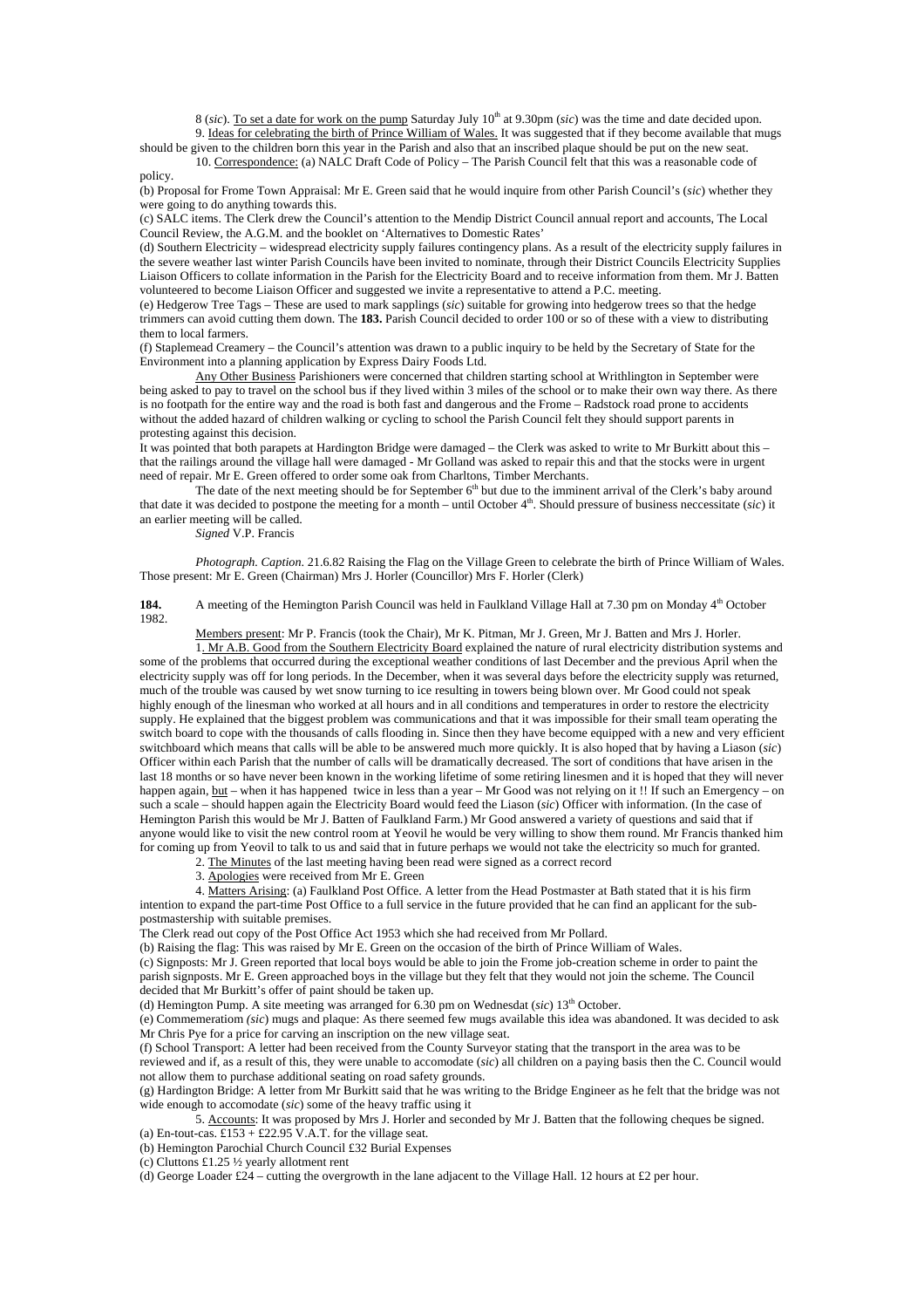# 185. 6. Planning Applications:

Agricultural Workers dwelling for Mr Snook – M.D.C. recommend refusal.

Clear Fell and thin wood at Lower Wood, Henly Plantation for Radstock Co-op.

M.D.C. decided that the applicant be informed that the Local Planning Authority would be concerned if it is the intention to incorporate a significant amount of Norway Spruce – any replanting scheme envisaged for the site the subject of the application. Erection of porch at front of 12 Turners Tower for Mr Clark. The Parish Council had no objection to this application if the outside walls were of natural stone. M.D.C. recommend approval.

Approved under Building regulations were extensions for Longclose, Hemington, and Green Farm, The Green, Faulkland. 7. Correspondence:

(a) Derelict Land Scheme: The Parish Council did not know of any areas within the Parish that would benefit from treatment. (b) Transfer of License. A notification of Mrs Wilson of Tucker's Grave Inn's intention to apply for a transfer of license.

(c) Frome Public Transport Users Association wished to hear the Parish Council's views on public transport services in the area and ways in which it could be improved.

(d) Planning restrictions in relation to Sewage Treatment works. A letter stated that the Wessex Water Authority in so far as the Bristol Avon Division is concerned will be unlikely to object to development levels consistent with the approved Structure Plan as they had previously done owing to limitations on the capacity of local sewage treatment works.

(e) Housing Commitment – Frome sub-area. The Clerk read out the recommendations of the Chief Planning Officer.

(f) National Playing Fields Association Conference to be held on the  $24<sup>th</sup>$  and  $25<sup>th</sup>$  Nov. in Kensington Town Hall.

(g) Somerset Association of Local Councils AGM will be held on 8<sup>th</sup> October at 7.30 pm at Taunton.

(h) Lorry Controls. The Clerk brought to the Parish Council's attention a circular on this.

(i) Hugh of Witham Foundation items were given out.

 $(i)$  Trees for Tomorrow – A day on learning about grants, practical help and planting.

(k) Differential Ratting (*sic*): The SALC East Area meting hoped for views of Parish Council's (*sic*) on the Frome Town Council's paper on Differential Rating. The Parish Council felt that the administration involved in this would make it impractical.

*Signed* E.A. Green Dec 6<sup>th</sup> 1982.

**186.** A Meeting of the Hemington Parish Council was held in Faulkland village hall on Monday 6<sup>th</sup> December at 7.30 pm. Members present: Mr E. Green (Chairman), Mr J. Batten, Mr P. Francis, Mrs J. Horler.

1. The Minutes of the last meeting having been read were signed as a correct record.

 2. Mr Hildreth gave an interesting report on Home Defence and the training programme he has been receiving. He is now trying to form a Committee of about four who would be responsible for co-ordinating emergency procedures in the Parish in the event of war, in particular nuclear war, if the community should be cut off for any reason. He stressed that war was no more likely now than previously but that the Government felt it had a moral responsibility as they were spending so much on Defence in the form of weapons to ensure that the community was prepared for survival should war break out. Mr Hildreth, himself, Mr E. Green and Mr J. Batten volunteered as members of the committee and it was proposed that Mr Hildreth should ask Mrs Gatley or Mrs Pye to become the fourth.

3. Apologies were accepted from Mr J. Green.

 4. Matters Arising: (a) Signposts. The Frome Springboard Scheme were interested in the project but as they were answerable to the Unions and to Manpower Services they held out little hope that they would be allowed to paint our signposts as it would be argued that doing Council work was taking jobs away from someone else. The Hugh of Witham Foundation are starting a 'Community Programme' to help local communities and those who have been out of work for some time. Mr J. Batten volunteered to hear Mr Turner, the regional Officer responsible for the programme outline and discuss the schemes possibilities. (b) Commemeration (*sic*) Plaque: The Parish Council decided to ask Mr C. Pye to carve Prince William, 21<sup>st</sup> June 1982 on the new village seat at 60p per letter.

5. Precept: The Parish Council decided to precept for £600 + £32 for Hemington churchyard and an additional £15 for Foxcote churchyard.

 6. Bus Shelter on Frome Road: The Parish Council asked the Clerk to write to Mendip District Council asking them to repair the roof of this bus shelter.

7. Planning Applications:

Cluttons: - the P.C. felt that any new buildings in the village should be of natural stone and in keeping with the rest of the village, that there should be satisfactory disposal of sewerage, that the entrances should not be prejudicial to the safety of the children at the adjoining school, that the buildings should be built on the road frontage to be in line with the neighbouring cottage and in order not to obstruct the sun from the main hall of the school.

Row Farmhouse, Laverton: Alterations, provision of new kitchen, bathroom and bedrooms, re-opening of windows and provision of roof lights. The P.C. had no objection to this application as long as the work is carried out in a manner in keeping with a Grade 2 listed building.

The Cottage, The Green, Faulkland: First floor extension at rear of the cottage The P.C. had no objection to this application. Kilmersdon Estate – Woodlands subject to a forestry dedication covenant – proposed programme of work to be carried out during next 5 year period. M.D.C. recommend that the Council support the County Planning Officer in efforts to achieve a balanced programme in which amenity and wildlife considerations are properly taken into account.

Shale Distributions (Radstock) Limited's proposals to carry out a Shale Washing programme on the disused colliery spoil heap tip at Lower Writhlington Radstock. M.D.C. recommend that no objection be raised to the proposal but that consideration should be given to routing all lorry traffic via the disused railway line.

Approved under building regulations were alterations and installation of bathroom and w.c. at Knoll Farm House, Faulkland, extension at 5, Ruckley Ford.

### 8. Correspondence:

The Clerk brought to the attention of the Council a Village Ventures Exhibition, Training for Consumer Representation, Somerset Bridleways Association Newsletter, M.D.C. Annual report and accounts. Local Council Review, Thatch, NALC circulars, Transport 2,000, proposed revisions to bus services and the comments on the Best Kept Village Competition which were a great improvement on last year's.

*Signed* Feb 7 1982 (*sic*)

*Pages 187 and 188 are stuck together. There is a typed sheet between them, but I do not feel inclined to risk damage by forcing them apart.*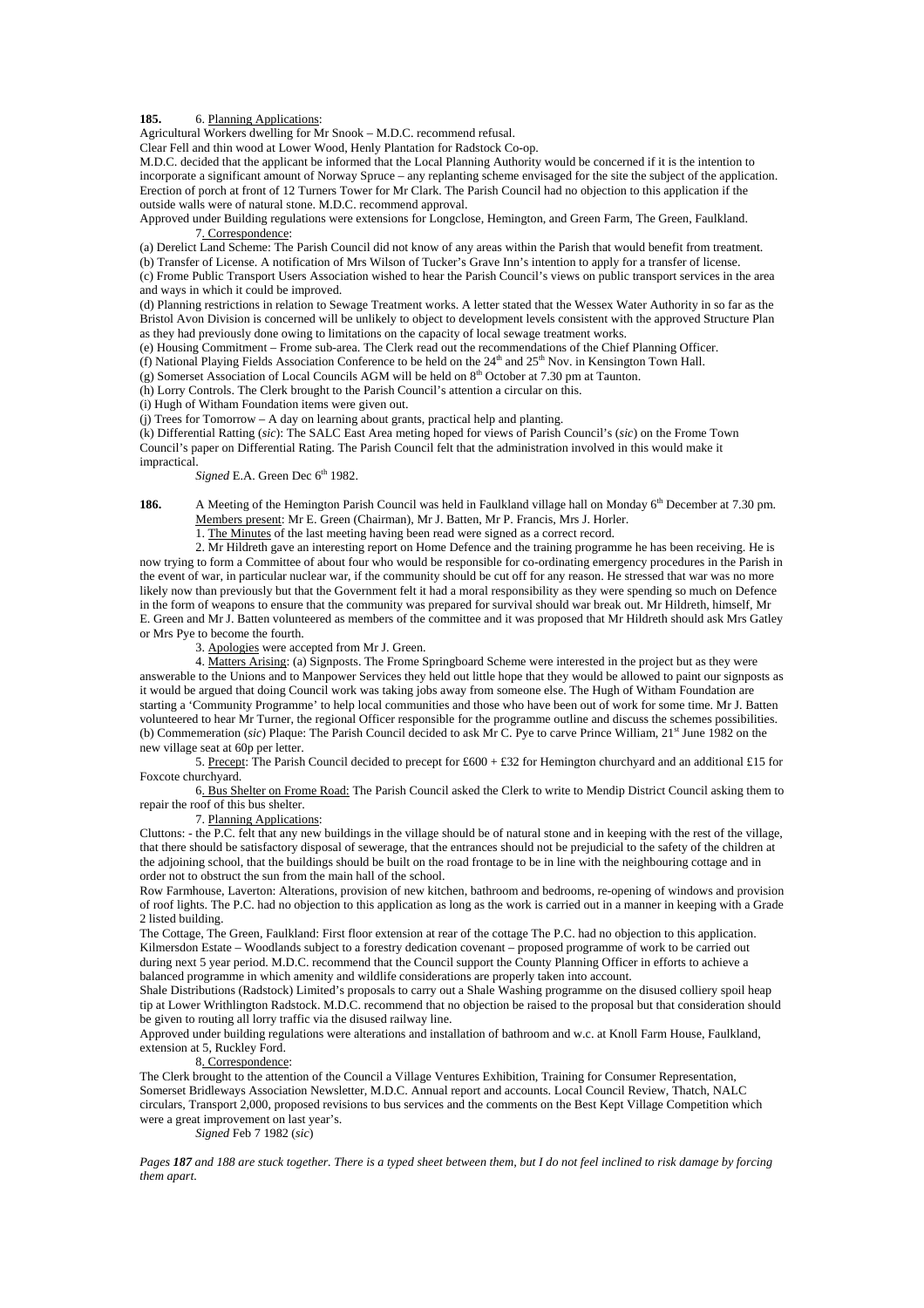**189.** A meeting of the Hemington Parish Council was held on Monday February 7<sup>th</sup> 1983 at 7.30 pm in Faulkland village hall.

Members present: Mr E. Green (Chairman), Mr P. Francis, Mrs J. Horler, Mr J. Green and Mr J. Batten.

- 1. The Minutes of the last meeting having been read were signed as a correct record.
- 2. Apologies: There were no absentees.

3. Matters Arising: (a) Home Defence Committee. Mr Hildreth was awaiting a reply from Mrs Gatley.

(b) Manpower Services Community Programme. Mr E. Green and Mr Batten had attended two meetings about this since the last meeting and were able to report that the Hugh of Witham Foundation hoped to act as an agent collating work and labour from surrounding Parishes. A group would need to be employed for 12 months and as few Parishes would have this amount of work available it was felt that a steering agent was needed to gather in projects. The Parish Council was asked to put forward any project they thought suitable. It was hoped that the signposts could be repainted under this scheme. Repainting the village hall, repairing Hemington pump, the upkeep of bridleways and paths were among the other suggestions.

(c) Post Office: A letter from the Head Postmaster at Bath together with a newspaper cutting explained that the Post Office was unable to readvertise a vacancy for a Subpostmaster at Faulkland as Mr Sweet had not been dismissed neither had he resigned. He had been committed to Bristol Crown Court for trial on four charges of theft from Faulkland Post Office involving more than £11,000 and the Post Office were unable to dismiss him before the legal proceedings were completed as this would be an admission that the P.O. assumed his guilt before this had been proved by the Crown Court and would prejudice his position at his trial.

(d) Election Circulars – stated that no election could be held to fill a casual vacancy if it occurred within 6 months of the day on which the particular councillor would have gone out of office but that this did not debar co-options. A letter of resignation had been received from Mr K. Pitman but the P.C. decided to wait until the election to fill his seat.

 4. Peacetime Emergencies: Mr J. Batten and Mrs F. Horler offered to act as contact points to collate 'situation' reports or information or from whom information could be obtained during any peacetime emergency.

 5. A letter from Faulkland Flower Show asked if they could use the village green for a large 'Ox Roast' in June or July. The Council agreed to grant permission providing that provision was made to protect the grass.

 6. The Parish Notice Board had been bent over almost at right angles with the legs. Mr E. Green said he would ask Mr Francis Green to straighten it again.

7. Accounts:

(a) Society of Local Councils Clerks subscription £6.50. It was decided not to renew this.

(b) Grass Cutting – Mendip District Council - £122.10. It was proposed by Mr Francis and seconded by Mr Batten that a cheque for this should be signed.

(c) Mrs C. Clark – Ward Clerk's Salary - £7. It was proposed by Mrs J. Horler and seconded by Mr J. Green that a cheque for this should be signed.

(d) Mr E. Green – Chairman's Allowance £15 It was proposed by Mr Batten and seconded by Mrs J. Horler that a cheque for this be signed also £6.84 for purchase of oak for stocks.

(e) Cluttons –  $\frac{1}{2}$  yearly allotment rent £1.25, annual playing field rent £40 £41.25. It was proposed by Mr J. Green and seconded by Mr P. Francis that a cheque for this be signed.

It was proposed by Mrs J. Horler and seconded by Mr J. Batten that the following cheques be signed.

(f) Faulkland Village Hall Committee – Hire of Hall for 8 meetings at £2.40 each £19.20

(g) Travelling Expenses – Mr J. Green - £11.40

(h) Somerset County Playing Fields Association subscription

(i) SALC – Notices of Meetings £1.21

(i) Part-payment of Clerk's Salary – Mrs F. Horler - £60

 8. Council Tip There had been complaints from parishioners that this had been opened up to reveal a tin shed and suggesting that evergreens be planted in order to screen it. The Clerk was asked to write to the Council about this suggesting that, perhaps, the shed could be painted.<br>190 9 Waste tipped by road.

9. Waste tipped by road-sweeping lorry. This had been tipped at the top of Park Lane. The Clerk was asked to write requesting that more discretion be used in depositing this.

 10. Footpaths It had been pointed out to the Chairman that there were blockages and stiles in need of repair on some of the footpaths in the Parish and he promised to notify the farmer concerned.

 11. Erection of 2 dwellings on O.S. Pt 9136, Hemington. M.D.C. recommended that it be refused as 'the proposal is contrary to Policy SP7 of the approved Structure Plan in that it would result in the loss of an open frontage within the village which contributes to the rural character of the settlement and where public services are already minimal.' The Clerk was asked to write to M.D.C. stating that the Parish Council was strongly opposed to their recommendation to remove Hemington from the list of villages in the County Structure Plan and to state that there had been no precedent to do this.

Felling and replanting of dedicated woodland, Walton Wood, Writhlington Covert, Knoll Wood, Nap Wood, Buckland Belt (Kilmersdon Estate) for Forestry Commission. M.D.C. recommend that the Council support the County Planning Officer in efforts to achieve a balanced programme in which amenity and wildlife considerations are properly taken into account.

Alterations, re-roof pig-sty to form car-port including demolition of short section of wall to gain access to yard and restoration of dormers, Row Farm, Laverton. M.D.C. recommend that listed building consent be granted.

First Floor extension at rear of the cottage, the Green, Faulkland. M.D.C. recommend approval subject to 1. All materials to be used on the proposed extension shall match those on the existing dwelling.

Alterations, provision of new kitchen, bathroom and bedrooms, reopening of windows and provision of roof lights, Row Farmhouse, Laverton. M.D.C. recommend that listed building consent be granted.

Approved under building regulations were improvements to 'Rosedean' Faulkland.

12. Reports on:

1, Accident involving the wall at Faulkland village hall.

The Clerk had forwarded to (*sic)* estimates to Cotswold Petroleum.

(1) from Mr K. Pitman: To take down damaged wall, rebuild wall and gate pillars, Repair gates and railings and refix. Repaint as necessary. Price £627 + £94 VAT

(2) from Mr M. Jones Take down damaged front wall and part of return wall. Construct concrete foundation. Rebuild wall, repair and fix ironwork. Paint as necessary £412.

2. Mr E. Green had purchased some oak for the stocks with which Mr C. Pye was going to do the necessary repair work. Any other business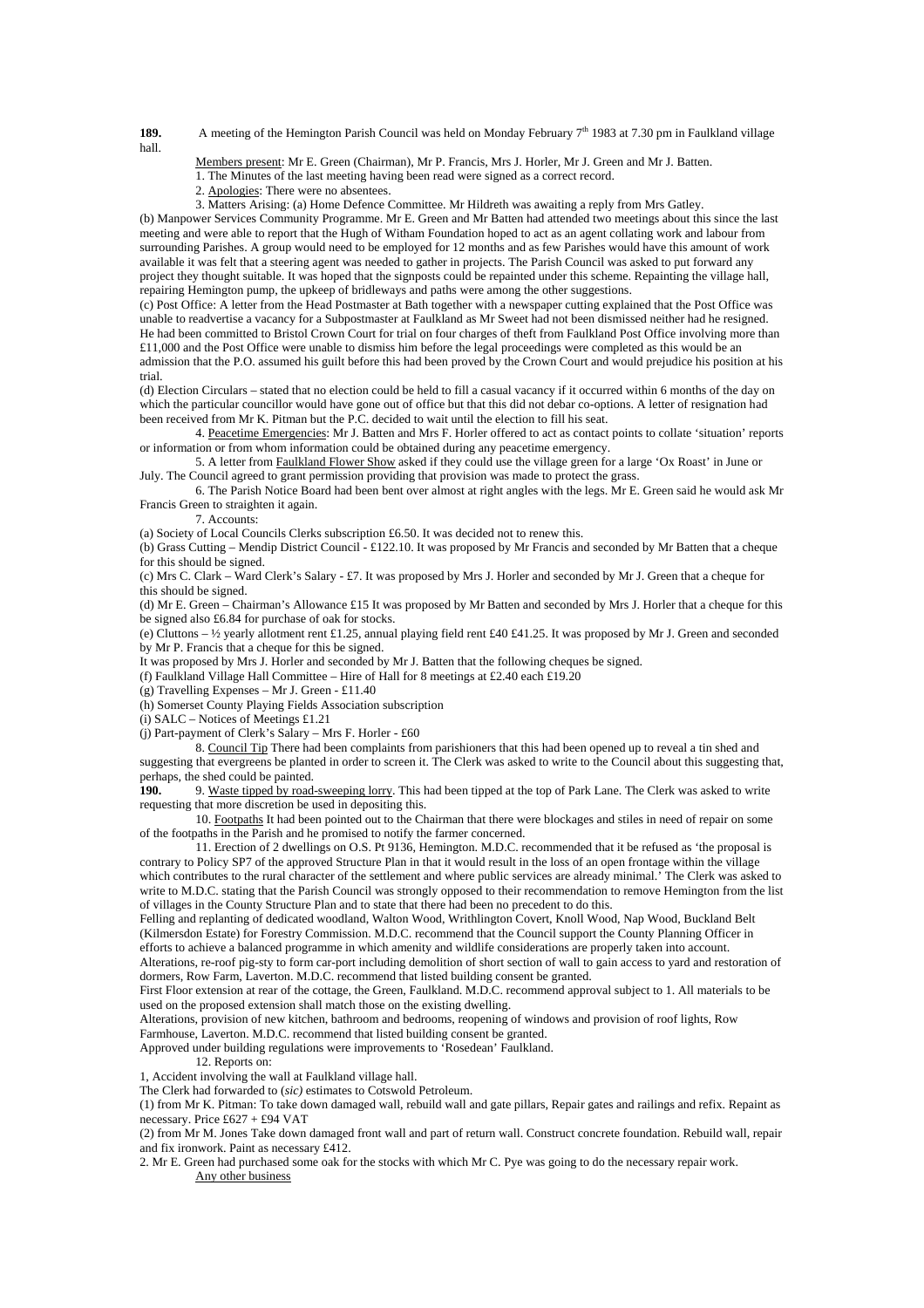The Clerk was asked to write to Bristol Omnibus Company reporting the damaged bus stop sign at Terry Hill. Also to Mr Burkitt reporting that the place where the sewer had been repaired in front of the garage had sunk and was becoming a danger, to motorcyclists in particular.

That between Chickwell Crossroads and Tucker's Grave a number of lorries had gone off the road which tilts towards the ditch. At Lippiat Hill the drains are blocked to the Avon boundary. This is not caused by Mr Battens cows using the road. In Hemington all the drains are blocked and there are potholes in Lower Foxcote.

The Parish Council agreed to pay Mr E. Green should his tractor have a puncture while he cleaned the village pond.

Mr J. Green proposed that Mr M. Horler be thanked for repainting and reinstating the milestone at Terry Hill crossroads. *Signed* E.A. Green 28<sup>th</sup> March 1983

**191.** The Annual Parish Meeting of Hemington was held in Faulkland Village Hall on Monday 28<sup>th</sup> March 1983 at 7.30 pm.

 Members present: Mr E. Green (Chairman), Mr J. Green, Mrs J. Horler and Mr J. Batten representing the Parish Council and 3 parishioners.

Apologies were received from Mr P. Francis.

1. The Minutes of the last meeting were read and signed as a correct record.

2. The Financial Statement of the Parish Council Accounts were read. These showed an Income of £800.10,

Expenditure of £747.99 leaving a balance of £52.11. It was proposed by Mr J. Green and seconded by Mrs J. Horler that these be signed.

 3. The Financial Statement of the Village Hall Accounts were read. These showed an Income of £567.46, Expenditure of £470.41 with £97.05 in the current account and £4.29 in the Deposit account. Mrs J. Horler proposed that the team who mended the Village Hall chairs should be thanked. These were Mr J. Green, Mr K. Small, Mr G. Clothier, Mr T. Hendy and Mr E. Green who also provided Home-made wine for the workers! It was proposed, also that Mrs Pugh, Mrs Hibbard and Mr Small should be thaked (*sic*) for running the Bingo.

 4. Bamphylde Charities No payments had been made as yet as the Committee had been unable to arrange a date on which they could all meet.

 5. Chairman's report: The Chairman reported on developments during the year and expressed the thanks of the Council and the village to Mrs Small for opening her home as a temporary Post Office for 3 afternoons a week. It was noted that the telephone trench had still not been attended to. He thanked the Councillors and Clerk for their work throughout the year. *Signed* E.A. Green  $8<sup>th</sup>$  May 1984

This meeting was followed by a meeting of the Parish Council.

1. The Minutes of the last meeting having been read were signed as a correct record.

2. Matters Arising: (a) Home Defence Mr E. Green had not been able to see Mr Hildreth with regard to the Home

Defence Committee.

(b) SPCFA subscription. The Account for this had not yet arrived.

(c) A letter from Mr Burkitt commented in detail on the points raised at the last meeting. The Clerk was asked to reply thanking him for his letter but to say that the P.C. did not agree with all his points and to remind him yet again, of the telephone trench and the bridge at Hardington.

(d) Planning Policy for Hemington village. A letter from Mendip District Council stated that Somerset County Council were considering removing Hemington from the list of villages in the County Structure Plan and, instead, adopting 'open countryside' policies SP8 to SP11. The implication of this would be to apply stricter planning permission for developments within the village. The County Council wished to hear the views of the Parish Council before reaching a final decision. It was felt that the Parish Council had decided at the last meeting their views on this and this was covered in the letter the Clerk had been asked to write giving their strong objections to the proposal.

 3. Allotment rent Cluttons wish to raise this from £2.50 to £40.00. The Parish Council felt that allotment holders would not be prepared to accept such a large increase in their rent and the Clerk was asked to write to Cluttons suggesting £20 as a more reasonable increase.

4. Accounts: It was proposed by Mrs J. Horler and seconded by Mr J. Batten that the following cheques be signed. (a) Mr C. Pye £15 for engraving the village seat.

 $(b)$  SALC annual subscription £25.65

- 5. Hemington Pump It was decided that the Chairman would arrange a meeting and contact the Councillors.
- 6. Best Kept Village Competition It was decided to enter again this year.
- 7. Village Ventures Competition It was decided not to enter this.

8. Report from Wicksteed stated that the climbing frame would benefit from being rubbed down and repainted and the frame and swings should have grass removed from around the support tubes. The Swings would benefit from lubrication and the ground requires attention due to erosion of surface.

9. Correspondence

The Clerk brought to the notice of the P.C. the fact that ICI was offering free paint to any non-profit-making organisation. She was asked to send for an application form with a view to acquiring paint for the village hall.

It was decided not to send a donation to South West Housing Aid or to the South and West Concerts Board.

*Signed* E.A. Green May 16 1983

**192.** The Annual Meeting of the Hemington Parish Council was held in Faulkland Village Hall at 7.30 pm on Monday May 16<sup>th</sup> 1983.

Members present: Mr E. Green, Mr J. Green, Mr R. Golland, Mr P. Francis

- 1. Election of Chairman: Mr E. Green was proposed by Mr P. Francis and seconded by Mr J. Green.
- 2. Election of Vice-Chairman: Mr P. Francis was proposed by Mr J. Green and seconded by Mr R. Golland.
- 3. Apologies were received from Mrs J. Horler.
- 4. The Minutes of the last meeting having been read were signed as a correct record.

 5. Matters Arising: (a) Home Defence. Mr E. Green reported that Mr Hildreth intended asking Mr or Mrs Mowat to become the fourth member of the Home Defence Committee.

(b) A letter from Mr Burkitt promised to do something about the telephone trench and Hardington Bridge. It was pointed out by Mr Francis that two of the drains in Hemington were still blocked. The Clerk was asked to write about this again.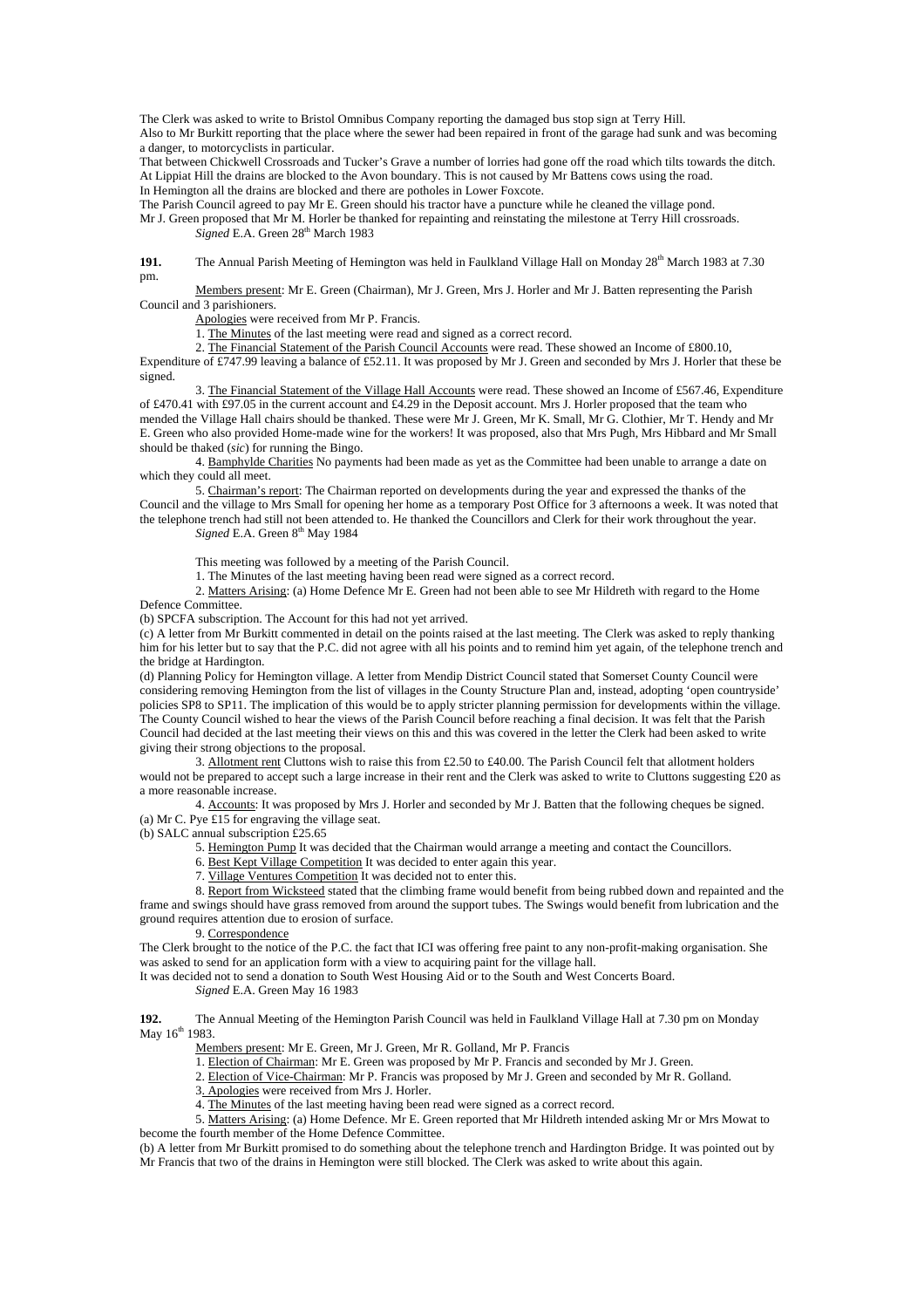(c) Best Kept Village Competition: As there was a charge of £2.50 this year it was decided not to enter this after all as it was felt that the money could be better spent in other ways.

(d) Dulux Community Projects: Mr E. Green volunteered to fill in the application form on behalf of the village hall committee with a view to re-decorating the village hall.

(e) Hemington Pump: With the recent very wet weather it was felt that as soon as the rain stopped there would be more than enough work to catch up with on land and gardens and it was decided to postpone work on this.

 6. Allotments: A new agreement had been sent from Cluttons reducing the rent from £40 to £25 per year with a review in three years time. Allotment holders were willing to pay £3 per allotment and it was decided that the new agreement should be signed. It was brought to the Parish Council's attention that Mr Wilken's allotment had been neglected and the Clerk was asked to write to him asking him to cultivate it in a proper manner or at the very least to cut the weeds off the top.

 7. Accounts: (i) It was proposed by Mr P. Francis and seconded by Mr J. Green that a cheque should be signed for £67.79 for the Annual Premium to Commercial Union Assurance. The Clerk was asked to inquire what the extra premium would be to increase the insurance on the village hall from £25,000 to £30,000 and to asked if this could be Index linked, also to ask for insurance on 2 manual voluntary workers at 90p per person. She was also asked to make a claim for the vandalism of the Notice Board.

(ii)  $2<sup>nd</sup>$  part payment of Clerk's Salary £74 and expenses £12.86 Total £86.86. It was proposed by Mr P. Francis and seconded by Mr R. Golland that a cheque for this should be signed.

8. Footpaths: It was decided to spray these with a selective weedkiller.

 9. Correspondence: (a) General Accident Assurance: After a long wait and the sending of a solicitor's letter a reply was received from General Accident Assurance stating that the estimate submitted from Mr M.J. Jones for £412 was reasonable and that they had no objections to the work being carried out. The Clerk had contacted Mr Jones who agreed to do the work at his earliest convenience.

(b) Letter regarding trees in Hollowpit Lane. Mr Horler of Turners Tower had written to the Parish Council suggesting that the dead elms in Hollowpit Lane be replaced with horse-chestnuts and offered to plant them. The Clerk was asked to write to Mr Burkitt enquiring to whom the land belonged with a view to approaching them on this matter.

This concluded the business of the meeting.

*Signed* E.A. Green 5 July 1983

**193.** A meeting of the Hemington Parish Council was held in Faulkland Village Hall on Tuesday 5<sup>th</sup> July at 8 pm. Members present: Mr E. Green (Chairman), Mr R. Golland, Mr P. Francis and Mrs J. Horler.

1. The Minutes of the last meeting having been read were signed as a correct record.

2. Apologies for absence were received from Mr J. Green and Mr J. Batten.

3. Matters Arising: (a) Home Defence: There was no further news on this.

(b) Letter from Mr Burkitt reported that the Bridge Engineer intended widening the bridge at Hardington, that Somerset County Council maintained Hollowpit Lane and they had no objections to trees being planted there as long as they did not cause an obstruction. He also noted the blocked drains at Hemington. The Clerk was asked to write asking for more details of the plans to widen the bridge and also to point out that the drains in Hemington are still blocked.

(c) Hemington Pump. Mr Green will arrange a meeting to continue work on this when the rash of holidays is over. (d) Commercial Union Assurance say that to increase the sum insured on the Village Hall to £30,000 the additional premium will be £3.13 and for two manual workers to be added to the personal accident section would be £1.80. It was proposed that the Village Hall premium be increased to £30,000. It was not possible to claim for vandalism to the Notice Board as the police had not been informed.

4. Public Transport Plan: The Parish Council had no comments to make on this.

 5. Inter-village Quiz Competition: It was decided to inquire in the village whether anyone was interested in forming a team for this.

 6. Accounts: It was proposed by Mr Francis and seconded by Mr Golland that the following cheques be signed. (i) Cluttons: Allotment Rent £25.

(ii) Commercial Union Assurance: Extra premium £3.13

7. Damage to Village Green On May 25<sup>th</sup> a lorry drove its front wheels over the edge of the Village Green sinking in and damaging the drop. The Police were informed. The damage was estimated at £30 and the Clerk wrote to the firm concerned claiming compensation for this amount. The letter was returned by the Post Office with 'Gone Away' written on it! Commercial Union were unable to pay us compensation as the policy does not cover such things as damage to 'ground' trees, hedges etc. The Frome Police were contacted and developments are awaited.

### 9. (*sic*) Correspondence:

Grass cutting: The charge this year will amount to £12.82 per cut. The Clerk was asked to write asking whether the strimmer was still used as the edges around the Village Hall and the area behind the telephone kiosk were left in a very untidy condition. The final copy of the Structure Plan has arrived and is available for those interested in reading it.

 Other business: At the previous SALC meeting it had been suggested that a few days notice of the meetings was not enough for some members. As the minutes arrive 2 or 3 weeks before earlier notice would be possible. This Parish Council prefered (*sic*) to be told within a week of the meeting.

Hemington. There have been complaints from residents of Hemington that Lord Hylton's walls through the village are in a state of considerable disrepair and the Clerk was asked to write to Cluttons about this.

It was suggested that not everyone saw the Parish Council notices in the Church and perhaps they could be put up elsewhere in the village. It was agreed that the official Notice Board must remain in the Church but that an extra notice could be pinned onto Mr Francis' barn door.

*Signed* E.A. Green 5 Sept 1983

### **194.** A meeting of the Hemington Parish Council was held in Faulkland Village Hall on Monday September 5<sup>th</sup> at 7.30 pm. Members present: Mr E. Green (Chairman), Mr J. Green, Mr R. Golland, Mr P. Francis, Mr J. Batten and Mrs J.

Horler.

1. The minutes of the last meeting having been read were signed as a correct record.

2. Apologies: There were no absentees.

 3. Matters Arising: (a) A letter from Mr Burkitt stated that he hoped to divert a jetting machine to clear the drains in Hemington and that he had not seen the drawings for the reconstruction of Hardington bridge.

(b) Hemington walls: The Clerk had been through Hemington with Cluttons agent to show him the walls in need of repair.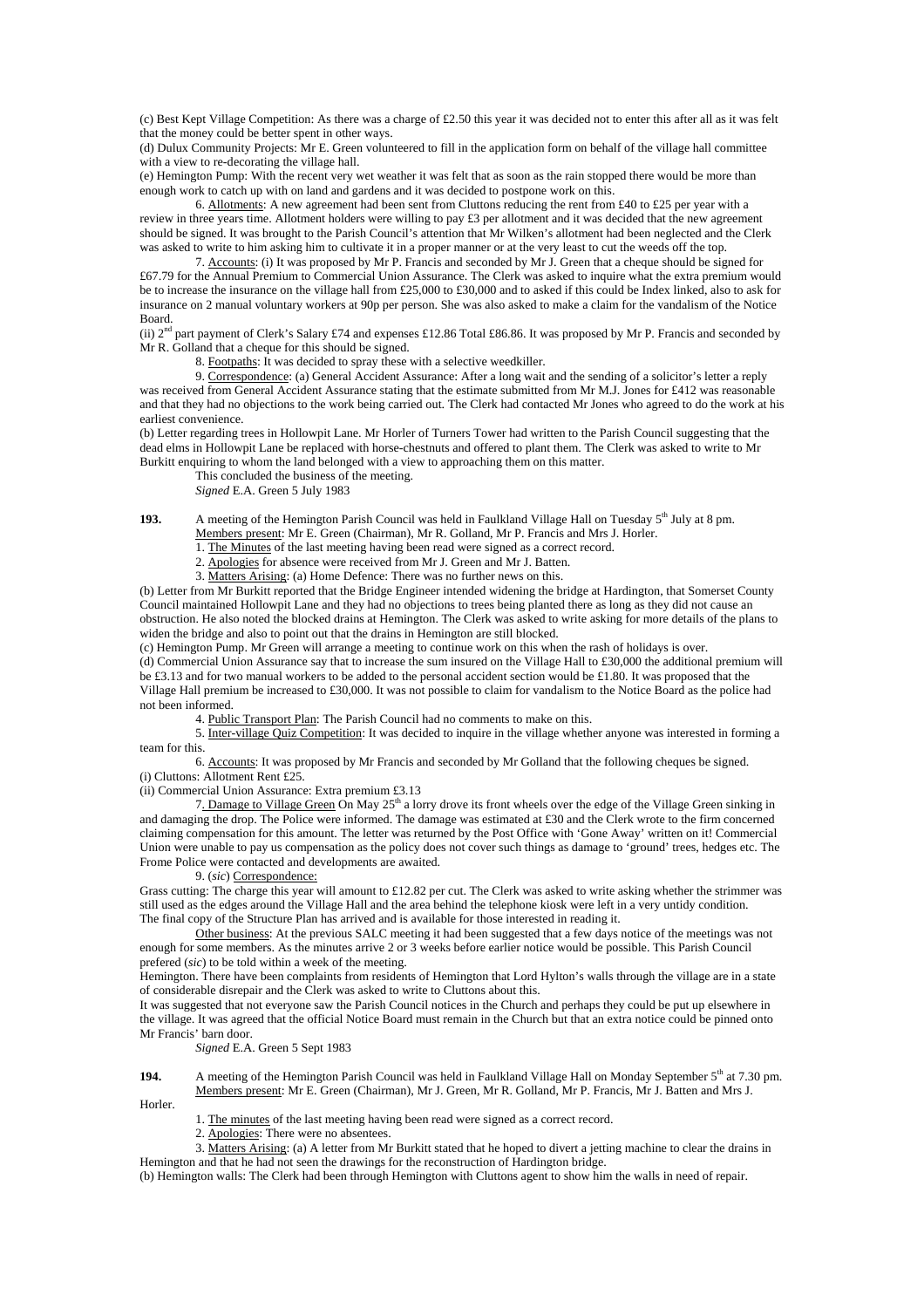(c) Trees for Hollowpit lane: Mendip District Council's present scheme is for the towns each in turn per year though they may return to the rural areas in due course. The County Council will give a 50% grant on a minimum of £100 spent, if they approve the scheme. The Tree Trust can provide Horse Chestnut trees for 50p each and disease-resistant elms for £7.50 each. The Clerk was asked to find out the size of the 50p horse-chestnuts while Mr Francis offered to explore the possibility of getting some 6 foot horse-chestnuts.

 4. Accounts: It was proposed by Mr J. Green and seconded by Mr P. Francis that the following cheques be signed: (i) The Audit Commission for Local Authorities in England and Wales - £33.35 Auditor's Fees.

(ii) Burial Expenses: Hemington - £33 Foxcote - £14

(iii) George Loader – Clearance of Footpath – 6 hours at £2 per hour - £12

 5. Mendip Area Survey: The Somerset Trust for Nature Conservation hope to organise a programme for identifying sites of interest within the area of Mendip District Council. The Clerk was asked to find out when they were going to hold their meeting.

 6. Probation and After Care Service – Community Service (by Offenders) Programme. The Parish Council did not feel they had a job large enough to employ this scheme.

 7. Police Liason (*sic*) Committee: A meeting had been arranged fro October 13th to elect a representative for the Subdivision for the Police Liason (*sic*) Committee. The Clerk was asked to contact Councillors closer to this date.

 8. Clerks Salaries Agreement by NALC and SLCC. This recommended that councils should adjust their Clerk's salary by 4.9% as from  $1<sup>st</sup>$  July 1983. It was agreed that this should be noted.

9. Grass at Turners Tower The cutting of the grass where the tower stood has been getting steadily more spasmodic over the years until this year it has been virtually non-existant (*sic*). The Parish Council suggested a letter to Lord Hylton asking that he arrange for this grass to be cut and if he is unwilling to do this could he donate the land to the Parish Council in order that they might.

 10. Planning Applications: Mrs Leigh applied for a kitchen extension at 'Healey House' Hemington. The Parish Council did not object to this and Mendip District Council have recommended approval.

Mr Snook applied for a mobile home for Agricultural Worker on OS Pt. 5253 Hemington The Parish Council had no objection to this.

 11. Notices: The Water Act 1983 was noted and also that there is a new minister for Children's Play. Attention was drawn to the Hugh of Witham Foundations Newsletter and to the Ward Meeting to be held at Faulkland on Oct  $26<sup>th</sup>$ 

 Other Business: The Clerk was asked to find out the address of the Society for the Preservation of Rural England in the hopes of getting a preservation order for the Turnpike House at Tuckers Grave.

The Clerk was asked to write to Mr Burkitt – again – about the pavement through Faulkland which has not been put right since a trench was dug for the telephone cable.

Signed E.A. Green Nov 7<sup>th</sup> 1983

**195.** A meeting of the Hemington Parish Council was held in Faulkland Village Hall on Monday 7<sup>th</sup> November 1983 at 7.30 pm.

 Members present: Mr E. Green (Chairman), Mr R. Golland, Mr P. Francis, Mr J. Green. Also present was Mr West, our County Councillor.

1. The Minutes of the last meeting having been read were signed as a correct record.

2. Apologies were received from Mrs J. Horler.

 3. Matters Arising: (a) Trees in Hollowpit lane. Mr M. Horler has paid the Parish Council £20 to clear the dead elms from the lane and he will organize the planting of replacement trees.

(b) Foxcote Burial Expenses: A letter of thanks was received from Foxcote Parochial Church Council and Reverend Bennett had also phoned to express his thanks.

(c) Police liason (*sic)* Committee: Mr E. Green, Mr J. Batten and Mr P. Francis attended a meeting to elect an area representative for this. Mr Edgar Francis was elected with Mr Cann as his deputy and they will periodically report back to the SALC area meetings.

(d) Grass at Turners Tower. A letter from Mr Burkitt said that he had no objections to the Parish Council making their own arrangements to cut the grass here for the time being so long as all care is taken to safeguard the public. (e) Council for the Protection of Rural England: A letter from here suggested we contact the Avon Branch Secretary, Mrs D.

Ellis. The Clerk was asked to do this.

4. Accounts: The Parish Council approved the signing of a cheque to Mr M. Jones for £412 for rebuilding the Village Hall Wall.

Mr E. Green - £6.50 for cutting the Playing Field Hedge. It was proposed by Mr J. Green and seconded by Mr P. Francis that a cheque for this should be signed. Mr E. Green declared his interest in this. Correspondence between Mr M. King, Solicitor, and General Accident Assurance regarding the claim for the repair of the Village Hall wall was read out. Writhlington School - £20 (see Minute 5)

 5. A letter from Writhlington School asked the Parish Council for a grant of £25 to help cover the cost of French children staying at Writhlington School next April. These children will be from the Institut Bellevue – a special school for disadvantaged pupils. This year the Concert Band and Choir of Writhlington School spent a week at the Institut Bellevue and were overwhelmed by the hospitality and friendship they received here.

The Parish Council felt this to be a worthwhile cause but with a fairly tight budget to keep to Mr R. Golland proposed that a cheque for £20 should be signed and this was seconded by Mr J. Green.

 6. Precept: It was proposed by Mr J. Green and seconded by Mr R. Golland that next years precept should be for £700.

7. 5th March 1984 will be the 90<sup>th</sup> anniversary of the Act which established Parish Councils and it seems that a variety of celebrations are likely to be held to mark this event. The Clerk was asked to let Mr J. Green read through the old Minute books for Items of interest and Councillors were asked to bring their ideas to the next meeting.

8. Notice Board Mr E. Green said that he would arrange to have this mended.

 9. Planning Applications: Mendip District Council approved Mr Snook's application for a mobile home – subject to temporary permission – 3 years and Agricultural Occupation.

Restoration of Bakehouse/Laundry and erection of extension to form dwelling and resiting boundary wall to form entrance at Row Farm, Laverton. Parish Council observations were that they had seen the plans and considered that the proposal would be an improvement to that which exists at present. With regards to the new entrance, consideration was given to the bends on the road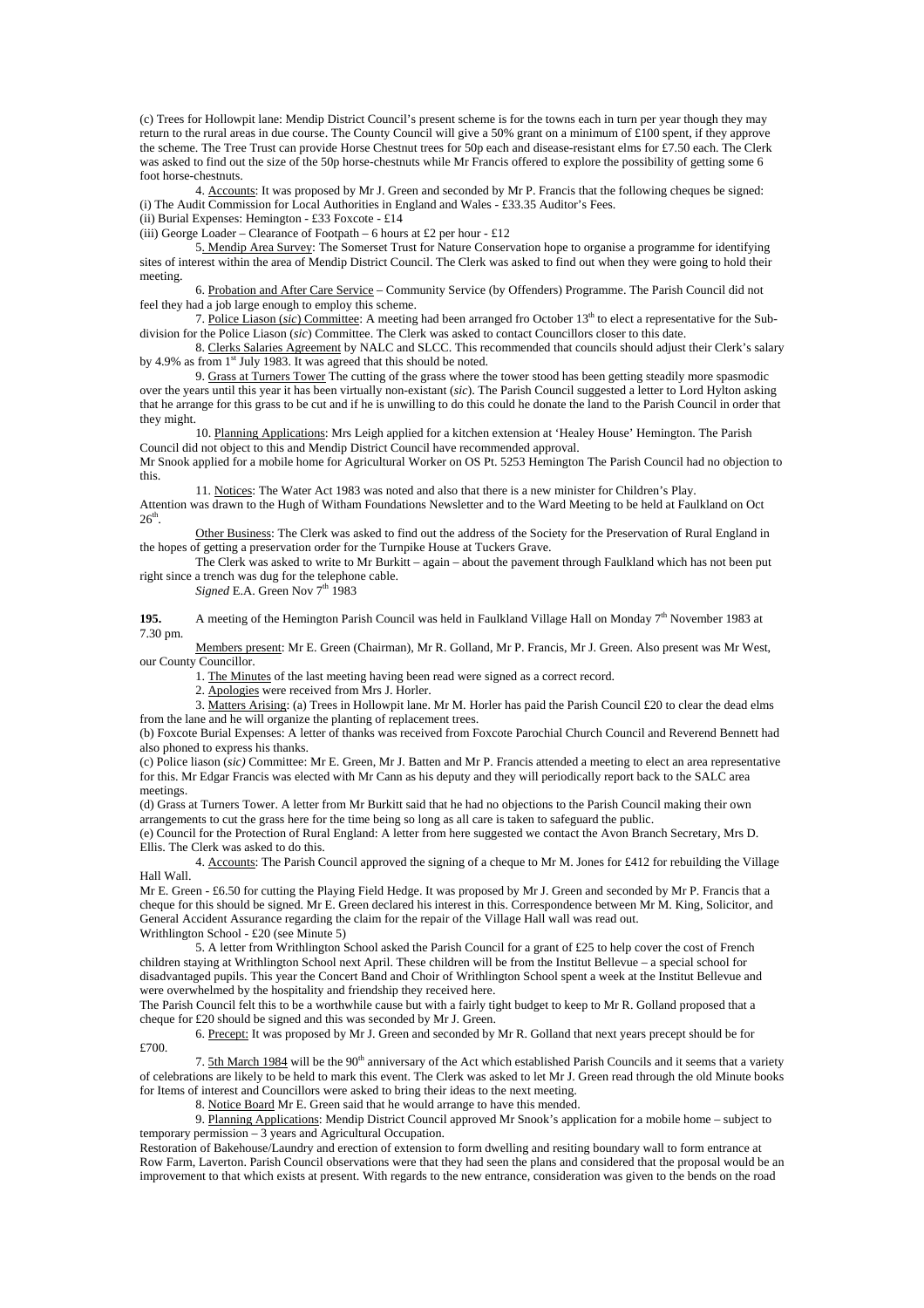but the Parish Council felt that t traffic was compelled to travel very slowly here, therefore they have no objection to this application.

Continued use of land for Model Flying at Upper Row Farm, Laverton. The Parish Council had no objection to this application as it is providing a leisure activity for some but there have been complaints regarding the noise from two residents in the area. Mr Raynsford had contacted the Clerk regarding the residents and she suggested that he contact Mr E. Green which he had not done. Mr E. Green said that he would contact Mr Raynsford next morning.

 10. Correspondence: (a) Somerset Fellowship of Drama – the Clerk was asked to give details of this to the W.I. (b) Frome Museum – a letter from the Management Committee asked for a donation to this. They plan to move into the Literary Institute in North Parade, Frome but the **196.** roof of this needs renovating at a cost of £13,000 and dry rot made good costing £2,400 as well as £7,000 needed in order that they comply with fire regulations. This cost can be reduced by a grant from the Area Museum Council and by work being done under a new Manpower Services Scheme – Mendip Town Services – but they still need to raise a considerable sum. The Clerk was asked to bring this up again at the next meeting.

(c) Peacetime Emergencies – the Clerk read out the note from the County Surveyor's Dept. (d) Training Day for Councillors and Clerks. There were no volunteers to go on this.

(e) Community Twinning: There had been no response from the village when this subject last appeared and it was decided not to pursue it.

(f) Mendip Town Services – the latest Manpower Services Scheme. The Clerk was asked to make enquiries about this as there had been nothing forthcoming from the Hugh of Witham Scheme with regard to the painting of the signposts.

(g) Public Rights of Way Research Unit have copies of Definitive Maps made for Parish Councils. (h) Future of Telecommunications – a pamphlet gave details of this.

(i), (j), (k) The Clerk brought to the attention of the Council the Somerset County Council and Mendip District Council Annual reports and accounts and the SALC annual report. Somerset Playing Fields Association annual report.

(l) Local Information Directory. The Clerk was asked to fill in useful names in the back of this, pin it up in the Village Hall and advertize the fact in the Parish Magazine.

(m) Local Government Boundary Commission have sent their report No. 443.

 11. The Clerk was asked to inform Mr Burkitt of the dangerous state of the road from Green Parlour to Single Hill Bridge.

12. The Ward meeting has changed it's  $(sic)$  date to November 30<sup>th</sup>.

Any Other Business

A meeting of the Playing Field Committee was held on November 4<sup>th</sup> and it was asked if a record of the minutes of this meeting could be included in the minutes of this Parish Council meeting to which the P.C. agreed.

Faulkland Playing Field Association.

An open meeting was held in Faulkland Village Hall on Friday November  $4<sup>th</sup>$  1983 on behalf of the 'Playing Field Association' Chairman was Mr E. Green.

The Committee wishing to close the 'Playing Field Association' sought legal advice and was informed that all money raised publicly must be dispersed publicly. Therefore the Committee proposed that money in the fund, amounting to £655.35 be shared between Hemington Church, Hemington School, Faulkland Village Hall and Senior Citizens Club.

A request for further proposals were asked for but none came forward. Mr G. Loader then proposed the motion acceptable and was seconded by Mr G. Hibbard. This winds up the 'Playing Field Association' and closure of funds. Tonights meeting to be recorded at the Parish Council meeting on Monday November 7<sup>th</sup> 1983.

 The Clerk was asked to write to Mr Burkitt regarding the water breaking through the tarmac as one enters Hemington from the Frome side. Also to enquire the position regarding the waterfall as rumour has it that the water from this is to be piped, depriving Hemington of one of it's (*sic*) features. She was also asked to mention that growth from the hedges near Chickwell New Farm is impairing visibility.

 It was suggested that Parish Council meetings should be better advertised and this done earlier. It was felt that the posters should go up a good week before the meeting and, perhaps, more posters put up. However, the suggestion that each Councillor put one on his gate proved impracticable as most Councillors were set back from the village. *Signed* E.A. Green Jan 2nd 1984

**197.** A meeting of the Hemington Parish Council was held in Faulkland Village Hall on Monday January 2<sup>nd</sup> 1984.

Members present: Mr E. Green (Chairman), Mr P. Francis, Mr R. Golland

1. The Minutes of the last meeting having been read were signed as a correct record.

2. Apologies for absence were received from Mr J. Green.

 3. Matters Arising: (a) Trees in Hollowpit Lane have been ordered for next March. 6 sweet chestnut and 6 horse chestnut. The Tree Council advised 6 foot high standards which will be £2.30 each.

(b) Turnpike House at Tucker's Grave. Mrs Lewis at the Somerset Branch of the Council for the Protection of Rural England advised that this should be spot-listed by Mr Lillford at the County Conservation Office. The Clerk arranged this and Mr E. Green said that he would speak to the owner of the Turnpike House to see what his intentions were. A letter from Mrs Lewis was read out in which she suggested that the Parish Council become affiliated to the Council for the Protection of Rural England. This decision was deferred until the end of the financial year. Mr Golland asked if Pond Farm could also be spot-listed and the Clerk was asked to inquire of Mr Lillford if this was possible.

(c) Writhlington School Grant. A letter from Mr McNeil, the acting Headmaster, asked that his thanks be conveyed to the Parish Council for their grant.

(d) Precept. A letter had been received from the District Council suggesting that dire consequences would occur to the District Council if the Parish Council's expenditure were to excess and that the Precept should not exceed the 1983/84 budgeted expenditure by more than 3%. The Clerk has, therefore, put in an estimated precept of £628 + £47 for the Burial Expenses giving a total of £675. Since then she has received a letter stating that as the amount for Burial Expenses was paid together with the precept and again in July 1983 that could £47 be deducted from the 1984/85 requirements.

(e) 5th March 1984: Mr J. Green is reading through the old Minute Book and picking out bits and pieces of interest. A list of these will be circulated to Councillors to mark pieces they find interesting. These will then be typed out with an explanatory heading, photocopied, and a copy put through each letter box in the Parish. The 5<sup>th</sup> March would, in fact, be the date of the next meeting and the Councillors were asked to think of anything that could be done then and let the Clerk know. (f) Frome Museum: the question of a donation to this was deferred until the end of the financial year.

(g) Mendip Town Services: Mr Baillie said that the painting of the signposts could not be done until the better weather in the Spring and for the Parish Council to incur no cost would have to be done on an opportunity basis when they were in the area. He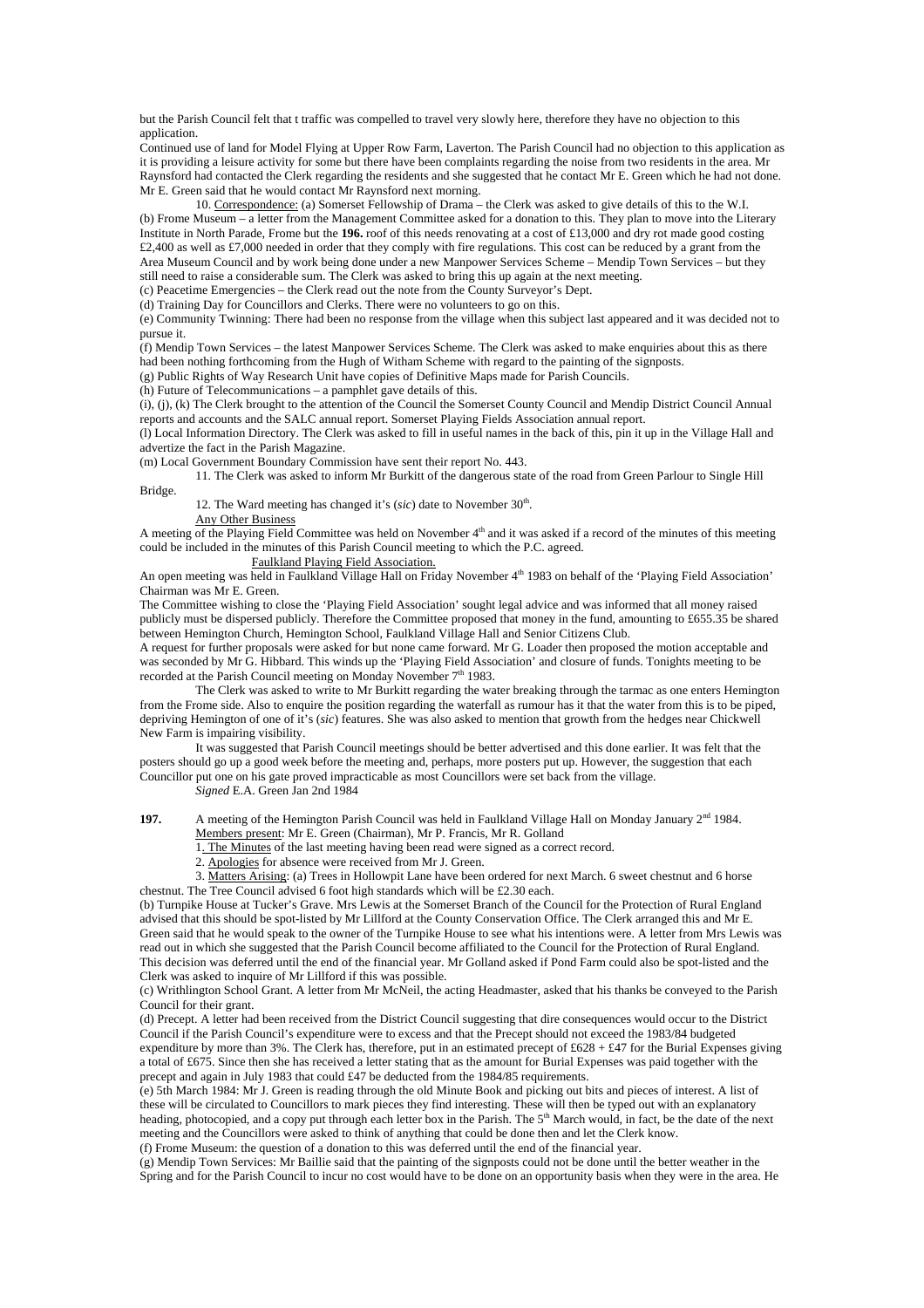said that he would contact the Clerk again in due course. It was also suggested that, perhaps, they could also paint the playing field equipment.

(h) A letter from Mr Burkitt stated that 1. he had no knowledge of any proposal for piping the water from the waterfall at Hemington. 2. That he had contacted the Bristol Waterworks Company with regard to the water seepage at Hemington. 3. That the landowner should be contacted with regard to the hedge growth. 4. He did not consider the road from Green Parlour to Single Hill to be in a dangerous condition but that the road is to be included in next year's surface dressing programme.

 4. Grants to Citizens Advice Bureaux: A letter from Mr Pollard at the SALC strongly urged Councils to give an annual grant to their local Citizens Advice Bureau if they had the funds to do so. The Parish Council decided to defer a decision on this until the end of the financial year.

5. Bridget Parker Commemeration (*sic*) Fund: It was decided not to make a donation to this.

 6. Planning Applications: The Parish Council considered the question of whether the neighbours of a planning application should be notified by either the Clerk or Councillors. It was decided that it was something that should be considered when more of the Council were present. It was decided, however, that all Councillors should be informed of planning applications in the future and given the opportunity of stating their views.

An application by Mr C.A. Pitman to convert former stables to garage and storage compound at Turners Tower. Opinions were that lorries unloading gas cylinders (for the storage compound) could block the road and that to see into the compound could be unsightly. It was agreed that the views of the rest of the Council should be sought. Mr E. Green offered to write and get photocopied a letter to all residents at Turners Tower stating that the application had been made and **198.** that the plans could be seen at Shepton Mallet and comments should be sent to the Planning Authority.

Continued use of land for model flying at Upper Row Farm, Laverton. M.D.C. recommend approval subject to temporary permission until 30-11-86 with an amendment stating – the applicants are advised of the Council's concern over flying hours and lack of parking available. They are strongly advised of the need to comply with the National Code of Practice agreed for such uses and of securing adequate parking to keep adjacent highways clear of vehicles. Failure to adhere to this advice may lead to a refusal of the Council to extend the period of use beyond 1985 (*sic*).

Proposed restoration of bakehouse/Laundry and erection of extension to form dwelling and resiting of boundary wall to form entrance at Row Farm, Laverton. M.D.C. recommended that a further report be made and that members of the Planning and Highways Committee be requested to visit the site.

 7. Correspondence: In reply to an inquiry by the Clerk as to the future of the walls in Hemington Cluttons stated that Lord Hylton had not yet had an opportunity to look at the walls but, they wondered, what was the Parish Council's programme for rebuilding or repair to the pump at Hemington? It was decided not to forward the view that the Parish Council were so disheartened by the state of the walls that they would wait until the walls had been repaired before continuing with the pump! It was felt that the letter did not really require a reply!

(b) the Pitchfork Rebellion. As 1985 is to be the  $300<sup>th</sup>$  anniversary of the Pitchfork Rebellion – the last battle fought on English soil – it was hoped that this would become a Tourist Attraction for 1985 and that as many different events as possible could be put on in the County. It was decided that the information should be forwarded to the Secretary of the Flower Show. (c) Thatch. It was suggested that Parish Councils should subscribe to Thatch. It was decided to defer this until the end of the financial year.

(d) Somerset Fellowship of Music. It was decided that the question of a subscription to this should be considered at the end of the financial year.

(e) NALC: the Clerk brought to the attention of the Council a variety of leaflets from the NALC. Any Other Business

The replacement Jubilee tree has been planted although it's (*sic*) position has been altered slightly and is now just below the stocks. It is a beech tree but Mr E. Green and Mr Golland who have seen the tree were not too happy about the head of it. *Signed* E.A. Green 5<sup>th</sup> March

199. A meeting of the Hemington Parish Council was held on Monday March  $5<sup>th</sup>$  at 7.30 pm in Faulkland Village Hall. Members Present: Mr E. Green (Chairman), Mr P. Francis, Mr R. Golland, Mrs J. Horler and Mr J. Green. Also Mr P. West (County Councillor)

1. The Minutes having been read were signed as a correct record.

2. Mr J. Green apologised for arriving late.

3. Matters Arising: (a) As the trees are to cost £2.30 each instead of 50p it was proposed by Mr Francis and seconded by Mrs Horler that £20 should be paid to Mr Horler towards the cost of the trees.

(b) Spot-listing: A gentleman has looked at Tuckers Grave Turnpike House and Pond Farm with a view to spot-listing them but his decision has not yet been received. He did, however, explain that spot-listing meant that the owner is unable to pull down or alter a building. In the meantime it gives the authorities time to consider whether or not a preservation order is put on the building.

(c) 90th Anniversary of Parish Councils: Sherry and refreshments were served in honour of the occasion. Councillors were asked to distribute the leaflet of items from the minutes to each house in the Parish. It was proposed (in his absence) that Mr J. Green should be presented with a bottle of sherry in appreciation of the hard work and time he spent on compiling this.

(d) Mendip Town Services have discovered that they are unable to do Council work and, therefore, cannot paint the signposts. Mr West promised to inquire further into County Council intentions on this.

(e) It was proposed by Mr R. Golland and seconded by Mrs J. Horler that neighbours should be informed when a planning application is made. The Clerk had received a copy of the 'Code of Practice for Model Aircraft'.

 4. Accounts: It was proposed by Mrs Horler and seconded by Mr Francis that the following cheques should be signed: (a) Mr M. Horler - £20 For trees for Hollowpit Lane.

(b) Mrs C. Clark - £7 Ward Clerk's salary

(c) Mr E. Green - £15 Chairman's Allowance

(d) Faulkland Village Hall Committee - £14.40 Hire of Hall

(e) Mrs F. Horler - £134 Salary ££24.29 Expenses

(f) Cluttons - £40 Playing Field Rent

(g) Mendip District Council £115.38 Grass cutting

(h) Humphries and West - £24.84 stationary

(i) Hemington Parochial Church Council £18 Notice Board in Church Porch.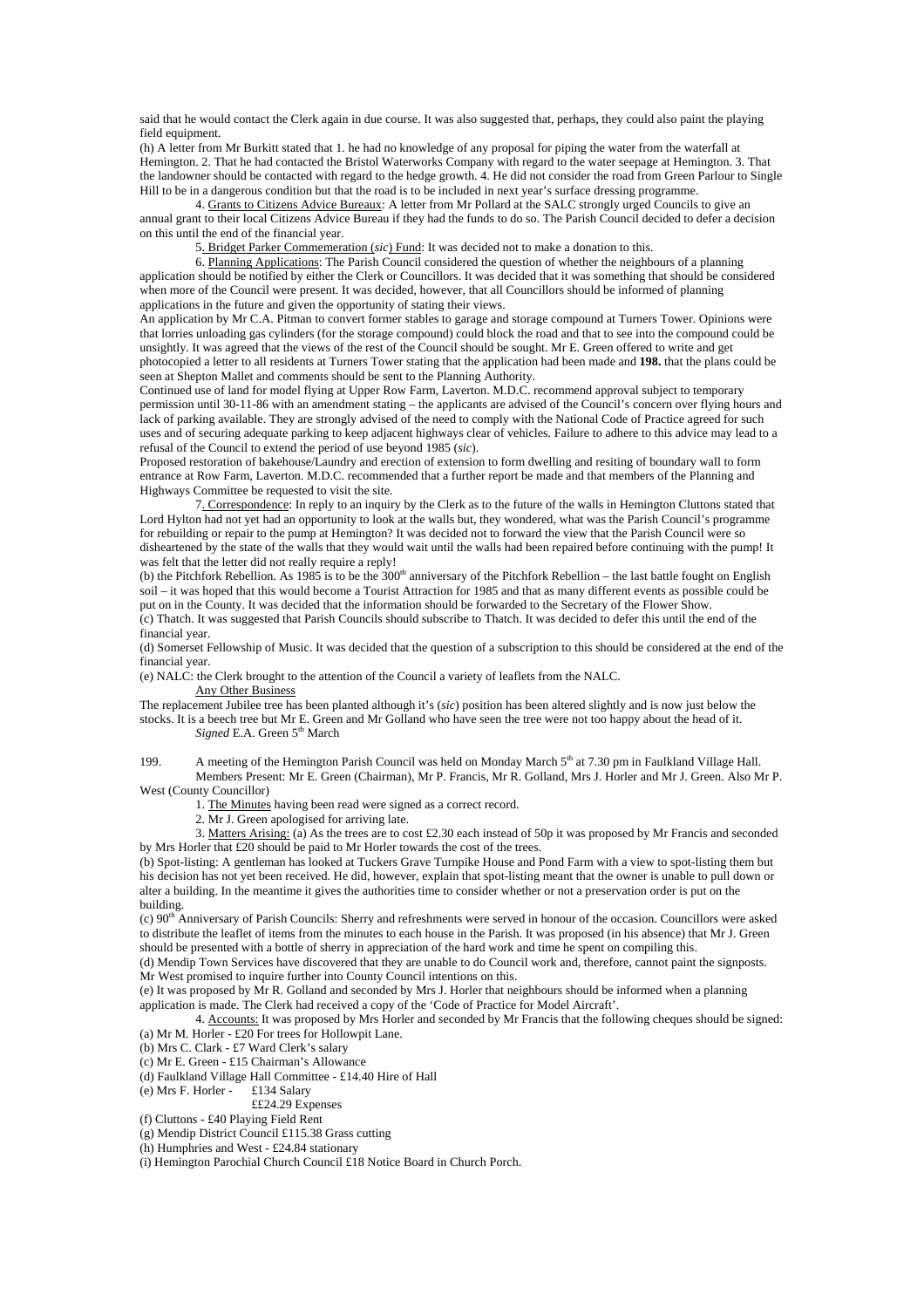5. Hemington Pump: A letter had been received from the 'Friends of the Church Open Day Committee' requesting that work should continue on the pump before the planned Open Day on July  $7<sup>th</sup>$  and  $8<sup>th</sup>$ . It was decided this work would recommence when the clocks changed and the evenings were lighter and that anyone who was able to should begin dismantling the stone-work.

6. Bath Cancer Unit Appeal: for the Latest Mega-voltage radiography machine. It was agreed that this was a

worthwhile cause but that a decision would be made at the next meeting when the Council's financial position would be clearer. 7. Notice Board: Mr Poyner of The Cottage, The Green has repaired this and the Clerk was asked to write a letter of appreciation.

 8. Correspondence: (a) Wicksteed Annual report on the Playing Field Equipment stated that the climbing frame would benefit from being rubbed down and repainted and that the grass should be removed from around the support tubes. The swings in addition to the above, also requires (*sic*) attention to the ground due to the erosion of the surface. It was agreed that Mendip Town Services should be contacted and asked to repaint the equipment.

(b) Village Contact Scheme: a letter from the Hugh of Witham Foundation stated that they, in conjunction with, the Community Councils of Avon and Somerset had introduced this scheme in Hemington and that Mrs P. Aldrich of Vale Cottage, Hemington has been given some training as the Village Contact. She will be able to give necessary information on a variety of things as well as receive and spread information if necessary.

(c) Waste Disposal Draft Plan has been received from the County Council.

(d) NALC – What can Local Councils do? This leaflet summarizes the powers of the local councils.

(e) Training Day: There appeared to be no-one interested in this training day for Councillors and Clerks.

**200.** (f) Pitchfork Rebellion – a newsletter had been received.

(g) Open Forum on Voluntary Transport Scheme in Somerset. A meeting is to be held on  $27<sup>th</sup>$  March in Taunton and another on  $2<sup>nd</sup>$  April at Glastonbury.

(h) The Clerk read out a couple of items of interest from here.

9. It was decided to hold the Annual Parish Meeting on Tuesday  $8<sup>th</sup>$  May (Monday 7<sup>th</sup> being a Bank Holiday) and that this should be followed by the Annual Meeting of the Parish Council.

*Signed* E.A. Green 8 May 1984

#### *Enclosed Leaflet.*

**Hemington Parish Council** 

Parish Councils attain the grand age of ninety years on 5<sup>th</sup> March 1984 and to commemorate this occasion Hemington Parish Council has listed below some amusing, some serious and some informative quotes from the Minutes of meetings over this period in this newsletter:

 $4<sup>th</sup>$  December 1894: A Parish Meeting was convened by Order of the Local Government Board. There were 8 candidates for 5 seats and on 15<sup>th</sup> December a Poll was held.

26<sup>th</sup> February 1895: First Council meeting – three held annually – at which a letter was sent to the Postmaster at Bath requesting the need for a letter box at 'Turner's Terrace or Ammerdown Terrace as the residents had to go nearly 1 ½ miles to post their letters.'

The main concern over many of the years was acquiring 'Allotment Gardens' for the residents, which eventually they did 'at 3d per perch, the tenancy to commence at Lady-day next.' The rent was paid 6 months in advance and shortly rose to 4 ½ d per perch.

4<sup>th</sup> March 1901: The next election: 5 Nomination papers only – all candidates elected. The Council sends (records) 'their deep sense of the loss the nation has sustained in the death of Queen Victoria and the appreciation of her great virtues. Also their satisfaction at the happy accession of King Edward VII to the throne of this Empire'.

Many cinder paths were made in this period and drain pipes laid at 10d a yard to very exacting requirements.

29th July 1912: The Green needed better protection from 'driving conveyances' that not only drove across it but also parked upon the said Green.

 $5<sup>th</sup>$  August 1919: A celebration day for all villagers in 'recognition of the terminating of the greatest war'. Children and over 65s received 'free tea and the youths that served His King and country had a meat supper'. Villagers danced till 'Half past Nine O'clock'.

 $7<sup>th</sup>$  May 1934: The stocks on the Green are reset in their original position and 2 or 3 park seats were put on the Green. 26th November 1937: A copy of the Conveyance of the Village Green was signed by Councillors for the use of the Parishes concerned. The rules (from the Rt. Hon. Lord Hylton) fills (*sic)* 1 ½ pages of the Minute book – 'no advertising, tents, swings or anything which may grow to cause a nuisance or disturbance'.

 $20^{th}$  January 1942: The Chairman stated 'there was not enough ground to last 1942' for burial purposes at the church, but if permission could be given for land at the head of the church 'where the remains of the people lay that was interred in the year of the Black Plague' there would be room to last at least 4 years at an 'average 10 Burials per Year'. It was agreed to write to the Minister of Health.

20<sup>th</sup> March 1942: The Minister of Health replied the churchyard to be safe from contamination. Also the Parish invited to join the 'Dig for Victory Campaign' – 'A Good Company Being present.' At a later meeting men were required to attend a talk by the Staff Officer of Frome regarding 'New Fire Bombs the Enemy now used'.

15th April 1943: The council instigates a Playing Field for the United Parishes so that young men and women returning from the Forces could play 'Football and other games', also to keep children off the highway.

20th January 1948: The Council wrote to Wessex Electricity Company for the supply of light to 'Hemington, Turners Tower and Terryhill' – this met without success!

19th June 1942 (*sic*): Council instigates the possibility of handing over the Faulkland School to the Parish Council.

 $25<sup>th</sup>$  June 1953: Lord Hylton is prepared to hand over the school subject to conditions - £1 for land adjoining it as a 'Coronation Gesture', also a suitable plaque 'commemorating His Lordships Gift'.

18<sup>th</sup> August 1954: Discussions take place regarding a Playing Field. Lord Hylton offers '2 acres of land at a reasonable Rent of £3 per acre'.

29<sup>th</sup> November 1954: The Council are delighted that Southern Electricity Board are to supply Terry Hill and Turners Tower with supplies in the Spring 1956.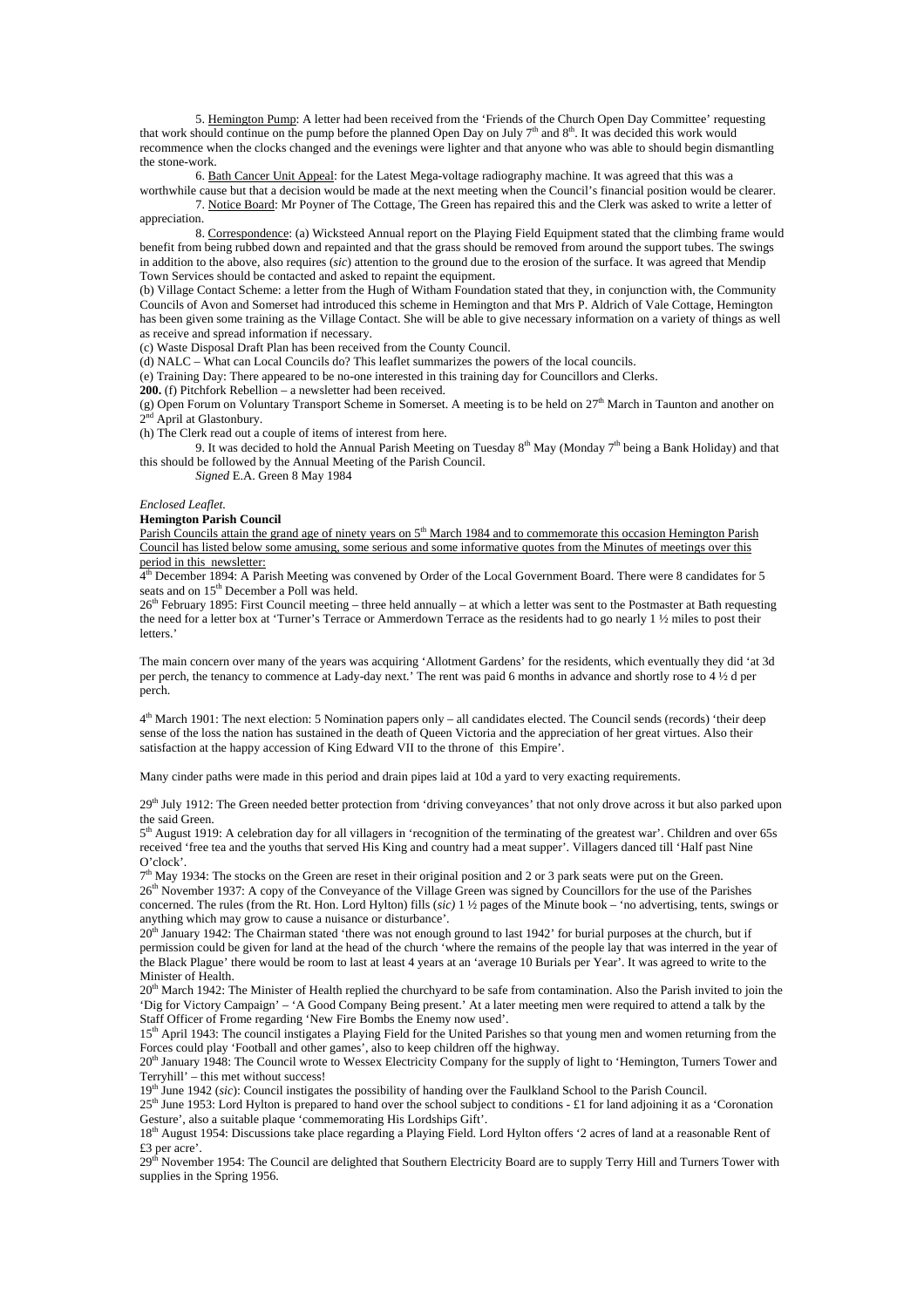6th February 1961: Faulkland Youth Movement is formed whereby they had the 'opportunity to learn Drama, Public Speaking, Arts and many other items'. 10 Adult members were elected to form the committee.

 $4<sup>th</sup>$  June 1963: A discussion arose on complaints of the embarrassing condition of the gentlemen's convenience at the Tuckers Grave Inn and the Clerk was instructed to write to the Ammerdown Estate to improve the situation.

25<sup>th</sup> September 1968: Several people receive financial benefit owing to serious flooding in the Parish.

15th December 1971: Local Government Planning Bill entitles councils to comment on Planning Applications. From this period until today many hundreds of applications have been discussed on behalf of the Parish.

27th September 1972: A Public Meeting held on Street Lighting. After lengthy discussions a show of hands indicated 5 FOR, 14 AGAINST, 2 ABSTAINED.

17<sup>th</sup> November 1975: One and a half-penny rate to assist the Village Hall Committee in their efforts to extend the Hall, which was completed by Spring 1976.

21<sup>st</sup> September 1978: Many local farmers take up Mendip Councils offer of Tree Planting to promote Tree Planting year 1978-79. 111 trees were allocated to various landowners.

31st March 1980: The Clerk, Mr Loader retires after 32 years service. His three-month notice is reluctantly received.

The Annual Parish Meeting was held in Faulkland Village Hall on Tuesday  $8<sup>th</sup>$  May 1984 at 7.30 pm. Members present: Mr E. Green (Chairman), Mr J. Green, Mr R. Golland, Mrs J. Horler and 6 parishioners.

1. The Minutes were read and signed as a correct record.

2. Apologies were received from Mr P. Francis and Mr K. Small.

 3. The Financial Statement of the Parish Council Accounts were (*sic)* read. These showed an Income of £1,242.75 and an expenditure of £1,206.59 leaving a Balance of £36.16. It was proposed by Mr J. Green and seconded by Mr R. Golland that these should be signed.

 4. The Financial Statement of the Village Hall Accounts were (*sic*) read. These showed an Income of £714.25, Expenditure of £456.15 leaving a balance of £355.15 in the current account and £4.57 in the deposit account.

 5. The Chairman reported on developments throughout the year and thanked the Councillors and Clerk for their work. 6. The Bamphylde Charities. The Committee has not yet met.

 7. Any Other Business: It was observed that the Council yard, could, perhaps, be tidied up or possibly obscured by conifers. It appears that gritting lorries are still parked in there although they are not in use at present.

Signposts: There were several offers from Parishioners to help to repaint the signposts.

 8. Guest Speaker: Mr Leach on Frome Public Transport Users Association and the proposed new bus to run from Faulkland to Frome. Mr Leach explained that the Association was first formed on April 1st 1977 and some of it's (*sic*) aims are to promote all forms of public transport in and around Frome, display information on the subject and to liase (*sic*) with public bodies. He is now in the midst of persuading the Bus Company to provide a service from Faulkland to Frome on a Wednesday being Market Day in Frome. He is suggesting £1.75 return as a fair price to the Bus Company and that it should leave Faulkland (Turners Tower) at 9.57 am and arrive in Frome at 10.24 am. The return bus would leave Frome at 12.15 arriving back at 12.47. He hoped that this would begin on June  $20<sup>th</sup>$  and start as a monthly service on every  $3<sup>rd</sup>$  Wednesday in the month. Should it prove to be a viable proposition the service could be increased to once a fortnight.

**201.** The Annual Meeting of the Hemington Parish Council followed the Annual Meeting on May 8<sup>th</sup> 1984.

Members present: Mr E. Green (Chairman), Mr J. Green, Mr R. Golland, Mrs J. Horler.

Apologies were received from Mr P. Francis.

1. Election of Chairman: Mr E. Green was proposed by Mrs J. Horler and seconded by Mr J. Green.

2. Election of Vice-Chairman: Mr P. Francis was proposed by Mrs J. Horler and seconded by Mr R. Golland.

3. Election of Members for the Bamphylde Charities Committee: Mr E. Green and Mr T. Hendy were re-elected.

4. The Minutes having been read were signed as a correct record.

5. Matters Arising: (a) Signposts – the paint has arrived for these. Mrs Mowat, Anne Rodgers and Jean Horler offered

to paint a signpost and Mr E. Green said that he would make enquiries as to the cost of having them shot-blasted. (b) Hemington Pump. Mr E. Green and Mr P. Francis have managed to remove the tree stump that was growing through the stones and Mr J. Green has taken down some of the stones in preparation for rebuilding it.

6. Accounts: (a) Allotment Rent £25

(b) Burial Expenses: Hemington Parochial Church Council £33 and Foxcote Parochial Church Council £14

- (c) Commercial Union Assurance £70.91 Annual Subscription.
- (d) SALC Annual Subscription £26.63

 $(e)$  Subscription to Thatch - £5

It was proposed by Mr R. Golland and seconded by Mr J. Green that the above cheques should be signed.

It was suggested that a coffee morning should be held to raise money for the following (f) Bath Cancer Unit Appeal

(g) Council for the Protection of Rural England

(h) Frome Museum.

(i) Citizens Advice Bureau

 7. Grass cutting for the coming Season: Mendip District Council will charge £13.46 per cut for the Village Green, the area around the Village Hall and the plots adjacent to the kiosk in front of the new houses in the High Street. To cut the grass in front t of Turners Tower would cost  $\pounds$ 7.19 per cut. This includes transportation costs. It was decided that this piece of grass should be cut every other time.

8. Footpaths: Mr E. Green is going to spray the lane adjacent to the Village Hall.

 9. Correspondence: (a) Precept: The Clerk reported that having deducted the extra £47, which was paid for Burial Expenses last year by mistake, from the precept she had applied for £628. Mendip District Council wrote back to say that the £47 had not been deducted and that they would be sending £581. A phone call to the Treasurer's office corrected this and £628 was sent. A copy of the letter was sent to Mr Pollard at the SALC who said that he would be having a meeting with the District Councils to discuss matters relating to precepts. The latest information on the following was brought to the attention of the meeting. – The Boundary Commission, NALC, SALC, Community Council, Playground Safety, Forthcoming Fellowship events.

 Planning Application: The Parish Council had made no objection to a change of use to residential at the former Methodist Church, Faulkland. It was recommended that it should be approved but Mr Green has since heard that it was, in fact, refused.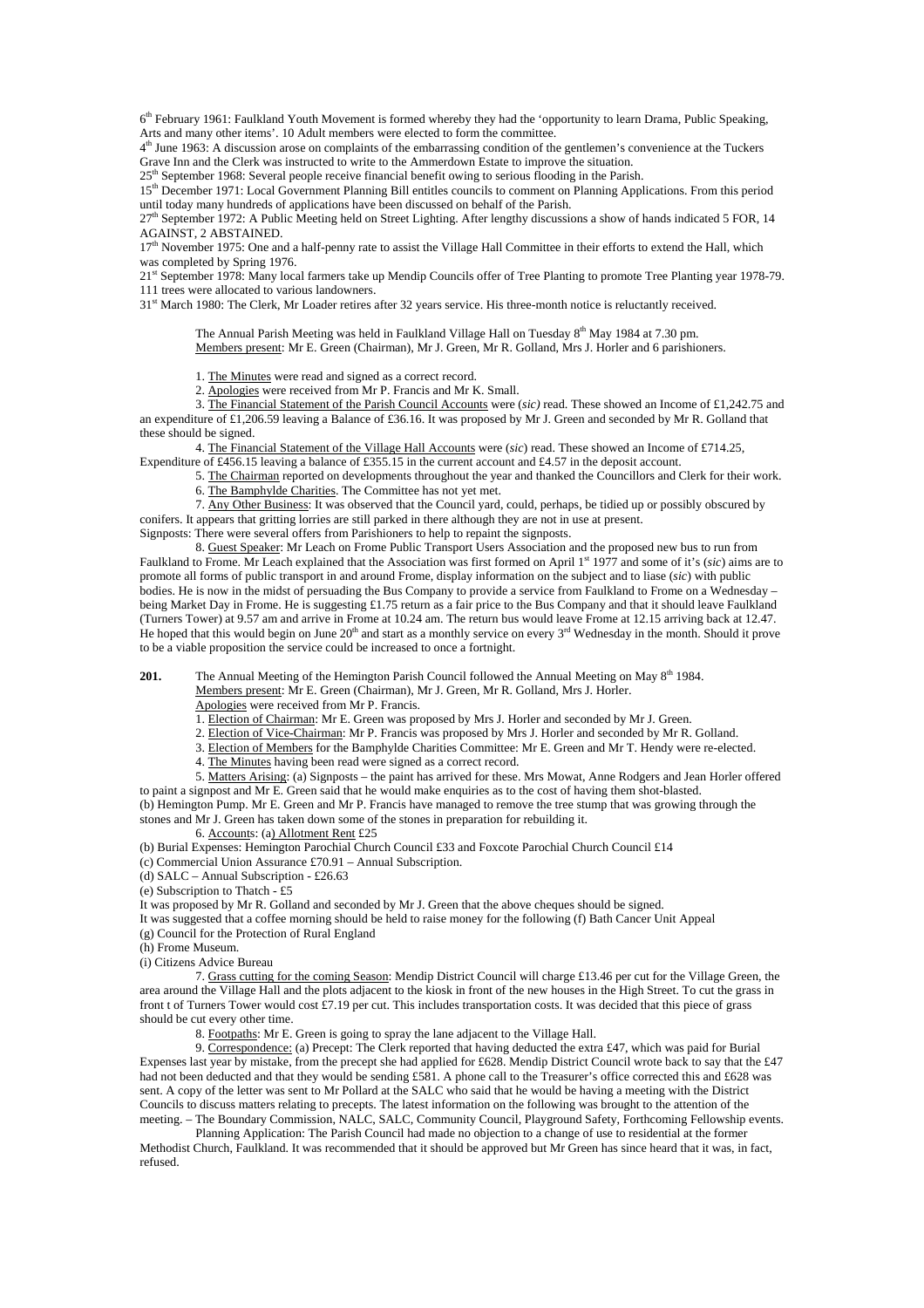A letter had been received from Writhlington School describing the successful week that they had had when the pupils of Bellevue School, Ambares visited them and they thanked the Parish Council again for their contribution towards this. *Signed* E.A. Green July 2<sup>nd</sup> 1984

**202.** A meeting of the Hemington Parish Council was held in Faulkland Village Hall at 7.30pm on Monday July 2<sup>nd</sup>. Members Present: Mr E. Green (Chairman), Mr R. Golland and Mrs J. Horler. 1. The Minutes having been read were signed as a correct record.

 2. Apologies were received from Mr P. Francis, Mr J. Green and Mr J. Battten apologised for absence from this meeting and the last.

 3. Matters Arising: (a) Signposts. To shot-blast the signposts would be prohibitively expensive. It was suggested that a generator could, perhaps, be hired and fixed with wire brushes in order to do the preparation of the signposts.

(b) Hemington Pump has almost been completed by Mr E. Green and after the meeting the Parish Council went to view the work and it was agreed that Mr Green had made a very good job of it.

It was proposed by Mrs Horler and seconded by Mr Golland that a cheque should be signed for £13.92 - £12.10 + £1.82 V.A.T. to C.H.L. Kendall and Sons for cement and lime needed for the work.

(c) Grass cutting and Highways Depot. A letter had been received from Mr Burkitt to say that the grass at Terry Hill cross roads was being given attention although it was a month and more later before the Radstock side was cut. With regard to the Highways Depot the County Planning Officer has now been consulted about the planting of a screen for this.

(d) The Coffee Morning in aid of Bath Cancer Unit Appeal, Frome Citizens Advice Bureau, Frome Museum and the Council for the Protection of Rural England has been arranged for 10.30am on July  $14<sup>th</sup>$ . It was decided that there should be a Bring and Buy Stall and that notices should be put up in Hemington so that visitors to the Open Weekend could see them and that absent Councillors should be informed.

(e) Proposed new bus from Faulkland to Frome: Owing to a hitch with the bus company this bus did not begin on June 20th as planned but it is hoped that it will start a month later on July 18<sup>th</sup>.

 4. Correspondence: (a) Thatch: A letter of thanks for the donation has been sent by the Community Council. (b) Foxcote Parochial Church Council: have sent a letter of thanks for the Burial Grant.

(c) Inter-village Quiz: a team from Hemington has been entered for this. This is composed of Mr E. Green, Mrs J. Knight, Mrs A. Simms and Mr A. Aldrich or Mr M. Horler.

(d) Bath Cancer Unit Appeal asked if the Parish Council would be willing to sell raffle tickets on their behalf. It was agreed that 300 should be ordered to be sold at the coffee morning and, if necessary, afterwards.

(e) Public Transport Plan; Mr E. Green had read this and felt that there was little of direct relevance to Hemington other than the fact that the present buses are to continue.

(f) The Clerk read out a list of the NALC Circulars available and it was decided to order No. 15 Planning Control over Agricultural Land and Buildings.

(g) St Michael's on Wyre pumping plant accident. As this had involved Councillors from a small Parish Mr E. Green had suggested that a letter of condolence should be sent.

 5. Report on S.A.L.C. meeting: The secretary of the east Area meeting has resigned and a new secretary is needed. It is hoped that Autumn meeting will combine with the A.G.M. to be held all day, hopefully at Glastonbury. This is likely to start next year.

 6. Planning Application: Change of Use of Methodist Church, Faulkland has been approved subject to the following conditions 1. Submission of details 2. the consent shall be for one dwelling only 3. Waiting bay 4. Turning space 5. The dwelling shall be connected to the foul mains drainage.

 7. Any other Business A complaint has been made regarding a horse that was being kept in the grounds of the Village Hall. It was noted that while the horse was helping to keep the grass down the Parish Council were paying the District Council to have this done. With the Mums and Toddlers Group possibly using the ground during fine weather it was hoped that the owner (who was present) would find some other location for the horse.

It was noted that the grass by the pond was in need of cutting and that which had been cut had been left in a pile. It seems that the new Beech tree is either dead or dying.

The Clerk was requested to ask the District Council if it could be arranged that the grass on the Green should be cut close to the Flower Show date and also to inform them that the land behind the kiosk had been cleared of stones and cut with a small lawn mower so could that area be included in the future.

*Signed* E.A. Green 3rd Sept 1984

203. A meeting of the Hemington Parish Council was held in Faulkland Village Hall on Monday 3<sup>rd</sup> September 1984 at 7.30pm.

Members present: Mr E. Green (Chairman), Mr R. Golland, Mr J. Green, Mr P. Francis and Mr J. Batten.

1. The Minutes of the last meeting having been read were signed as a correct record.

2. Apologies for absence were received from Mrs J. Horler.

 3. Matters Arising: (a) Signposts: Mr R. Golland was hoping to be able to borrow a generator from which wire brushes could be run to rub down the signposts in preparation for repainting.

(b) Hemington Pump: An anonymous donation of £10 towards the cost of the repair of the pump has been given to the Parish Council. It was proposed by Mr J. Green and seconded by Mr P. Francis that Mr E. Green should be paid £25 for the time he spent in repairing this and it was agreed that he had made a very good job of it. Mr E. Green declared an interest in the matter. (c) The Coffee Morning made a total of £30.45. The produce stall brought in £11.36 The Raffle £4.50, the coffee and biscuits £10.59 and there was £5 in donations. £27 worth of raffle tickets were sold for the Bath Cancer Unit. The £30.45 divided among the four agreed charities provides each with £7.60. It was decided that Frome Citizens Advice Bureau and Bath Cancer Unit Appeal should be made up to £15 from the Precept.

(d) The new bus from Faulkland to Frome began on July  $18<sup>th</sup>$  with a Free Journey. There were about 20 passengers and the bus company were very pleased with the response. It will run every third Wednesday in the month for a trial period of 5 months until December. The next bus was also a free ride but it did not stop for the people at the 'Top Shop'. The next bus will run on the day of the Frome Show, the price is expected to be £1.50 and people are being advised to wait at the Green or to flag down the bus if they are at the 'Top Shop'.

(e) Inter-Village Quiz details have been circulated to competitors although a date has not yet been made.

(f) NALC Circular 15 on Planning Control over Agricultural Land and Buildings has been received by the Clerk.

4. Accounts: It was proposed by Mr P. Francis and seconded by Mr J. Green that the following cheques be signed.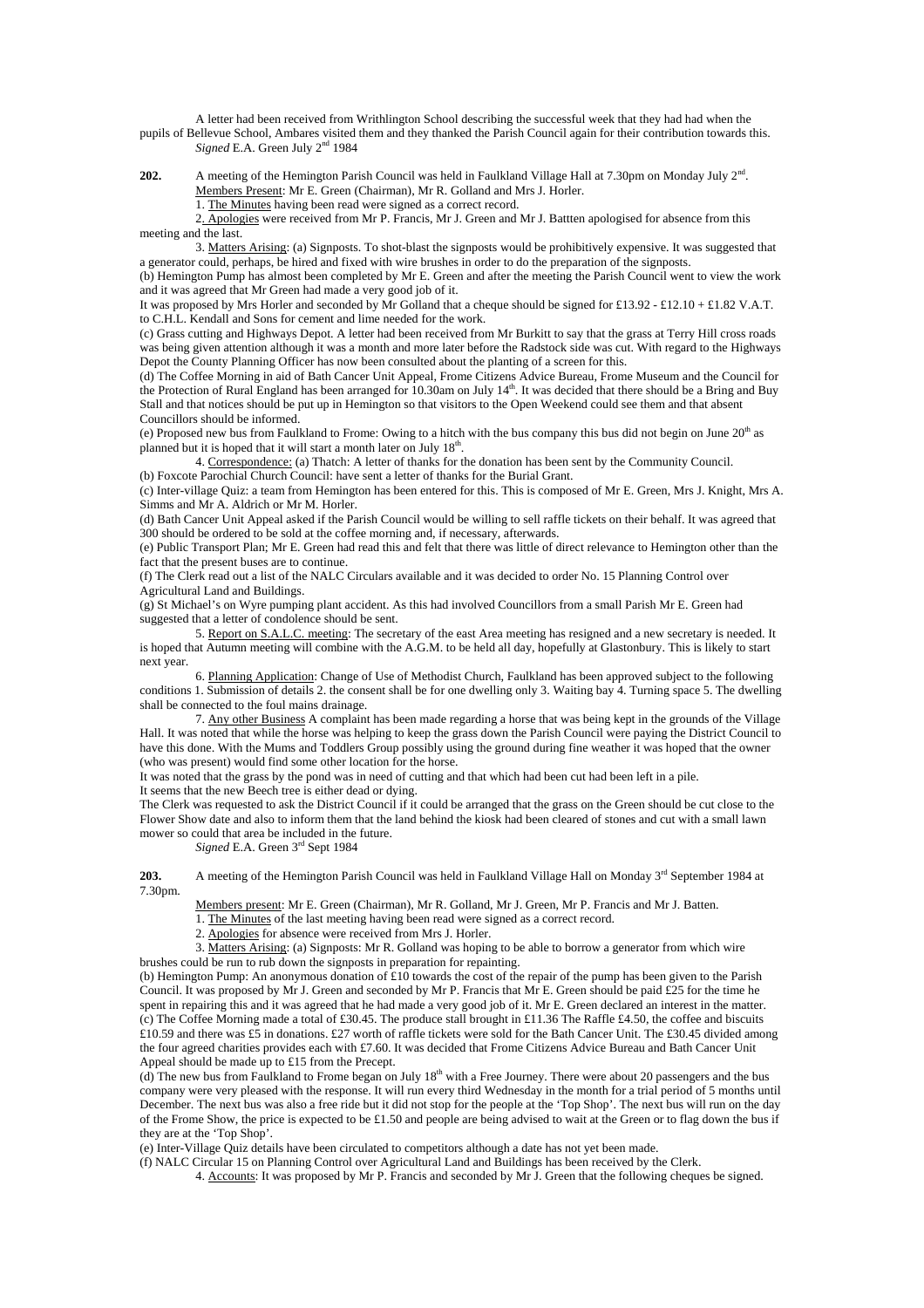(a) Somerset County Playing Fields Association – Annual Subscription - £2

As balls are frequently going through the goal posts and into the adjacent field it was suggested that enquiries should be made into the price of a net. The subject of improvements to the hedge and of erecting stiles is to go onto the agenda of the next meeting.

(b) Council for the Preservation of Rural England – subscription and donation - £7.60

(c) Frome Citizens Advice Bureau donation - £15

(d) Frome Museum - £7.60

(e) Bath Cancer Unit Appeal - £15

(f) Mr E. Green for work on Hemington pump (He declared an interest in this)  $-£25$ 

 5. Correspondence: (a) A letter had been received complaining of four obstructions to Green Lane FR6/48 including baler twine, barbed wire and a gate. The farmer responsible, being present, was able to explain his predicament. He has a very large herd of cows which, when moved, could stray down this lane and onto the main A366 road. He has also found his gates left open and is concerned that his animals may cause a serious accident. He has been told by the police to remove the obstructions as this is illegal. It was suggested that perhaps an easily manageable gate such as a hunting gate, or a barrier of some sort could be erected to prevent the cows from straying but so that riders and pedestrians could open it with ease. The Clerk was asked to enquire of Mr Pollard at the SALC if the Highways Authority were the people to contact and whether the Parish Council should write on the Farmer's behalf.

(b) The Chairman of St Michael's on Wyre Parish Council has sent a note of appreciation for the expressions of sympathy that had been sent to them after the Abbeystead pumping plant accident.

(c) The Clerk brought to the attention of the meeting the latest literature from the Community Council including Thatch and also from

(d) the SALC

Hall.

(e) Another circular has been sent from the Boundary Commission and the Clerk was requested to ask Mr Pollard if further representations could be made on this.

(f) The Pitchfork rebellion's latest magazine has been sent.

**204.** (g) Village Stores, Faulkland are applying for a new Off License.

 6. Mendip Town Services are awaiting renewal of permission from Manpower Services to continue but are 99% sure they will get this.

There was a suggestion that an untidy area of grass near Faulkland House could be tidied up by them but it seems that the area belongs to the Highways Authority and this effectively prevents the Mendip Town Services from doing the work as it would be doing work that the Council is responsible for. The same problem applies to the Playing Field Equipment.

 7. Any Other Business: (i) The Clerk was asked to inform Wessex Water Authority of the collapsed drain on the village green.

(ii) It was noted that a car had been abandoned behind 'The Cottage' The Green, Faulkland.

(iii) It was noted that builders waste is to be dumped at the tip at the end of Park Lane.

(iv) Enquiries were made about the lack of a water tap at the allotments but this would be extremely expensive.

(v) The Clerk was asked to write to Mr Burkitt informing him of a hollow in the road by Sunnyside Farm, Laverton which is a danger to motorcyclists and also of a bump on the sharp bend in Grove Lane.

*Signed* V.P. Francis

A meeting of the Hemington Parish Council was held on Monday 5<sup>th</sup> November 1984 at 7.30pm in Faulkland Village

Members present: Mr E. Green (Chairman), Mr P. Francis, Mr R. Golland and Mrs J. Horler.

1. The Minutes of the last meeting having been read were signed as a correct record.

2. Apologies for absence were received from Mr J. Green.

 3. Matters Arising (a) Signposts: Mr Golland has started work on the signpost by Highchurch Farm and will purchase some rust-inhibitor and wire brushes.

(b) Coffee morning Donations: Letters of thanks have been received from Frome Citizen's Advice Bureau, Bath Cancer Unit Appeal and Frome Museum. Also from Council for the Protection of Rural England though they have returned the £3 membership fee as the Somerset Branch has been dissolved. Both the Tollhouse and Pond Farm were found unsuitable for spotlisting.

(c) Green Lane FR6/48 The Clerk had phoned Mr Pollard at St Margaret's with regard to this lane. He said that it was the responsibility of the Highways Authority and that he would be very surprised if they agreed to a barrier being put across the lane as wheeled vehicles must be able to go along it. The Parish Council, in any case, should act in an advisory role only.

(d) Inter-village Quiz: Mr Green reported that the Hemington team of himself, Mrs Knight, Mrs Simms and Mr Horler had taken part in this and it had proved to be an entertaining evening.

(e) Boundary Commission: Representation has been made to the Boundary Commission to return the whole of Hassage to Somerset. It is already serviced by Somerset and the residents would prefer to be in Somerset.

(f) The collapsed drain on the Green has been repaired by Mendip District Council. Mr E. Green brought to the attention of the meeting the fact that there was a deep hole into the old stone drop adjacent to Faulkland House and the Clerk was asked to write to Mr Burkitt about this.

(g) It was decided to leave the question of a stile into the Playing Field as the present arrangement seems not unsatisfactory but to find out the price of nets for the goal posts for the next meeting.

 4. Precept It was proposed by Mr Francis and seconded by Mrs Horler that the Parish Council precept for this year should be £650.

 5. Planning Applications: (a) Tipping of Non-Combustible Builders Waste and Excavated Material. Part Kingman's Farm, Hemington. Parish Council observations were to recommend access via Park Lane only. This is not only a shorter lane, but has no houses whereas the lane to Faulkland is built up at the far end and the children walk home from school along it. M.D.C. recommend No objection subject to tipping of specified materials only and subsequent restoration to agriculture.

(b) Erection of Stable/Loose Box at Ashgrove, Grove Lane, Faulkland. The Parish Council objected to the siting of this as it would be on raised ground and on the roadside. They felt that it would not only be less conspicuous but also more sheltered if situated nearer the house – preferably within the area marked by red crosses on the enclosed map. M.D.C. recommend approval subject to no part of the building being erected within 2m4m (*sic*) of the highway carriageway edge.

**205.**When passing on the Parish Council observations on this latter application to the planning committee Mr Bush decided to abbreviate the comments and in so doing alter the meaning. The Clerk had phoned Mr Bush about this and he had said that they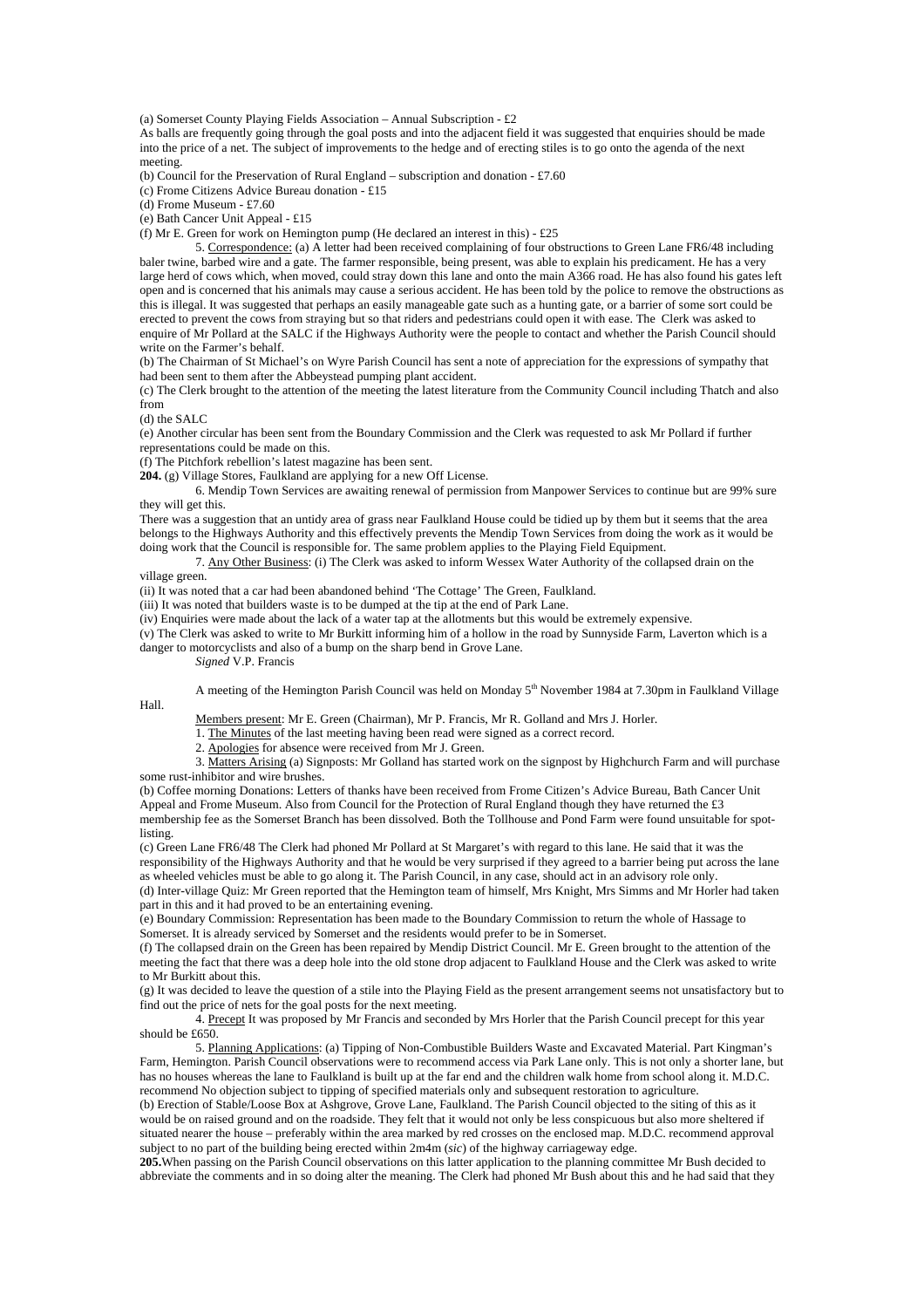were trying to reduce the paperwork and that if Parish Council's (*sic)* were not happy about this interpretation they should contact their local councillor on the planning committee. The Parish Council felt that the Clerk should write to the Chief Planning Officer objecting to this as they were of the opinion that the Planning Committee preferred constructive observations from Parish Councils rather than Object/No Objection comment and that Parish Councillors gave up valuable time in order to make these observations. She was also asked to write to Mr Barnard Bush about this.

As a certain degree of unpleasantness arose as a result of calling on the neighbours of the applicant to inform them that an application had been made the Clerk was asked to write a note to neighbours in the future when an application is made.

 6. Correspondence: (a) At the previous SALC meeting Parish Councils were urged to write to the Public Protection Committee with regard to proposed cuts of £85,000 to the Fire Service. This would have meant that Shepton Mallet and Cheddar would have lost their second pump, Street would have lost their fire-station and the fire-brigade would have sent only one pump to a fire in a low-risk (i.e. rural) area. Hemington Parish Council wrote to the Public Protection Committee about this and this proposal has now been withdrawn.

(b) Paths: Parish Councillors received a copy of a leaflet entitled 'Paths for People' produced by the Ramblers Association. It was noted that the footpath from the Depot to Hemington was difficult to walk along.

(c) The Clerk had received 'Alterations to the Structure Plan' and it was decided that Mr J. Green should read this with the original Structure Plan to see if any comments were required.(These had to be sent in by November 30<sup>th</sup>).

(d) The SALC agenda had been received.

(e) A General Plan of the Major Peacetime Emergencies had been received.

### Any Other Business

The Clerk was asked to 1. Inform Mr Burkitt that the tarmac at the entrance to the Village Hall was in need of repair and that the black and white marker posts in the lane to the knoll had come out.

2. Inform British Telecom that the door of the Faulkland kiosk was split and is a potential danger.

The date of the next meeting will be January  $7<sup>th</sup>$  1985.

*Signed* V.P. Francis

A meeting of the Hemington Parish Council was held in Faulkland Village Hall on Monday January  $7<sup>th</sup>$  1985 at 7.30pm.

Members present: Mr P. Francis (who took the chair owing to Mr Green's lack of voice!), Mr E. Green, Mr J. Green, Mrs J. Horler and Mr R. Golland.

1. The minutes of the last meeting having been read were signed as a correct record.

2. Apologies: There were no apologies.

 3. Matters Arising: (a) Boundary Commission: A circular from Somerset County Council explained that, at present, there would be no major changes to the Avon/Somerset boundary.

(b) Price of net for goal posts – had not been ascertained.

(c) Reply from Chief Planning Officer regarding P.C. comments on Planning Applications. Mr Bush explained that the Planning Committee really do want constructive comments on planning applications but felt that he still had 'the right to condense any representations in the interests of clarity of the report and omitting those matters which will not assist the committee in reaching a decision'

(d) Alterations to the Somerset Structure Plan. Mr J. Green had read this and felt that there was nothing that our Parish Council need send comments in on. He did note, however, that there were 10.7% unemployed in the Frome area and the County average is 9.4%.

 4. Accounts: It was proposed by Mr J. Green and seconded by Mrs J. Horler that the following cheques be signed: (a) Thomson McLintock – Auditor's Fees £34.50

(b) Municipal Publications – 2 copies of the Parish Councillor's Handbook - £4

5. Centralisation of Council Offices: Mendip District Council Offices are to be centralized in the grounds of Highfield House, Shepton Mallet at an estimated cost of £1,278,000. It is thought that centralisation will mean greater efficiency.

**206.** 6. Rural Telephones: A letter from Somerset County Council expresses concern at the number of telephone kiosks whose revenue was less than the 'minimum figure' prescribed in British Telecoms operating licence fee i.e. £185 p.a. The Hemington kiosk was among this number and it's (*sic*) takings are, in fact, below £100 p.a. As almost every house in Hemington has a phone there are very few people who use this kiosk. Nevertheless the Clerk was asked to write to B.T. expressing the Parish Council's concern that another Rural Amenity seemed to be threatened although they do appreciate that economies need to be made. It was also pointed out that as the kiosk was already there and needed a minimum of upkeep it would be relatively expensive to pull it down.

7. Tree Preservation: Mr Francis felt that consideration should be given to applying for a tree preservation order for the row of chestnuts at the entrance to Hemington by the church and also for the oaks at the other end of the village on the road to Highchurch Farm. It was agreed that the Clerk should apply for this.

### 8.Correspondence:

(a) Frome Citizens Advice Bureau is able to continue to function but still needs financial support. The Council agreed that this provided a very worthwhile service and that a donation should be made in the new financial year.

(b) Community Council: The Domesday Survey of barns is an attempt to record all barns built of traditional materials in England and Wales. Mr Golland had already undertaken to be responsible for the survey in this area.

The second edition of the Parish Councillors handbook has been produced at  $\pounds 2$  per copy. The Clerk was asked to order 2 copies. (c) Copies of the new Homes News publication were available.

(d) The Licence of the Tucker's Grave Inn has been transferred to Mr and Mrs Swift of Frome.

 9. Reports on : (a) SALC meeting: i. Visit to Hinkley Point Power Station. It was thought that this should take place in April and Thursday 4<sup>th</sup> and Monday 15<sup>th</sup> were dates suggested ii. 48% discount on furniture for village halls is available on orders of £250 or more from Carlton Brookes, Oakeywell St., Dudley DY2 8NU West Midlands.

(b) Frome Bus: Thanks to the untiring efforts of Mr Leach this is to continue to run on the third Wednesday in the month though the bus company would prefer to see more people using it. The Clerk was asked to write to Mr Leach and thank him for his work on our behalf and hope that the numbers will rise and it will become a viable proposition.

(c) Somerset County Council accounts have been received.

(d) Mendip District Council Accounts have been received.

Any Other Business

The Clerk was asked to write to Mr Burkitt with regard to Hemington crossroads. This has been left in an untidy state after British Telecom installed a new cable.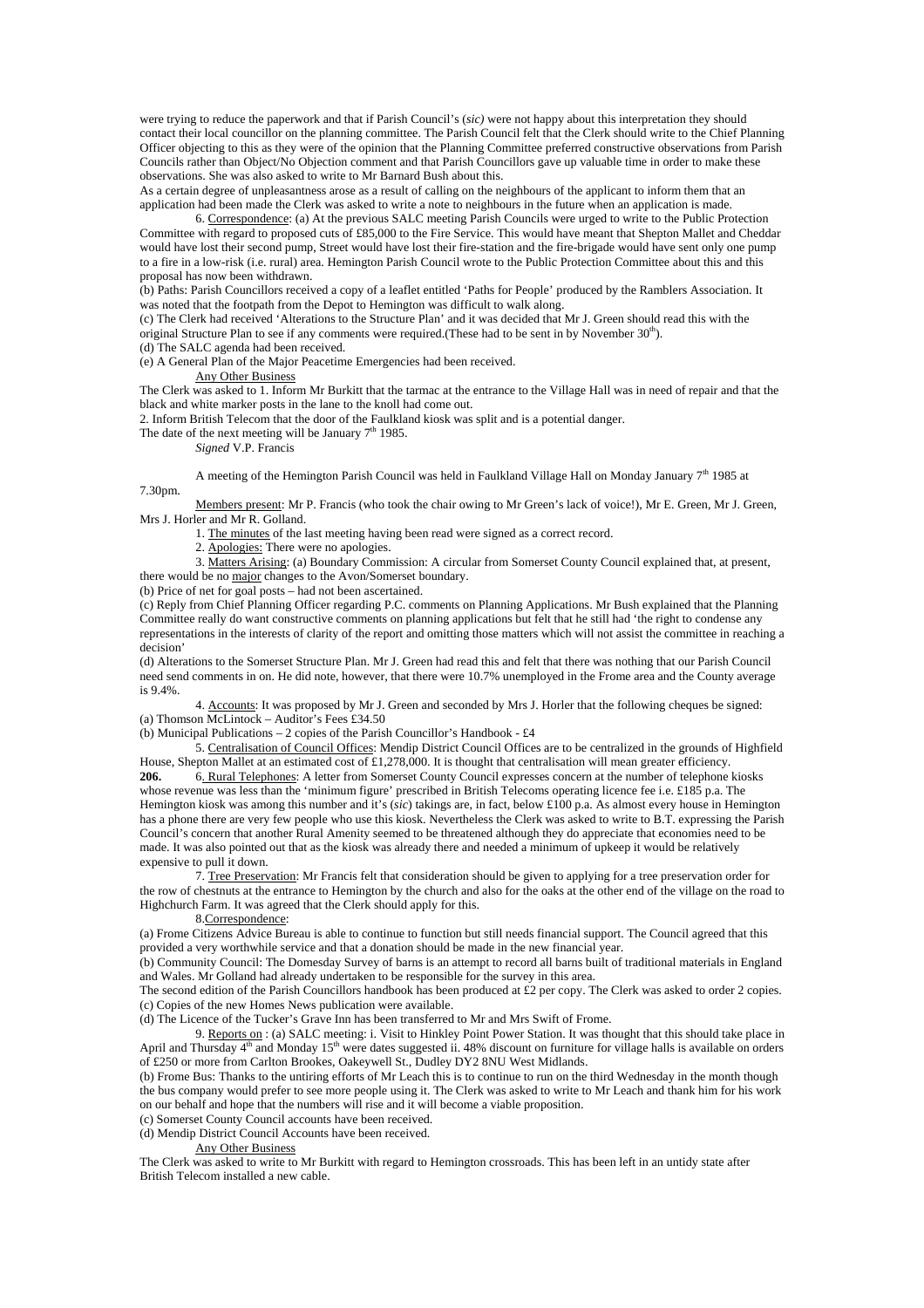*Signed* E.A. Green March 4th 1985

**207.** A meeting of the Hemington Parish Council was held in Faulkland Village Hall on Monday March 4<sup>th</sup> 1985 at 7.30pm.

Members Present: Mr E. Green (Chairman), Mr P. Francis, Mr R. Golland,

1. The Minutes of the last meeting having been read were signed as a correct record.

2. Apologies were received from Mr J. Batten, Mr J. Green and Mrs J. Horler.

3. Matters Arising: (a) Telephones: A letter has been received from British Telecom stating that the annual revenue from the Hemington kiosk is well below the minimum figure of £185 but that there are no plans at present to cease this kiosk and, if in the future, they do then the Parish Council would be fully consulted.

(b) Hemington crossroads: A letter from Mr Burkitt stated that British Telecom are going to tidy this area. He also states that brushes for painting signposts would be arriving shortly. The clerk was able to confirm that these had arrived along with wire brushes.

 4. Accounts: It was proposed by Mr R. Golland and seconded by Mr P. Francis that the following cheques should be signed:

(a) Mrs C. Clarke – Ward Clerk's salary - £7

(b) Mr E. Green – Chairman's allowance - £15

(c) Village Hall Committee (Hire of Hall) - £17

(d) Mr R. Golland – Travelling expenses - £14.30

(e) Mrs F. Horler – Salary £134, Expenses £20.12 - £154.12

(f) Somerset Association of Local Councils

2 NALC circulars + booklet on the Use of Conditions in Planning permission - £3.50

 5. Appointment of School Governor. It was proposed by Mr P. Francis and seconded by Mr J. Green that Mr E. Green should be appointed as a Governor of Hemington School by the Parish Council. Mr E. Green declared an interest in this.

 6. Playing Field Rent: A letter from Cluttons stated that the rent for the Faulkland Playing Field is due for review on March 28<sup>th</sup> and that they consider a fair rent to be £50 per annum. It was proposed by Mr P. Francis and seconded by Mr R. Golland that this should be accepted.

 7. Pump by Hemington Church. It had been reported that this was in need of repair. The Clerk was asked to notify Lord Hylton of this.

 8. Planning Applications: (1) Row Farm Laverton – Re-location of farm buildings and conversion of redundant stone barn. The Parish Council's observations were that they have no objection to the farm buildings being re-sited but they are concerned that large, heavy vehicles may be using the existing entrance. They feel that the so called 'proposed future access' should be made the main entrance – this being infinately (*sic)* more suitable for the type of lorry likely to be using it. With regard to the conversion of the barn: again they have no objection but feel that the jams and the mullions in the windows would be more in keeping with the rest of the barn if old rather than reconstructed stone were used.

Mendip District Council recomend (*sic*) refusal.

(2) 242-255 Ammerdown Terrace – demolition of single storey bathroom and kitchen extensions and erection of new 2-storey extensions. The Parish Council had no objection to this application.

 9. Correspondence: (a) Longterm policy for the Health Authority. It is being considered that neighbourhood hospitals should be used for the majority of patient care – in particular the elderly, the physically handicapped and the mentally ill. Patients needing major surgery or sophisticated technology would be treated at the District General Hospital. Councillors were asked to read and circulate this information with a view to discussing it at the next meeting.

(b) Tree Scheme: M.D.C. , S.C.C. and the Countryside Commission are offering grant aid of up to 50% for tree planting in the rural areas of the district. The Clerk was asked to inform the landowners who had expressed an interest in previous years. (c) Wicksteed annual report: stated that the climbing frame would benefit from being rubbed down and repainted and grass removed from around the support tubes and the swings, in addition to this, would benefit from lubrication and the ground requires attention due to erosion of the surface.

(d) Allotment information manual – the clerk was asked to pass this on to the Flower Show Committee.

**208.** (e) Twinning Notes – this newsletter had been sent and renewed interest was shown buy the parishioners present in the idea of twinning the parish. The Clerk was asked to find out whether there was general enthusiasm within the parish for this project. 11. (*sic*) The Annual Parish Meeting will be held on Tuesday  $7<sup>th</sup>$  May followed by the Annual Meeting of the Parish

### Council.

#### Any Other Business

A report was given of the last SALC meeting. They are seeking nominations for Chairman by the next meeting. It was pointed out that the 2-tier postal-system did not appear to be working in this area as 1<sup>st</sup> class letters posted in the evening were not being collected from the box at 8am as stated and not arriving at their destination the following morning as one would expect with a 1<sup>st</sup> class stamp. The Clerk was asked to write to the Head Postmaster at Bath about this.

*Signed E.A. Green* 7<sup>th</sup> May 1985

The Annual Parish Meeting of Hemington was held on Tuesday May 7<sup>th</sup> in Faulkland Village Hall at 7.30pm. Members present: Mr E. Green (Chairman), Mr P. Francis, Mrs J. Horler, Mr R. Golland and 7 parishioners. 1. The Minutes of the last meting were signed.

2.Apologies were received from Mr J. Batten and Mr J. Green.

 3. The Financial Statement of the Parish Council Accounts were read. These showed an Income of £837.14 and an expenditure of £576.58 leaving a balance of £260.56. It was proposed by Mr P. Francis and seconded by Mr R. Golland that these should be signed.

 4. The Financial Statement of the Village Hall Accounts were read. These showed an Income of £632.20 and an Expenditure of £913.91 with a loss of £281.71.

5. The Allotment Book was signed.

6. The Chairman reported on developments throughout the year and thanked the Councillors for their work.

 7. Twinning: Considerable enthusiasm has been expressed for the idea of twinning the Parish and Mr Jarvis of Laverton described to the meeting the village of Lauzun near Bordeaux where he lives for several months of the year. Bristol is twinned with Bordeaux and there would be a possibility that one could take advantage of their cheaper flights. With Mr Jarvis as a contact in Lauzun and as the community is of a similar size as Hemington parish the meeting decided that the Lauzun Parish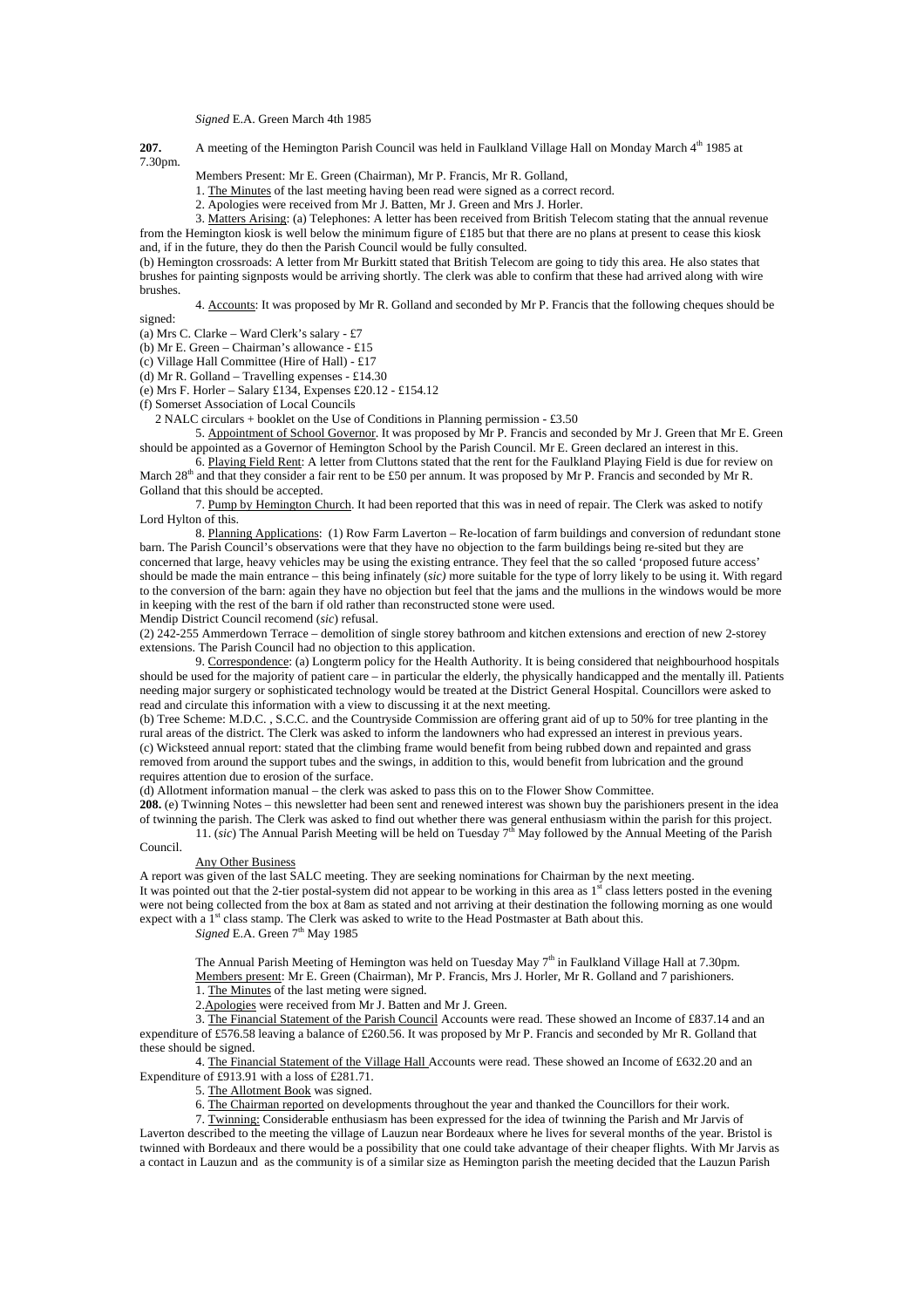Council should be approached to see if they were in sympathy with the idea of twinning. Mr Jarvis agreed to do this when he went over within the next couple of weeks.

*Signed* E.A. Green 6<sup>th</sup> May '86

**209.** The Annual Meeting of Hemington Parish Council followed the Annual Meeting.

 1. Election of Chairman. Mr E. Green was elected for the 23rd successive year, proposed by Mr P. Francis and seconded by Mrs J. Horler.

2. Election of Vice-Chairman. Mr P. Francis was proposed by Mrs J. Horler and seconded by Mr R. Golland.

 3. Election of Members for the Bamphylde Charities Committee. Mr T. Hendy and Mr E. Green were proposed by Mr P. Francis and seconded by Mrs J. Horler.

4. The Minutes having been read were signed as a correct record.

 5. Matters Arising: (a) Hemington Water tap. Mr G. Clothier has expressed great concern at the potential danger of this niche. A letter from Cluttons asked if the Parish Council wished to take over the maintenance of this. This was agreed to but to ask Lord Hylton to supply materials and the cost of the labour, at the same time to point out the fact that the wall in Watery Lane is falling down and ask if it could be repaired by the Open Weekend in Hemington – the first weekend in July. (b) Postal System: Mr Jessop, the Head Postmaster at Bath explained in a letter that there is no difference in the service given to letters collected 2 or even 3 hours after the 8am marked on the boxes. There is, in fact, the advantage of being able to post later in the morning. Any complaints over the delay of 1<sup>st</sup> class letters should be made to the Customer Service Unit giving as many details as possible.

(c) Circulars that had been sent for were available for those interested.

(d) Telephones. The SALC had some suggestions as to how it could be possible to increase the revenue of little used telephone kiosks.

(e) Longterm policy for the Health Authority. Mr Aldrich who is a member of the Community Health Council was present at the meeting and promised to keep the Parish Council informed of developments.

 6. Accounts: It was proposed by Mr P. Francis and seconded by Mrs J. Horler that the following cheques be signed. (a) Mendip District Council – Grass cutting - £115.51.

The quote for the coming year is £14.13 per cut for Faulkland High Street and adjacent areas and £7.55 per cur (*sic)* for Turners Tower. It was suggested that inquiries should be made as to prices from private contractors.

(b) Cluttons – annual allotment and playing field rent - £65. The question of whether enough use was made of the playing field was raised. Mr Aldrich volunteered to try and organise a 6-a-side football team in hope that this would draw children towards the playing field and away from the village green.

(c) SALC annual subscription - £27.15

Community Council (Thatch) - £5

Best Kept Village Competition - £1

(d) Donation to Frome Citizens Advice Bureau of £15

(e) Donation to the Bath Institute for Rheumatic Diseases £15

(f) Bridget Parker Commemeration (*sic*) Fund. It was decided not to send a donation to this.

(g) Papercraft Ltd.  $£12.00 + £1.80$  VAT - £13.80 for stationary.

(h) Somerset County Playing Fields Association £2 – annual subscription.

 7. Triennial Audits: It was proposed by Mr R. Golland and seconded by Mr P. Francis that the parish council should apply for this for a trial period.

 8. Chairman's Allowance: It was proposed by Mr P. Francis and seconded by Mr R. Golland that as there has been no increase in this for many years that it should be raised from £15 to £25.

9. Travelling Allowances: It was proposed by Mrs J. Horler and seconded by Mr P. Francis that the NALC

recommendations should be followed and that these should be raised to 20p per mile.

10. Footpath Clearance: Mr E. Green volunteered to spray the path adjacent to the village green.

11. Planning Applications: The Parish Council had no objection to applications for a car park at Tuckers Grave Inn or for a single storey extension with balcony over conservatory, internal alterations and window alterations at Park Farm

Hardington.

Erection of Double garage at Ennox Farm, Hemington: The P.C. would like to see natural rubble quoins used instead of reconstructed stone quoins.

 12. SALC Elections: The Parish Council did not have any nominations for Chairman, Vice-Chairman, Area Secretary or representatives to the Executive Committee.

**210.** 13. Correspondence: The Clerk brought to the attention of the Council:

(a) the Parish Councillor's Handbook

(b) Leaflet on Buildings of Architectural and Historical Interest

(c) Thatch

(d) The Village Ventures Competition

(e) The Best Kept Village Competition which they decided to enter this year.

(f) Information on Conservation Grants.

(g) New Homes News

(h) Somerset Fellowship of Drama

(i) Oil and Gas Exploration – a letter from the County Planning Officer stating that Carless Exploration will be carrying out geological surveys in our parish.

 14. Mr E. Green reported on the visit to Hinkley Point Nuclear Power Station. He emphasised the fact that safety precautions are extremely high and the radiation in the area has remained at a very low level since the Power Station was built – in fact the radiation level was higher before it was built as a result of the Nuclear Tests that were being carried out in distant parts of the world in the 1950's.

 15. It was decided to enter the inter-village quiz competition again this year and that Mrs Knight should be asked to be Captain again this year.

Any Other Business

(a) Definitive Maps: The Clerk was asked to find out the up-to-date situation with regard to the definitive map.

(b) It was pointed out that the notice board is extremely difficult to pin notices on and once on they often blow off. It was decided that Mr Golland would get a drawing made in order that a new notice board might be constructed.

(c) One of the seats on the green is in need of repair.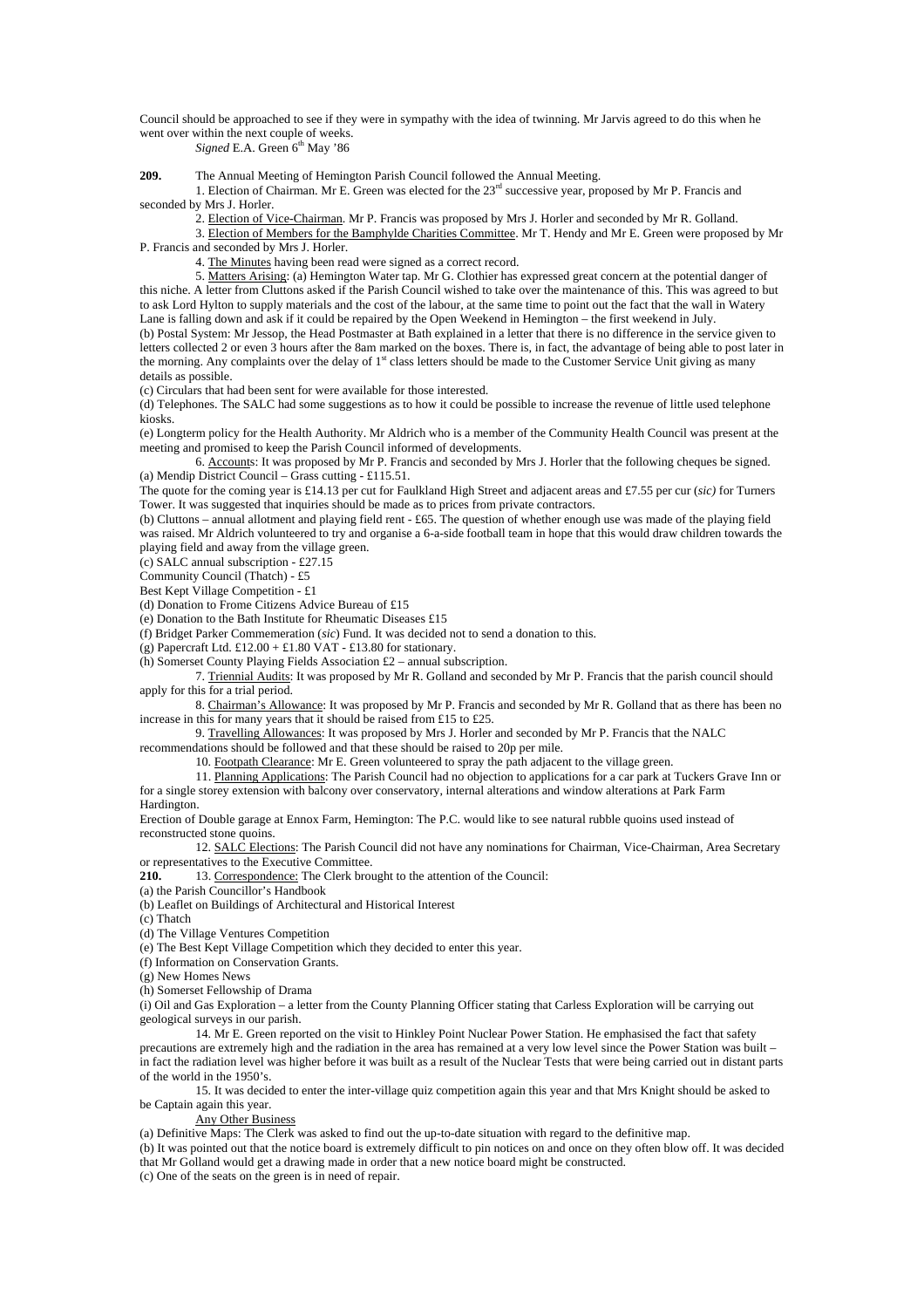(d) The Clerk was asked to inform Mr Burkitt that the tarmac at the entrance to the village hall has not been repaired and is of potential danger to users of the hall.

(e) The Clerk was asked to find out the up-to-date information for calculating the Clerk's salary. *Signed* E.A. Green 1<sup>st</sup> July 1985

> A meeting of the Hemington Parish Council was held in Faulkland Village Hall on Monday 1st July 1985 at 7.30pm. Members present: Mr E. Green (Chairman), Mr R. Golland, Mrs J. Horler and Mr J. Green.

2. Apologies were received from Mr P. Francis.

 3. Matters Arising: (a) Hemington Water tap. A letter from Cluttons stated that Lord Hylton is willing to pay the cost of the materials involved in repairing this. He will also insure that the wall in Watery Lane is made safe. The Clerk was asked to write a letter of thanks to Mr Clothier and Mr Simms who have done most of the work.

(b) Grass cutting: As no-one cheaper has been found to do the grass cutting it was decided to stay with Mendip District Council until a cheaper method is found. The Clerk was asked to enquire the cost of having the Playing Field cut.

(c) and (d) Letters of thanks had been received from the Community Council and the Bath Institute for Rheumatic Diseases for their donations.

(e) Definitive Maps: Under the terms of the 1981 Wildlife and Countryside Act the Definitive Maps are being modified to show variations where paths have altered slightly for one reason or the next. This will then go to the Secretary of State for approval and when it has been completed (a long process) they hope to send maps to those who now hold them. If anyone has any doubts about a particular path they should contact Mr Westcott at County Hall, Taunton.

(f) Triennial Audit – the audits are now priced on the time it takes to do them (this includes going over the previous year's audit). Previously they had charged a percentage of the turnover of the Parish Council.

(g) Notice Board – Mr Golland brought a drawing which gave an idea of the style of notice board and it was agreed that he should work out the details with Mr Horler.

(h) Clerk's Salary: The recommended rate according to the NALC is 50.5% of 1p rate which at present is £367. It was proposed by Mr J. Green and seconded by Mr R. Golland that her salary should be brought in line with this.<br>211. 4 Footpaths: A letter from Mr Burkitt asked if the Parish Council would be prepared to

**211.** 4. Footpaths: A letter from Mr Burkitt asked if the Parish Council would be prepared to use it's (*sic*) influence with local landowners in order to have the footpaths cleared. The Highways Authority could release funds for physical improvements such as planks for footbridges, grants for stiles and footway and bridlepath way-marking posts.

The Clerk was asked to write back expressing the concern of the Parish Council at having to take on another responsibility and ask what grants are available to landowners, also to ask for footpath and bridleway waymarker posts.

 5. Planning Applications: (i) Clearing ground vegetation, re-stocking, selective group felling and thinning works at Hardington Wood. The Parish Council had no objection.

(ii) Siting of temporary mobile home during alterations to house. Park Farm, Hardington. The Parish Council had no objection. (iii) Conversion of fuel store and store into living room and kitchen. Tuckers Grave Inn. Parish Council wish lintels to be included, preferably in stone. Mendip District Council recommend approval.

(iv) Conversion of redundant stone barn to dwelling at Row Farm, Laverton. Parish Council have no objection but would wish the new window surrounds to be in natural stone. Mendip District Council recommend approval subject to: (i) All buildings specified to be removed on the submitted plan shall be cleared from the site and the land reinstated to the reasonable satisfaction of the Local Planning Authority before any other work commences. (ii) M.12A (Ancillary Buildings)

 6. Accounts: Commercial Union Assurance: £88.65. It was proposed by Mrs J. Horler and seconded by Mr J. Green that a cheque should be signed for this.

 7. Fluoride in the water supply. Mr Peter Lacey wishes to receive comments and reactions from SALC members on fluoride being added to the water so that he can pass them on to the Customer Consultative Committee (of which he is a member) when they meet to discuss this. The Clerk was asked to find out some information on fluoride.

 8. Correspondence: (a) Village Classification. When the list of 'villages' for the Structure Plan was drawn up it was done very quickly and has not proved to be entirely satisfactory. Local plans are now being drawn up to include all villages showing where development may or may not be permitted. Frome Local Plan should be finished by the end of 1985 and this should include our area.

(b) School Transport: The SALC noted that the Queen's Bench Divisional Court ruled that parents who kept their daughter (aged 13) away from school because she was refused free bus travel did not break the law. (They live under 3 miles from the school but the shortest route is a dangerous one). Judgement means that children are entitled to free travel to school unless they live within 3 miles by a safe route. The County is to appeal because of the implications of the judgement on the education budget.

(c) It was decided not to send a donation to the South and West Concerts Board.

(d) The Clerk brought to the attention of the meeting the Hugh of Witham newsletter.

(e) Mrs J. Horler will look around Frome Museum before it is decided whether or not to send them a donation.

(f) (g) and (h) Thatch, Local Council Review, Pitchfork rebellion news and the Mendip District Council handbook were brought to the attention of the meeting.

(i) It was decided not to join the Town and Country Planning Association.

 9. Report of the SALC meeting: Mr Bromfield of Glastonbury is the new Chairman, Mr Maggs the Vice-Chairman but they have no secretary. Mrs Rowena Smith spoke on footpaths, Mr Jeffs, the Chief Executive of Mendip District Council will attend the next meeting to answer any questions. The subject of persistant (*sic*) absence arose. If a councillor fails to attend any meetings (including sub-committees etc) for 6 consecutive months he automatically ceases to be a member of the council unless his absence is due to a reason approved by the council.

 Any Other Business: A query had been made as to whether a goat could be kept tethered on an allotment. The council felt that the risk of the goat getting loose and damaging the other allotments was too great and they do not feel they can approve this.

It was noted that the grass and cow parsley at the entrance to Wellow Lane is obscuring the vision of motorists trying to turn out onto the main road.

The signpost at Hardington crossroads is well on the way to being repainted.

It was suggested that the new seat on the village green should be moved from under the trees during the winter in order to give it a chance to dry out. The meeting did not think this would be necessary.

**212.** The question was raised regarding alterations at Terry Hill Crossroads as to whether it should be grassed over. It was decided to wait and see how the situation developed.

*Signed* E.A. Green Sept 2nd 1985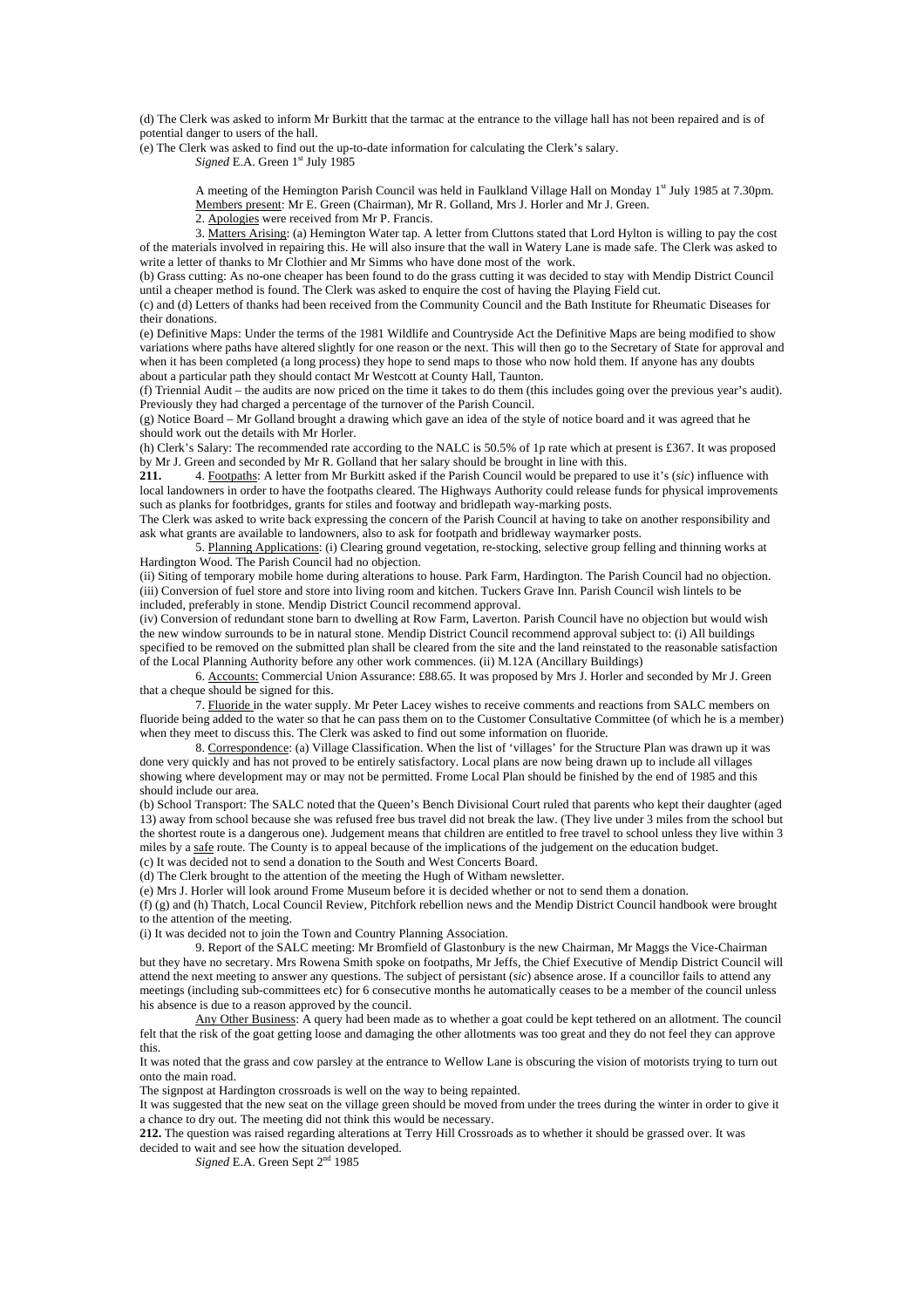A meeting of the Hemington Parish Council was held in Faulkland Village Hall on Monday 2<sup>nd</sup> September at 7.30pm. Members Present: Mr E. Green (Chairman), Mr R. Golland, Mr J. Green, Mr J. Batten and Mrs J. Horler.

 1. Minutes: Mr Golland asked that the discussion regarding the grass at Terry Hell Crossroads should be included in the minutes. This having been done they were then signed as a correct record.

2. Apologies: There were no apologies for absence.

 3. Matters Arising: (a) Playing Field. A letter from Mendip District Council stated that they are unable to give a quote for cutting grass on the playing field as they have a reduced number of men cutting grass and are unable to take on any more work. 'Playground Services' wrote advertising their services for installation inspection, maintenance and repair of playground equipment and design of playgrounds but are unable to cut the grass. It was hoped that someone could be found to perform this task by the next meeting.

(b) Footpaths: In answer to a query on grants available for landowners Mr Burkitt stated that standard policy is to provide 25% of the cost of labour and materials for the provision of stiles but each case is judged on it's (*sic*) merits. It was decided to ask Mr Burkitt for 10-12 waymarker posts.

(c) Fluoride. Dentists opinions are that fluoride is good for growing teeth. The Water Authority needs the unanimous directions of 3 Health Authorities before they will put Flouride into the water supply.

The Clerk has been unable, as yet, to get in touch with the Health Authority.

The Parish Council feel they are in no better position than before to make a decision on this.

 4. Frome Local Plan The Parish Council had the following comments to make on the subjects to be discussed regarding the Draft Frome Local Plan.

1. They feel there is a need for further parking provision in Frome Town Centre.

2. They think the cattle market should be relocated.

3. The enhancement of Conservation Areas should be completed.

4. There is no need for further recreational facilities in the area.

5. Tourism policies should be developed.

6. The Special Landscape area should be precisely defined.

 5. Planning Applications: (i) Keepers Cottage, Hardington. The Parish Council objected that the extension would be out of character with the rest of the building.

(ii) 5, The Retreat, Foxcote – Extension to dwelling and erection of garage: The P.C. had no objection.

(iii) Chapel Farm, Faulkland - Conversion of barn, development of plot and use of existing farmhouse for private residential purposes: The P.C. have no objection to the conversion of the barn. However, they object very strongly to the entrance to the farm via 'Pond Lane' (the applicant's description of this lane – here it is known as Bishop Street). The narrowest part of the lane is only 10ft 2in for a length of some 30 yards with no pavement and this is not considered wide enough to accomodate the traffic which would use it. The increased use of this lane would be detrimental and dangerous to the properties adjacent to it. The Council strongly recommend that a new entrance should be made between plots 1 and 2.

6. Correspondence: (a) Boundary Commission will begin their review in January 1986.

(b) Grass around the pond. It had been agreed that the Parish Council would pay a couple of lads to tidy the footpath beside the pond. A letter has now been received stating that the area now looks 'dismal and muddy' and asking that the grass be replaced. It seems that in the past there have been offers to keep the grass cut but this has not been kept up and the area had become overgrown with nettles and weeds. It was agreed that a decision should be postponed until the next meeting when the area would have had time to settle down. **213.** It was proposed by Mr Golland and seconded by Mr J. Batten that Mr E. Green should be reimbursed the £5 he had paid the boys to clear the area. Mr E. Green declared an interest in this.

(c) The Council's attention was drawn to the availability of a variety of Training Courses.

(d) The Community Council Annual Report was available also the agenda of their A.G.M.

Any Other Business

The Council were very distressed to hear that the recently restored milestone at Terry Hill had disappeared and the newly painted signpost at Hardington Crossroads had been vandalised.

*Signed* E.A. Green Nov  $4<sup>th</sup>$  1985

A meeting of the Hemington Parish Council was held on Monday November 4th 1985 at 7.30pm in Faulkland Village

Members Present: Mr E. Green (Chairman), Mr P. Francis, Mr J. Batten and Mrs J. Horler. Present also were two full rows of parishioners.

1. The Minutes of the last meeting having been read were signed as a correct record.

2. Apologies for absence were received from Mr J. Green and Mr R. Golland.

3. Matters Arising: (a) Grass cutting on the playing field. No-one has yet been found to cut this grass. It was

suggested that perhaps the Parish Council should give up the playing field or at least reduce the area to that around the Playground equipment as the field appeared to be so seldom used. It was decided to give further thought to this at another meeting.

(b) Fluoride: The Water Fluoridation Bill has now been passed. The Clerk had spoken to Dr. Meadows of the Wiltshire Health Authority who stated that if fluoride is present by 1 part per million in the water it reduces dental caries by 40-50%. In large quantities it can cause discolouration of the teeth but there is no evidence of its causing cancer. A recent newspaper article supported this and said that studies in Finland and elsewhere suggest that it can help prevent bone decay in the elderly – making hip fractures less common.

(c) Frome Local Plan: A letter from the MDC thanked the Parish Council for their comments and stated that these would be taken into consideration during the formulation of the Local Plan. The meeting heard that all residential development – including barn conversions have been halted in Hemington until the draft Local Plan is published in 1986 and it is decided whether or not Hemington will still qualify as a village for the purposes of the Structure Plan.

(d) Grass around the village pond. The area around the pond is now beginning to green up – and consequently look more attractive. As it seems that no-one owns this land it was suggested that the residents around the pond should, once again, try a rota system for cutting the grass during the summer. It was pointed out that the weeping willow was badly placed and is now too big and in need of trimming. It was thought that much of the water could be kept from running off the road onto this area by continuing the pavement past the entrance so that the water flows on to the drain. A resident requested that the corner by Faulkland House could be levelled off in order that it could be kept tidier.

4. Precept: It was proposed by Mrs J. Horler and seconded by Mr P. Francis that next year's precept should be for

Hall.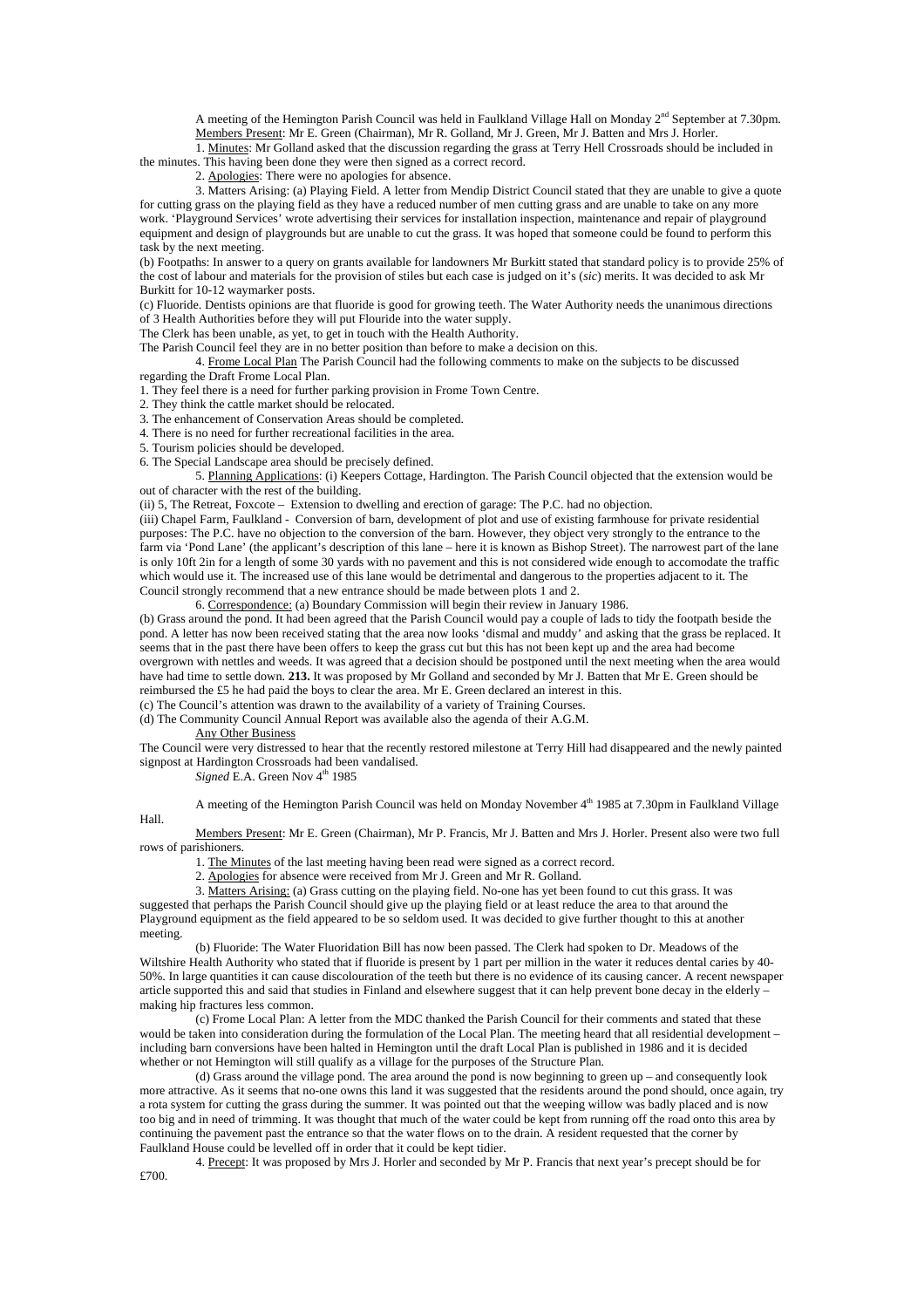5. Footpaths: Mr Moreton and Mr Loader volunteered to help erect the waymarker posts and the Clerk was instructed to put a request for volunteers in the Parish Magazine. It was decided to begin by marking the following footpaths at each end: 1. From 'Perkin's Layby' on the Frome Road to Hemington.

2. From Turners Tower to Hemington

3. From opposite Haywood Farm entrance to Hemington

4. From Pond Cottages to Fulwell Lane

5. From Pond Cottages to Chickwell Lane

6. From Hemington school to Hardington

**214.** Footpath adjacent to the green: This is not marked as a footpath. The Clerk was asked to write for clarification on the classification of this lane.

 6. Planning Applications: (1) Erection of front porch at 11, Turners Tower. The Parish Council had no objection to this application and MDC recommend approval.

(2) Erection of 2 houses and garages on land at the rear of the Village Hall, Faulkland. Mr J. Batten declared an interest in this application. The Parish Council had no objection to it. Residents next to the site were very unhappy with the Parish Council's decision.

(3) First floor extension at Keeper's Cottage, Hardington. MDC recommend refusal.

(4) 5, The Retreat, Foxcote. MDC recommend approval subject to a section 52 agreement to secure that the dwelling and granny flat are not sold or leased separately from each other.

(5) Conversion of barn, development of plot and use of existing farmhouse for private residential purposes at Chapel Farm, Faulkland. MDC recommend approval subject to 7 conditions. Residents of Pond Cottages were dismayed to hear that MDC seemed unable to prevent Pond Lane from being used as access to the grain store at the rear.

 7. Accounts: (a) Burial Grant; this was increased from £47 to £200. It was proposed by Mr J. Batten and seconded by Mrs J. Horler that Hemington Parochial Church Council should be given £160 and Foxcote £40.

(b) Frome Museum: It was proposed by Mrs Horler and seconded by Mr Francis that a donation of £15 should be sent to Frome Museum.

(c) It was agreed that Mrs J. Knight should be reimbursed the £5 entry fee for the Inter-village quiz.

 8. Bath Cancer Unit Support Group are looking for a parish correspondent. It was decided that this should be mentioned in the parish Magazine.

 9. Street lighting/application for speed limit for Faulkland in view of the recent accidents. There has been new legislation passed on this recently. An automatic speed limit is in operation within a village that has street lighting but according to Mr Stringer at County Hall each village will be judged on its merits as regards a speed limit and as Faulkland has not put in an application for some time he felt that it is due for a review. The Parish Council asked the Clerk to apply for this. There is a feeling within the village that street lighting would also be of benefit – the Clerk was asked to apply for information on this.

 10. Allotments: Owing to ill-health and death among the allotment holders there are now only one and two half allotments in use. The Clerk was asked to advertize these before any decision was made about relinquishing part of this land.

 11. Correspondence: (a) Community Programme. This is operated by the Co-operative Retail Society to help the longterm unemployed.

(b) (c) (d) (e) the Council's attention was drawn to the following; Twinning Notes, Safety of the public at fund-raising events, Commercial Union's questionnaire on the insurance policy and the international Society – 'The Men of the Trees'. (f) Imperial Cancer Research Fund – Mrs Horler suggested that the W.I. might be interested in raising money for this cause by Carol-singing at Christmas.

12. Reports on (a) Training Day at Queen Camel. One of the speakers was the District Auditor based at Exeter who spoke on Triennial Audits. He said that a statement of accounts will have to be sent in each year but the audit fees should result in being halved.

Speaker for the afternoon session was the Clerk to Nailsea Town Council. He had several suggestions as to how Parish Councils could be more efficiently run.

1. To have a formal attendance book, 2. Minutes – time of arrival and departure of members should be noted – in case an unlawful decision is made absent members can not then be surcharged. 3. Pecuniary Interest – direct or indirect interest must be declared and put in the book. That person should not be allowed to speak or vote. 4. Parish Councils should make use of their powers and spend the money if it is in the interests of the community. 5. Annual Meetings – if the previous chairman is up for reelection someone else should sit in the chair. 6. To have a democratic  $\frac{1}{2}$  hour/10 minutes when the meeting is adjourned for the public to speak but to avoid this getting out of hand the time should be rigidly stuck to. 7. Reports on items precises (*sic*) of letters to go round with the agenda. 8. Absence- apologies should be approved – reasons for absence should be provided so that they can be approved or otherwise and they should be in writing. 9. Potholes etc – delegate to the clerk to deal with they shouldn't have to wait for a meeting.

**215**. (b) SALC meeting: The Chief Executive of Mendip District Council was the speaker. He is very keen on communications between Parish Councils and Mendip and would be very willing to come and speak to the meetings.

(c) The Annual General Meeting of the Somerset County Playing fields Association will be Monday 18th November at Williton. (d) Inter-village Quiz. The Hemington team consisted of Mrs J. Knight, Mr M. Thomas, Mrs P. Aldrich and Mrs A. Broom. They made it through to the second round this year.

(e) It was reported that the missing seat on the village green had had some welding done to it and was awaiting replacement of some of the wooden parts.

(f) A letter from Somerset County Council reported that the road through Rockley Ford would be closed for 4 weeks from the  $6<sup>th</sup>$ January 1986 in order that British Telecom can lay a duct.

*Signed* V.P. Francis 6.1.86

A Meeting of the Hemington Parish Council was held in Faulkland Village Hall on Monday January 6<sup>th</sup> at 7.30pm. Members present: Mr P. Francis (arr. by 7.30pm) took the chair, Mr J. Batten (arr. by 7.30pm), Mr R. Golland (arr. by 7.30pm), Mrs J. Horler (arr. at 7.35pm)

1. The Minutes of the last meeting having been read were signed as a correct record.

2. Apologies for absence were received from Mr E. Green and Mr J. Green.

 3. Matters Arising from the minutes. (a) Street Lighting/Speed limit. The Speed limit will probably be discussed in committee in February. Street lighting – for the County Council to provide street lighting for Faulkland High Street would cost about £2,000. This would have to be paid by the Parish Council although future maintenance and energy charges would be the responsibility of the County Council. The lighting would consist of 1 metre pole brackets with 55W low pressure sodium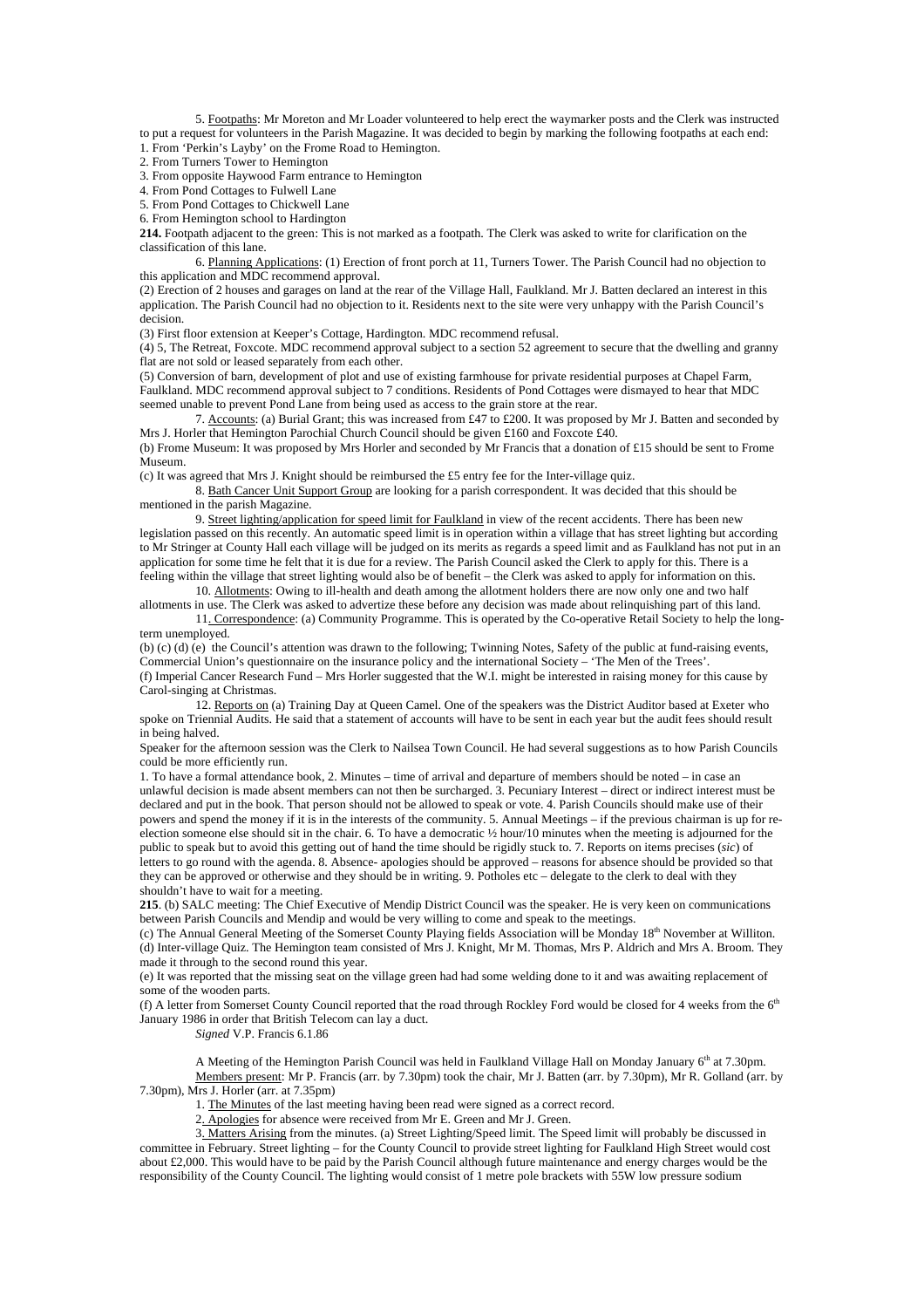lanterns. The Clerk was asked to find out which villages have this type of lighting and whether, if a public meeting were held, it would be possible for someone to come with some examples of different types of lights. The Parish Council also wished to know whether the County Council would be willing to consider any other type of light.

(b) Grass around the village pond: A letter has been received from Mrs Mowat expressing concern that no-one seemed to know who was responsible for the maintenance of the ground by the village pond. She had contacted the County Surveyor's

department and had discovered that it is Common Land and could be registered with the County Council as 'Public Open Space'. The Parish Council decided that this should be done.

(c) Footpaths: It was decided that a start should be made erecting the waymarker posts on Saturday  $11<sup>th</sup>$  January.

(d) Frome Local Plan: The meeting was informed of the reports of meetings on this.

(e) Playing Field: It was decided that an effort needed to be made to keep the grass cut regularly throughout the summer in order to encourage more people to use this and then review the situation at the end of the year.

4. Planning Applications

Continued Use of land for model flying at Upper Row Farm, Laverton. The Parish Council observed that the residents in this neighbourhood complain of the noise and disturbance that the model flying is causing and object most strongly and oppose the application. Mendip District Council approved it subject to 2 conditions.

Construction of garages at Park Farm, Hardington. The Parish Council had no objection to this application.

Erection of 2 houses behind the village hall, Faulkland. Mendip District Council recommend refusal as the proposal is contrary to Policy SP7 of the approved County Structure Plan in that it does not represent satisfactory infilling in keeping with the

established pattern of development in the village. It is also on land proposed to be excluded from the village envelope in the draft Local Plan and as such is contrary to the County Structure Plan Policy SP8 since there is no over-riding need for the dwellings to be erected outside the recognised limits of the settlement.<br>216. 5. Correspondence (a) Replacement of telepho

**216.** 5. Correspondence (a) Replacement of telephone call-boxes. A letter had been received from Mendip District Council outlining British Telecoms plans for replacement of ol-style (*sic*) telephone boxes and asking if there were any within the parish that the Parish Council would like to see preserved. The P.C. decided that they would like to see the boxes at Hemington, Faulkland and Turners Tower preserved – assuming that if preserved they would be maintained.

(b) Public Transport Plan. This was brought to the attention of the Council.

(c) Transport Contact for Somerset County Council. Operators of bus services will have to decide to what extent they can run their services without financial help from the County Council. This viable network will operate from October 28<sup>th</sup> 1986 and in the meantime the County Council will have to decide what other services should be 'bought in' on a contract basis from the bus operators. The County Council are asking for contacts in the villages who would be able to supply details of the transport needs of the parish. The Clerk was asked to find out from Mr Leach how many people are using the Frome bus.

(d) Foxcote Parish Council had sent a letter of thanks for their Burial Grant.

(e) The Best Kept Village Competition comments were as follows: Telephone kiosk – very clean and tidy; Churchyard – the grass was very well cut and the paths were clear of weeds. The gate was in good condition; School – very good; Notice Board and tidiness of streets – the notice board in the church porch was well used and in good order. Many weeds were noted alon (*sic*) streets; General comments – the judges noted that obvious community effort is apparent in organising village events.

(f) St Margaret's Somerset Hospice Ltd. Building Appeal. The Council felt that as this was to be in Taunton that it was too far away to directly affect this parish.

(g) Parish maps project: An article in 'Thatch' magazine suggested that a local group may wish to begin a Parish map Scheme. The clerk was asked to contact the school and ask if they would be interested in doing this.

(h) Local Council Review – was available for anyone interested to read.

(i) Piper Lifeline Launch – Mendip District Council have been looking at the possibility of extending the concept of a 24 hour emergency service to all residents in Mendip. Mrs J. Horler volunteered to go to this launch on Jan 30<sup>th</sup> where there would be an opportunity to see the equipment and learn about the service.

 6. Reports on: (a) Radstock and District Volunteer Bureau – volunteer bureaux are local organisations which exist specifically to support and promote volunteering of all types. Mr Golland reported on a meeting explaining this more fully. It seems there is a need for this within the Radstock area and that this would cover an area covering a 4 mile radius around Radstock.

(b) SALC meeting – there was the usual concern about subscriptions – should the larger councils pay more, could other councils be persuaded to join? and how can the A.G.M. attract more people. There was a request that at the more dangerous crossings patrols should be reinstated. They would like some guidelines on smell pollution from untreated slurry and possibly, in due course, a change in the law on this.

#### Any Other Business

There was concern expressed about the fact that a Draft Local Plan had been referred to in the comments on the planning application for two houses behind Faulkland village hall and the Clerk was asked to pass on this concern to Mendip District Council as it seems that this Draft Local Plan is already affecting planning applications within the village and to ask to what extent the Parish Council will be consulted.

There was also concern at the amount of fouling by dogs particularly on the Village Green. The Clerk was asked to obtain suitable notices for the notice boards.

She was asked to notify Mr Burkitt of the following areas that had been affected by the recent heavy rain. Park Lane, Between the bungalow, Daytona and Sunnyside Farm at Laverton, between Chickwell House and Chickwell Farm, Hassage Lane and Wellow Lane.

 The Meeting was closed at 9.25pm *Signed* E.A. Green 3rd March 1986

**217.** A Meeting of the Hemington Parish Council was held in Faulkland Village Hall on Monday March 3<sup>rd</sup> at 7.30pm. Members present: Mr E. Green (Chairman) (arr. by 7.30pm), Mr P. Francis (arr. by 7.30pm), Mr J. Green (arr. by

7.30pm), Mr R. Golland (arr. by 7.30pm), Mrs J. Horler (arr. by 7.40pm).

7. (*sic*) The Minutes of the last meeting having been read were signed as a correct record.

8. (*sic*) Apologies – there were no apologies for absence.

 9. (*sic*) Matters Arising from the minutes. (a) Street-lighting. A letter from Mr Thistlethwaite states that Holcombe and Coleford have 55W low pressure sodium lanterns. As an alternative they would consider mercury lanterns as in Fulwell Close. At the end of the meeting the Parish Council travelled to these villages to see the lights – these were orange. On the way back they stopped at Kilmersdon where they have a light blue light.

(b) Speed limit – the County Surveyor is, at present, consulting the Chief Constable.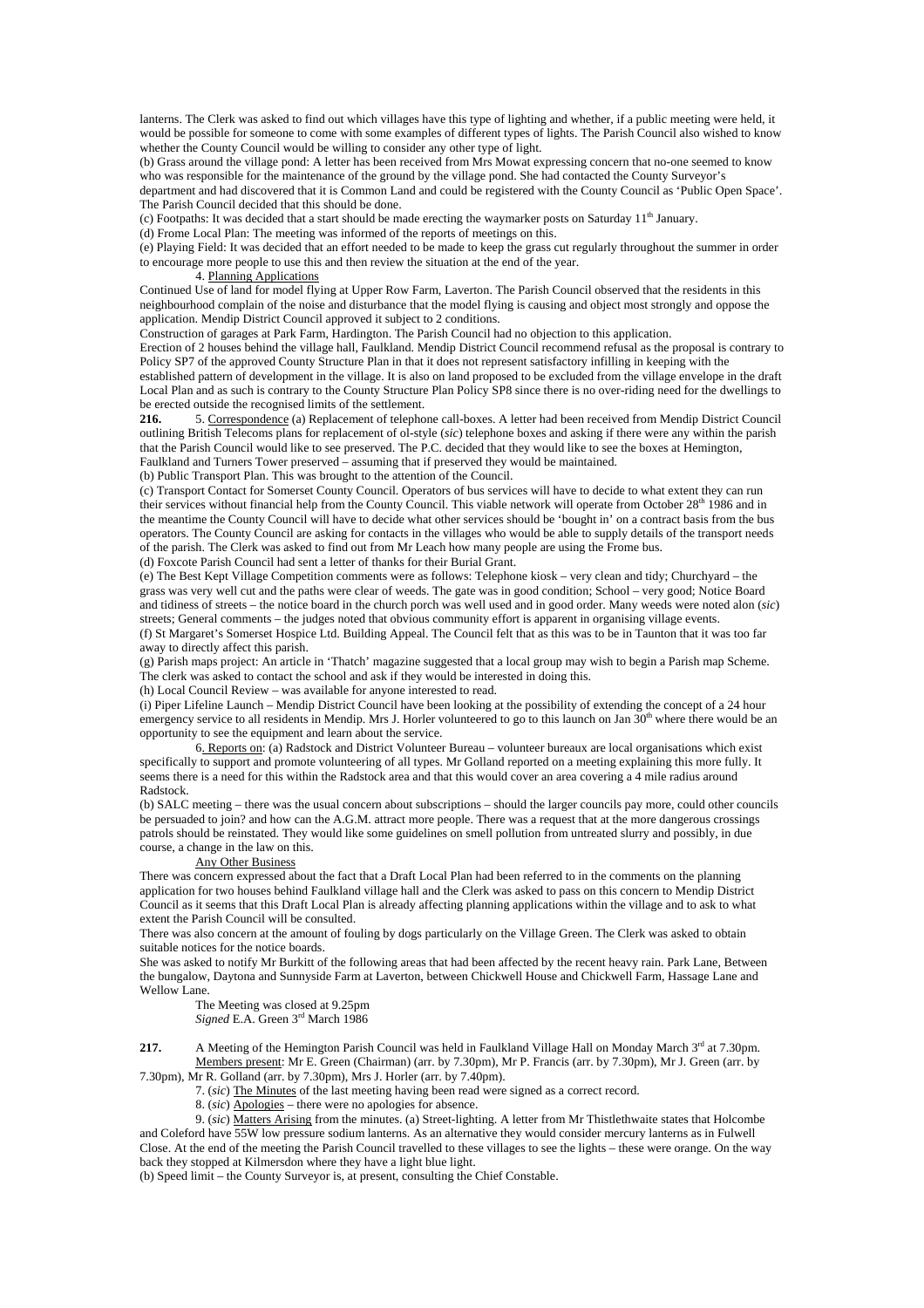(c) Grass around the village pond – the Parish Council are too late to register this as Public Open Space as the closing date for registration was January 2nd 1970. It was felt that an insurance should be made in case the pond burst it's (*sic*) banks but first that it should be established what the waterboard's position is regarding this area.

(d) Frome Local Plan – a letter from Mr Cook states that the Draft Local Plan will be published in April marking the start of an extensive public participation exercise. The plan will be exhibited in Faulkland Village Hall on April 16<sup>th</sup>.

(e) Playing Field Grass – the county Architect's Department sometimes cut the grass on playing fields and they will view the one at Faulkland and let the parish council know whether or not they are willing to cut it.

(f) Telephone call boxes – the Director of Planning and Amenities recommends to the planning committee that old-style kiosks be preserved only in the Conservation Area situations and that listed building status not be sought for any kiosks in the District. (g) Transport contact: Mr Hopkinson at the Top Shop was asked if he could find out who the regular bus users in the village are. (h) Parish map project – Mr Whetton, the headmaster of Hemington School, is interested in taking on this project but would like to keep in close touch with the parish council.

(i) Piper Lifeline launch – Mrs J. Horler had attended the meeting to launch the Piper Lifeline. She described it as being rather like a telephone that would be worn around the neck and that someone could be contacted by pressing a button at any time of the day or night. It would be of particular interest to the old or disabled. They can be bought for about £300 or rented for about £2-£3 a week. The clerk was asked to make parishioners aware of this device by a letter to the parish magazine and a poster in the Post Office.

 10. (*sic*) Accounts It was proposed by Mr P. Francis and seconded by Mrs J. Horler that the following cheques should be signed.

(a) Mrs C. Clarke – Ward Clerk's Salary - £7

(b) Mr E. Green – Chairman's Allowance - £25 (c) Village Hall Committee – Hire of Hall - £22.50

(d) Travelling Expenses - £52

(e) Mrs F. Horler – Salary - £185, Expenses - £35.57 - £220.57

(f) Mendip District Council – grass cutting - £150.79

 $(g)$  Envelopes - £5

 11. (*sic*) Allotment Rent Lord Hylton is putting up the Allotment Rent from £25 - £30 p.a. Many allotment holders have given up their plots leaving only three people cultivating one whole and two half allotments. They were asked how they would feel about reducing the allotments by half but as this would mean they would lose their own allotment and thus have to start afresh they would not be willing to do this. Very regretfully, it was decided by a vote of three to one that the parish council would have to give up the allotments as there seemed to be no-one interested in taking on any of the vacant plots.

**218.** 12. *(sic*) Hinkley Point – proposed 'C' Nuclear Power Station. The SALC wish to know parish council views on this as they will have a part to play in the discussions regarding the planning application and probable Public Inquiry. The parish council are concerned about the building of another Nuclear Power Station when there seems, at present, to be

inadequate provision for the removal of the waste. 13. (*sic*) Local Government Boundary Commission are now asking for the details of any desired changes. The clerk

was asked to repeat the request that the boundary should be altered to include the whole of Hassage in the parish of Hemington and therefore in Somerset.

 14. (*sic*) Mr Batten's Exhaust Mr Batten did considerable damage to the exhaust pipe of his car while viewing a planning application site. The parish council felt that he should make a claim to the parish council's insurance company. 15. (*sic*) Planning Applications

(a) Erection of a porch at Tucker's Grave Inn – the parish council have no objection.

(b) Alterations to provide garaging at Row Court Farm, Laverton – the parish council have no objection.

(c) Conversion from former piggery to boarding kennels at Hollybank, Foxcote. The parish council consider that the boarding kennels would cause undue noise and nuisance to the people in the adjoining property. Mendip District Council recommend approval subject to the portakabin be (*sic*) given temporary permission.

(d) Conversion to dwelling with two storey extension at side and double garage at Former Chapel, Brook House Farm, Laverton. The parish council have no objection.

(e) The clerk was asked to write to the planning office regarding the large orange light which had been erected at Tuckers Grave car park as complaints had been made about it.

 16. *(sic)* Correspondence: (a) Neighbourhood Watch Scheme – a meeting is to be held at Ammerdown on Tuesday  $11<sup>th</sup>$  March at 7.30pm

(b) Carless Exploration – a map had been sent showing the route they would be taking in March.

(c) Playground Development – are unable to give us a grant this year.

 17. (*sic*) Reports on (a) Playground Equipment. The Wicksteed Annual Report states that the climbing frame needs repainting as do the swings which also need oiling.

(b) SALC – a man from the Avon and Somerset constabulary spoke on problems associated with drug abuse and showed some slides. He described the affects (*sic)* different drugs could have on a person and signs to look for in a child who is taking drugs. Frome Town Council were perturbed by the fact that one can appeal against a 'No' decision by the planning committee but not a 'Yes' decision.

 18. *(sic*) Date of the Annual Parish Meeting and the Annual Meeting of the Parish Council The first Monday in May being a Bank Holiday it was decided to hold these meetings on Tuesday 6<sup>th</sup> May and to begin at 7pm.

The meeting was closed at 9.25pm.

*Signed* E.A. Green 6 May 86

**219.** The Annual Parish Meeting of Hemington Parish Council was held on Tuesday May 6<sup>th</sup> 1986 in Faulkland Village Hall.

 Members present: Mr E. Green (Chairman), Mr P. Francis, Mr R. Golland, Mrs J. Horler and Mr J. Batten. Six parishioners were also present.

1. The Minutes of the last meeting were read and signed as a correct record.

2. Apologies for absence were received from Mr J. Green.

 3. The Financial Statement of the Parish Council Accounts were read and signed. These showed an Income of £1,181.55 and an expenditure of £957.97. This gave a balance of £205.58.

 4. The Financial Statement of the Village Hall Accounts showed an Income of £909.08 and an Expenditure of £478.23. These have yet to be audited.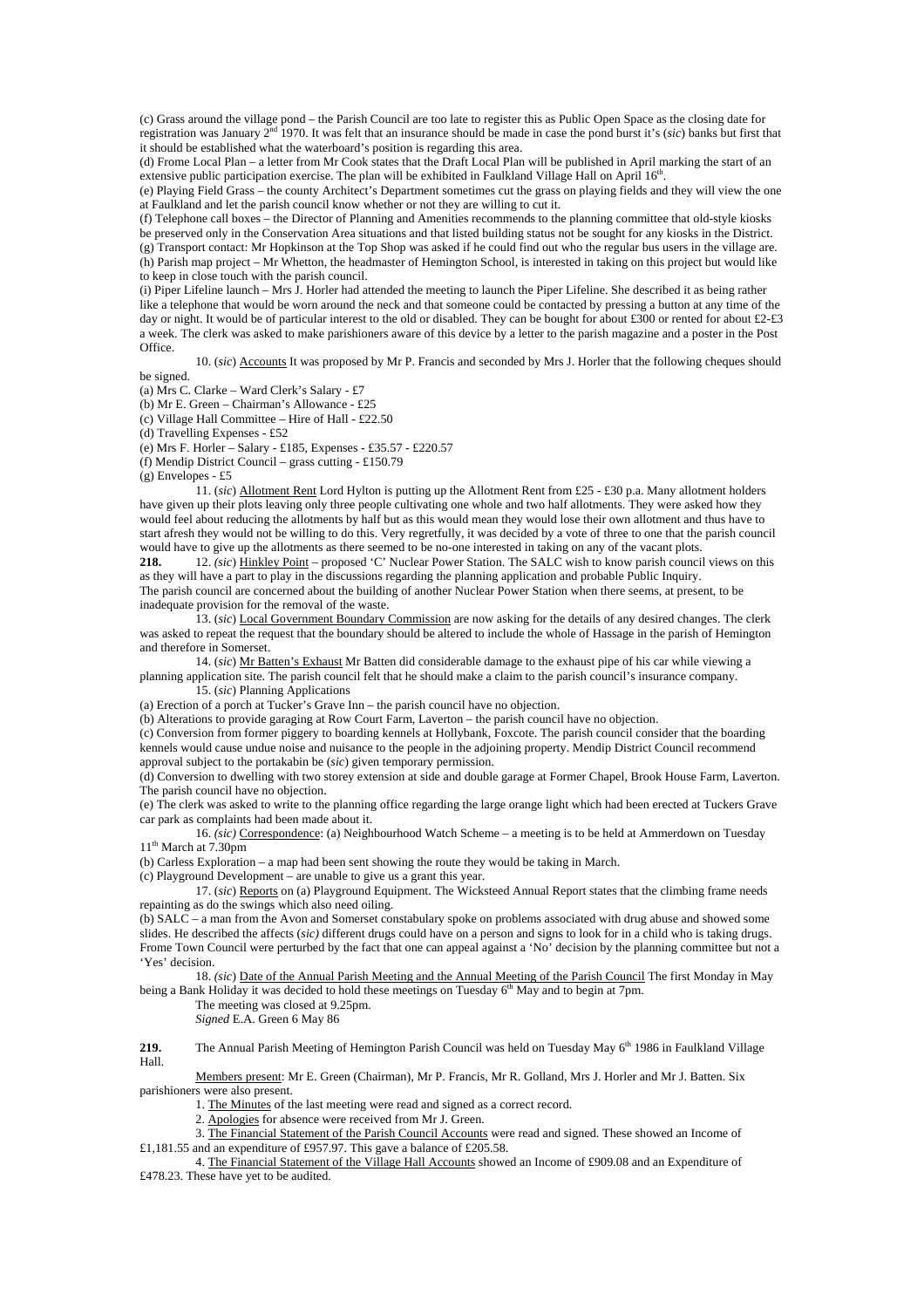5. The Allotment Book was signed.

 6. Chairman's report: The Chairman reported on developments throughout the year. The year had begun with a visit to Hinkley Point Nuclear Power Station and those who had visited had come away impressed with the very high standard of safety there. A year later the world has been shocked by the disaster at the Nuclear Power plant at Chernobyl in Russia. Mr Green said that it was a very sad day for the Parish Council when they had to decide to give up the allotments. He thanked the councillors for their work throughout the year.

 7. Street-lighting: The meeting discussed the merits or otherwise between the orange lights at Holcombe and Coleford and the pale blue/white lights at Kilmersdon. The majority of the meeting preferred the paler light but those present who had seen the lights at Hinton Charterhouse preferred these. In order to install the lights at £2,000 it would cost an additional 5  $\frac{1}{2}$  p to 6p on the rates. The clerk was asked to find out further information on light-fittings and different designs before calling a Public Meeting.

 8. Any Ohter *(sic*) Business A complaint had bee (*sic*) made regarding the poor state of the footpath adjacent to the village green. It was agreed that Mr E. Green should spray this path with a selective weedkiller. *Signed* E.A. Green 30 April 1987

**220.** The Annual Meeting of the Parish Council followed the Annual Parish Meeting.

1. Election of Chairman: Mr E. Green was proposed by Mr F. Francis and seconded by Mr R. Golland.

2. Election of Vice-Chairman: Mr P. Francis was proposed by Mr J. Batten and seconded by Mrs J. Horler.

 3. Election of Members for the Bamphylde Charities Committee: Mr E. Green and Mr T. Hendy were proposed by Mr P. Francis and seconded by Mrs J. Horler.

4. The Minutes of the last meeting having been read were signed as a correct record.

 5. Matters Arising: (a) Grass around the pond. Mrs Hildreth confirmed that the wall beside the pond belonged to her and that the bridge belongs to the Resident's Association at Pond Cottages. The Resident's Association have offered to continue cutting the grass beside the pond and the Parish Council said they would be most grateful if they were to do this.

(b) Frome Local Plan: The Parish Council felt that the boundaries given to the village of Faulkland should be extended as there is no room within the present boundary for new dwellings. They objected very strongly to the suggestion that Hemington should be changed from a Village to a Hamlet.

(c) Playing Field Grass: The County Architect's department quoted a price of £124 for the harrowing and first cut of the playing field. Mr F. Green has said that he would do it for  $\hat{\pounds}12$  per cut and it was agreed to ask him to take this job on for the season. (d) Parish Boundaries: Mr Leyton has written a very comprehensive report on the proposed boundary changes at Hassage.

# 6. Accounts:

It was proposed by Mr P. Francis and seconded by Mr R. Golland that the following cheques be signed.

(a) Frome Museum £15. The November cheque was lost in the post.

(b) Somerset Association of Local Councils – annual subscription £27.23.

(c) Community Council – annual subscription - £5

(d) East Mendip Scout Group – donation - £50

(e) Bridget Parker Commemoration Fund – It was decided not to give a donation to this.

 7. Insurance: It was proposed by Mr R. Golland and seconded by Mr P. Francis that the Insurance should be increased this year. The clerk was asked to get a valuation from the Commercial Union Assurance Company.

 8. Planning Applications: (a) Conversion of Buildings into single storey dwelling at Ennox Farm, Hemington. The Parish Council felt that this would be an improvement as the building is obviously redundant but that it should be kept as a single storey and a suitable entrance be formed for a garage space.

(b) Garage Extension at Finlandia, Faulkland. The Parish Council have no objection to this application.

 9. Correspondence: (a) East Mendip Scout Group are a newly formed group based at Faulkland and are in need of basic items. It was agreed that they should be given a donation of £50.

(b) South Western Council for sport and recreation are promoting participation in rural areas. The Parish Council read a synopsis of their report.

(c) Safest Play Area Competition: It was decided to enter this.

(e) (*sic*) Somerset County Council: The Chairman of Social Services is asking Parish Councils to report any shortcomings in facilities for the disabled in the area. The idea of a zebra crossing to the telephone kiosk was discussed but dismissed. It was thought that if the speed limit through the village could be obtained that this would be the biggest benefit.

(d) (*sic*) General Plan for peacetime emergencies: This was available for anyone who wished to read it.

*Signed* E.A. Green 16 July '86

**221.** A meeting of the Hemington Parish Council was held in Faulkland Village Hall on Wednesday 16<sup>th</sup> July at 7.30pm. Members Present: Mr E. Green (Chairman), Mr J. Batten and Mr R. Golland

10. (*sic*) The Minutes of the last meeting having been read were signed as a correct record.

 11. (*sic*) Apologies for absence were received from Mr J. Green. The Clerk apologized for the cancellation at less than half an hours notice of the meeting that was to have been held on July 7<sup>th</sup>. Her daughter had swallowed a paper clip and had to go to hospital for an X-ray to locate it's (*sic*) whereabouts.

 12. (*sic*) Matters Arising: (a) Insurance – regarding the valuation of the Village Hall. The Commercial Union Assurance Company do not give valuations but Mr Golland will ask a friend who is an architect to give a valuation. (b) Letters of thanks have been received from Frome Museum and Community Council for Somerset for their donations. (c) Proposed speed limit through Faulkland. This has passed from the Chief Constable to Somerset County Council's Speed limits and Traffic Management Committee. They decided that a case could be made for introducing a 40mph speed limit but because the A366 is a Principal route the final decision rests with the Department of Transport. It is possible that the necessary criteria may not be adequately satisfied to justify a restriction.

(d) Three mile milestone at Tower Hill. A letter from British Telecom denied liability regarding the disappearance of this stone. The stone, in fact, reappeared when the verges were cut.

 13. (*sic*) Street-lighting: The quote from the Southern Electricity Board revealed that to supply wire and fix 8 pole boxes,  $8 - 1$  meter pole brackets and  $8 - 55$  watt SOX lanterns complete with SS9 part night-electric cells would cost £1,096 rather than the £2,000 suggested by Somerset County Council. It was suggested, at the meeting, that an extra light outside the village hall would be necessary. This would cost an extra £130 for a 35 watt SOX lantern etc. It was decided that a Public Meeting should take place as soon as possible.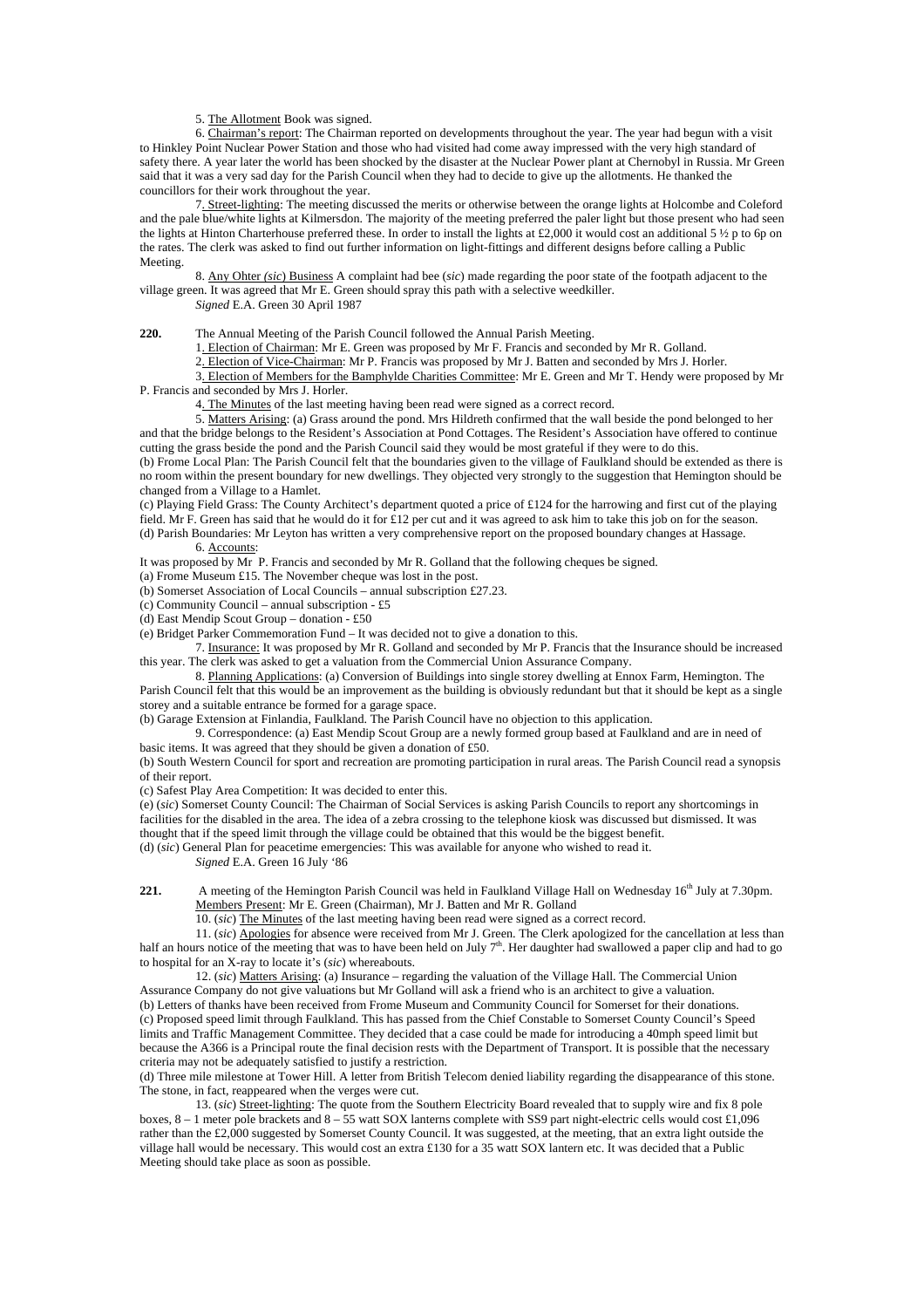14. (*sic)* Accounts: It was proposed by Mr John Batten and seconded by Mr R. Golland that the following accounts should be paid.

(a) Lord Hylton, Kilmersdon Estate – Playing Field Rent - £50.

(b) Mr J. Green, - Stationary, writing paper (Headed) - £22 +£5.60 V.A.T. - £27.60

(c) Somerset County Playing Fields Association – Annual Subscription - £2

Hinton Chicken Factory are interested in renting the Playing Field and it was agreed that £3 per match should be charged. 15. (*sic*) Planning Applications: (a) Renovation of existing farmhouse and garage, Pond Farm House, Faulkland – the Parish Council had no objection to this application. In fact, they would be delighted to see it renovated.

(b) British Telecom – construction of new telephone at Oldfield Farm Cottage, Faulkland. As vehicles parked at this exchange are a hazard to users of the adjacent properties the Parish Council wish the boundary hedge to be removed in order to provide ample off the road parking space.

(c) Conversion of store building into a skittle alley and erection of electric light pole at Tuckers Grave Inn, Faulkland. The Parish Council had no objection to this application.

(d) Mendip District Council had recommended approval for a garage extension at Finlandia, Faulkland.

 16. (*sic*) Bus Services – proposed changes. Extensive changes to bus services will be taking effect from 26th October 1986. This will include the withdrawl (*sic*) of Badgerline services between Frome, Buckland Dinham and Writhlington and of the services at Faulkland and Kilmersdon. The County Council will be inviting tenders in mid-July and had attached a suggested timetable on which they were asking for comments. The meeting agreed that a service to Frome should be on a Wednesday as this is market day and that a Saturday service would also be welcome and that a service to Radstock should be on a Thursday. It was felt that at least 2 hours would be needed in the towns if people needed to visit a doctors surgery and complete their shopping.

**222.** Norton St Philip will be provided with a very good bus service in October and it was thought that, perhaps, some sort of link-up service could be organized. Mr Golland agreed to go to the meeting at Buckland Dinham being held the following evening.

 17. *(sic)* Correspondence: (a) Footpaths – The Meeting's attention was drawn to an article which pointed out, amongst other things, that local authorities, by law, must provide signposting where a right of way leaves a road. The Rights of Way Officer confirms this but says that it is a never ending job with the amount of vandalism that is suffered and they lose about half of all that are put up. They, therefore, very much appreciate any voluntary help they can get.

(b) Citizens Advice Bureaux – South Wansdyke and the Frome and District had sent their annual reports.

(c) NALC circulars – The following circulars are to be circulated amoungst (*sic*) the councillors:- Declaration of Interest. Code of Practice for Local Councils in Handling Complaints – it was agreed that this code of practice should be adopted. Local Government Act 1980 – Part of this act amends the law on expenditure by local authorities on publicity.

Local Government Act (Access to Information) this is to give members of the public greater rights of access to meetings and documents of principal councils i.e. County, District, and London Borough Councils. This circular strongly recommended that Parish Councils should follow suit although this Act does not refer to them. There is a feeling within Faulkland that more meetings should be open to the public – in particular the meeting which discussed the Frome Local Plan and that the Parish Council's comments on this should have been given in greater detail at the last parish council meeting. The Chairman explained that the District Council had put on the Exhibition on the Frome Local Plan which was open to the public to come and view and to make their own comments on. The Parish Council felt that they would not have been assisted in coming to a decision by holding a public meeting.

Summary of Proposals in Government's Green Paper 'Paying for Local Government'

(d) C.R.S. Community Insulation – details of this and those entitled to help was put up on the village hall notice board and the parish council notice board.

(e) Somerset County Council Accounts and annual report was available.

(f) Inter-village Quiz Competition – it was hoped that a team could be got together again this year.

 18. (*sic*) Report on SALC meeting: Mr Bromfield of Glastonbury was re-elected as Chairman and Mr Maggs as Vice-Chairman. Frome Town Council again voiced the concern that if a local council do not approve the granting of planning permission there is no right of appeal. A change in the law would be needed for this to take place. It is hoped that Mr Bush, the Chief Planning Officer, will be able to come to the January meeting and that neighbouring councils will be invited if they are not already members of the SALC. Owing to the death of Mr E. Francis, Mr Maggs was elected to be the representative on the Police Liason (*sic)* Committee.

There was great concern for landowners who had problems relating to the Peace Convoy. As trespass is a civil offence it has to go through the county to the High Court and the landowner ends up footing the bill. It was felt that a change in the law needed to be made and that Parish Councils may wish to write to their M.P's about this. It was agreed that Hemington Parish Council should do this.

### Any Other Business

Mr Batten confirmed that the footpath adjacent to the Village Green was in a very rough state with large ash trees growing in the middle of the path. He removed his pieces of galvanized iron which had blown into the lane but it was decided that a concerted effort would need to be made in the autumn to clear this lane.

A request was made for the Minutes of the Parish Council meetings to be posted on the notice board as soon as possible after the meeting.

Mention was again made about the telephone trench in the High Street which is now causing pedestrians to walk in the road. Also the arm on the signpost by the Faulkland Inn is loose. The clerk has already written to Mr Burkitt on these matters. This concluded the business of the meeting.

*Signed* E.A. Green Sept 1<sup>st</sup> 1986.

**223.** A Public Meeting was held in Faulkland Village Hall on Wednesday July 30<sup>th</sup> to discuss and vote as to whether to provide Street Lighting for the village of Faulkland.

Over 50 parishioners attended the meeting chaired by the Chairman of the Parish Council, Mr E. Green.

 Mr Green gave details of the position of the lights and explained that to pay the £1,096 quoted by the electricity board a rate of  $3\frac{1}{2}p - 4p$  in the pound would need to be levied. This would need to be for one year only. If the type of light recommended by the County Council was erected the County Council would then be willing to take over the maintenance and running costs of the lights.

 As the parish includes many outlying areas including Foxcote, Hardington, Hemington and part of Laverton many of these parishioners came to the meeting feeling unwilling to finance the needs of Faulkland. However, considerable discussion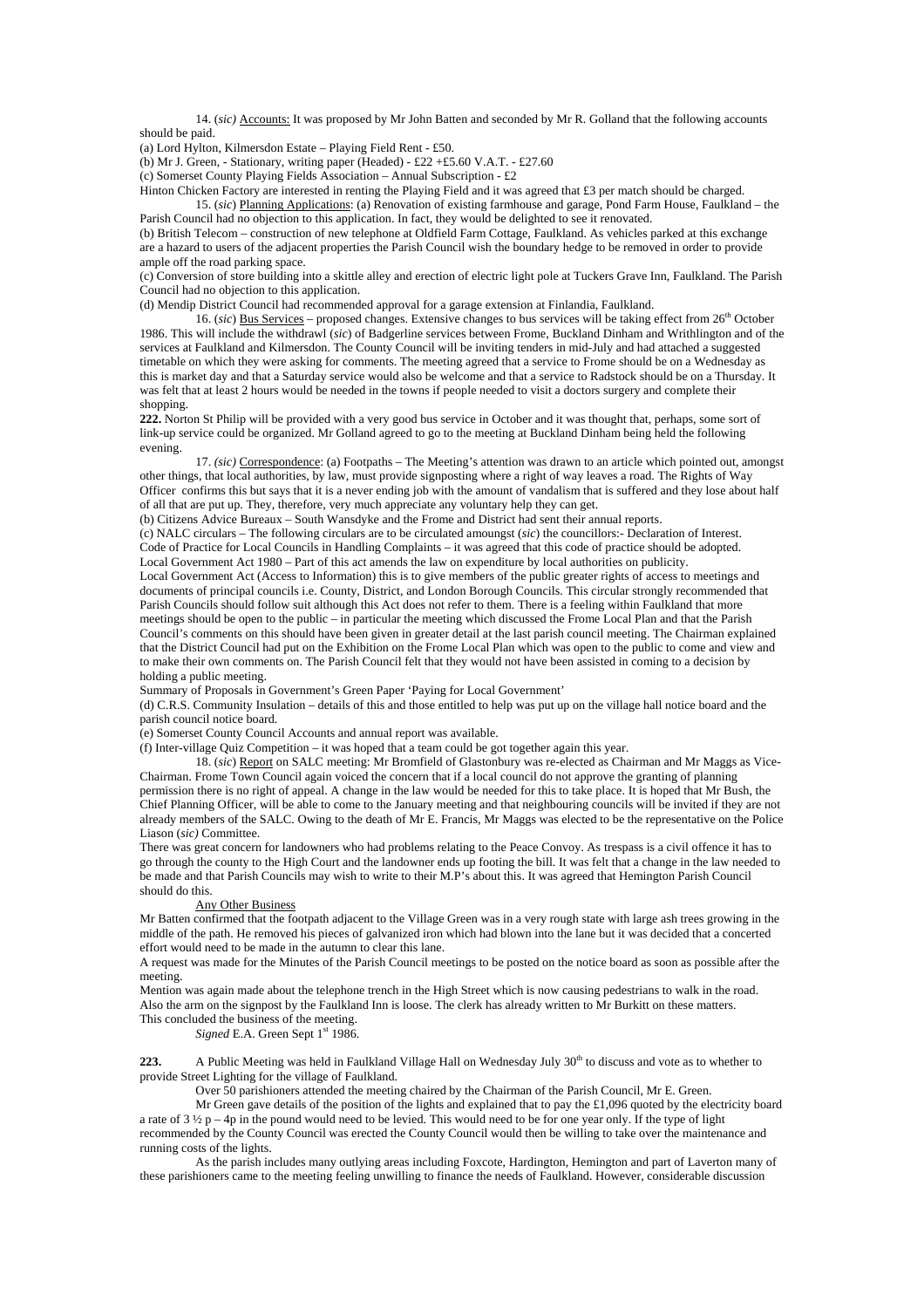took place and it was felt that many elderly people in the village would benefit by the provision of lights and if the rate rise was for one year householders would not, in fact, be paying an extortionate amount.

Therefore, when the vote was taken there were 39 for providing the Street Lights with 15 against.

 The meeting then went on to discuss the type of lantern required. It was decided to follow the County Council guidlines (*sic*) so that maintenance and running costs could be transferred to them.

 The type of lantern recommended is either a 55W SOX as they have in Holcombe and Coleford which gives out an orange light or a mercury lantern as in Fulwell Close, Faulkland which provides a white light.

 It was felt that a white light would be too harsh and would not be as efficient – particularly in fog – as the orange light. Many people voiced a preference for the peach lights as in Norton St Philip.

A vote was taken and there were 36 in favour of the orange light and no-one in favour of the white light.

 Discussion took place as to whether or not to erect a light beside the village hall. The Parish Council had been given a quote of £130 for Southern Electricity to fix a light. It was decided to wait until the other lights had been erected to see how much light the nearest lantern to the village green would give out but in the meantime it was suggested that the present light on the village hall should be attached to a time switch which would automatically go out about half an hour after the lights in the village hall were switched off.

 In order to pay for the lights the Parish Council would have to wait until the new financial year in April before they can receive the money from the Precept from the District Council. 14 parishioners generously offered to put up money for a loan so that the Parish Council can proceed as soon as possible.

*Signed* E.A. Green Nov 6<sup>th</sup> 1986

**224.** A meeting of the Hemington Parish Council was held in Faulkland Village Hall on Monday 1<sup>st</sup> September 1986 at 7.30pm.

Members present: Mr E. Green (Chairman), Mr P. Francis, Mr J. Green, Mrs J. Horler. Mr J. Batten.

19 (*sic*). The Minutes of the last meeting having been read were signed as a correct record.

20. Apologies for absence were received from Mr R. Golland.

 21. Matters Arising: (a) Street-lighting: A letter from Somerset County Council confirmed that they would be willing to accept responsibility for future energy and maintenance charges if the Parish Council were to install 70 watt SON lighting but that the County Treasurer should be consulted regarding the loan from parishioners. SEB confirm that the cost of the 70 watt SON lanterns would be £1,096 as with the 55 watt SOX.

 (b) Local Bus Services: Somerset County Council have put their timetable out for tender. This would provide Faulkland with 'shopping journeys' to Midsomer Norton and Frome and a 'journey to work' service to Norton St Philip which would link up with the Badgerline service from Bath. The contract would be for one year and will be reviewed before a new tender is let for a longer period from October 1987.

(c) Reply from M.P. regarding the law of trespass. Mr Boscawen had sent a photocopy of a letter sent to another organisation stating that a Public Order Bill is under consideration before parliament.

(d) Planning Applications: Construction of new telephone exchange at Oldfield Farm, Faulkland – The Planning Office recommend approval subject to :

1. M.17B (samples of materials)

2. Before any development is commenced, a waiting bay shall be formed which shall have a maximum depth of 3m parallel to the carriageway edge, a 45 degree splayed end at the eastern extremity of the site and join into the existing parking space at the western end.

3. The hedge shall be replanted behind the waiting bay to screen the development before the building becomes operational. Renovation of existing farmhouse and garage, Pond farmhouse, Faulkland.

The planning office recommend approval subject to 1. Reclaimed clay double roamn (*sic*) tiles shall be used to re-roof the property and not inter-locking tiles as proposed.

2. The new access shall be recessed not less than 3 metres from and parallel to the carraigeway (*sic*) edge with the wing hedges/fences splayed at 45 degrees on each side to facilitate ingress/egress.

Erection of garage and porch at 10, Turners Tower – the Parish Council had no objection to this application.

Erection of first floor extension at Depot Cottage, 233, Ammerdown Terrace – the Parish Council had no objection to this application.

22. Somerset Structure Plan –  $1<sup>st</sup>$  review The Parish Council felt they needed to give more time and thought to the questionnaire provided and that it should be deferred until the next meeting.

 23. Correspondence: (a) Hassage – Somerset County Council have submitted two proposals for boundary changes to the Local Government Boundary Commission. One of these is Hassage. (the other Yeovil).

(b) Public Transport Plan – it was noted that the 'shopping journeys' from Faulkland are, according to this plan, to Radstock and Frome whereas the timetable states Midsomer Norton and Frome.

(c) Society of Local Council Clerks now provide a free copy of the 'Clerks Manual' which contains 'invaluable information on the Law and Practice of Local Councils and is designed in order that it can be regularly updated as new legislation is introduced'. It was decided to join this for a year to see if the information did prove to be 'invaluable'.

(d) Request to change the day of the meetings from Monday to Thursday. It was agreed to do this.

(e) Community Council Annual Report and agenda of their AGM was available.

**225.** Any Other Business

It was brought to the attention of the meeting that the cross roads sign on the Frome road was obscured by growth along the park wall and the hedge from the entrance to the village to the 'Top Shop' is obscuring visibility. The pavement from the 'Top Shop' to Grove Lane is causing pedestrians to step off and the telephone trench and the signpost by the Faulkland Inn have still been left unrepaired.

Mention was made of the fact that Cleanaway Refuse Collectors do not always empty the bins on a Monday. Apparently there is a dispute within Cleanaway. The regular driver says that he is exceeding his hours on the tacograph but the foreman disagrees. Mendip District Council state that the bins should continue to be put out on Mondays.

There has been an increase in vandalism within the village including padlocked gates being cut open and cows let out. The Clerk was asked to write to the police about this and to ask if a patrol could regularly drive through the village and sometimes stop and wander about.

This concluded the business of the meeting.

*Signed* E.A. Green Nov 6<sup>th</sup> 1986.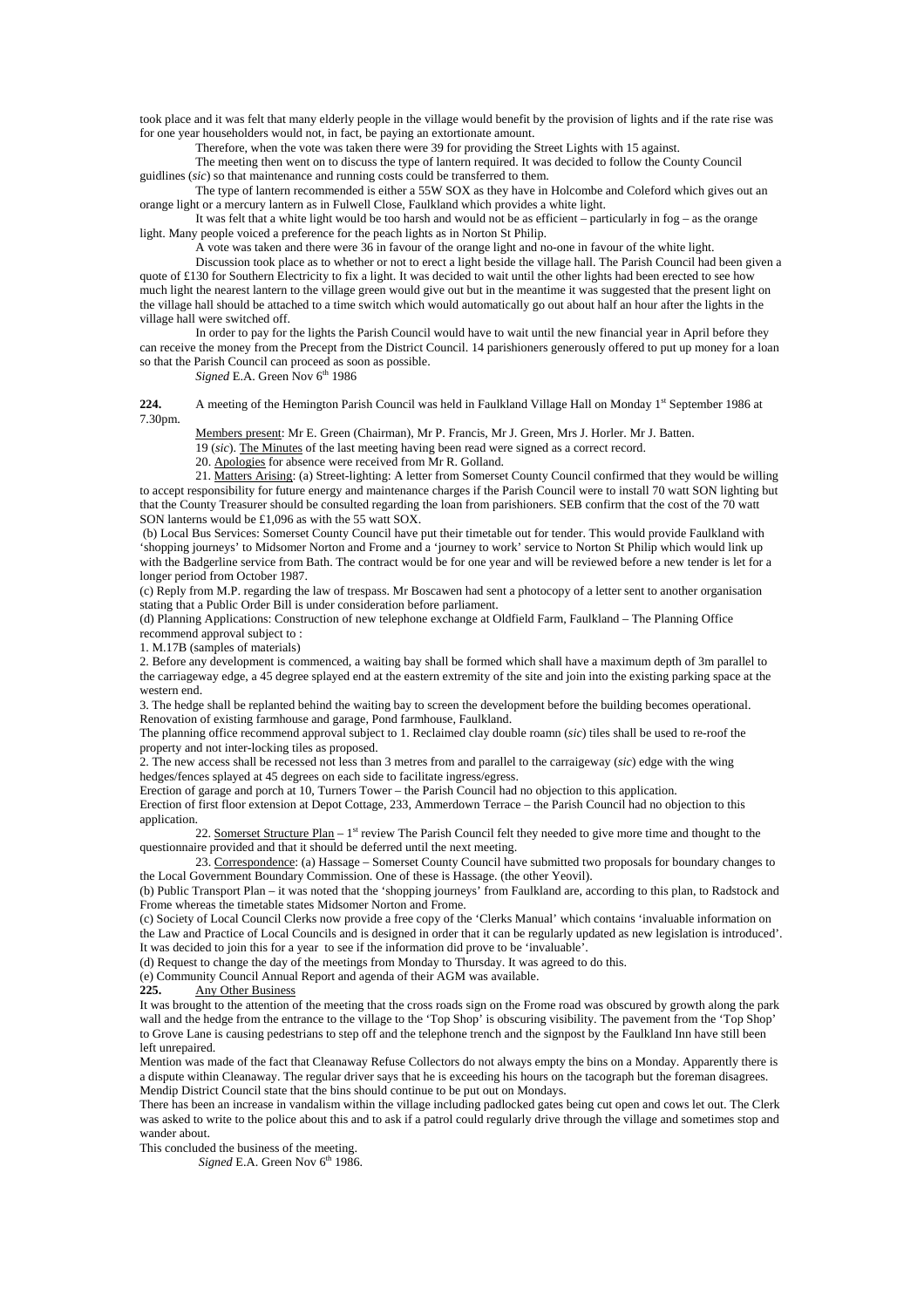A meeting of Hemington Parish Council was held in Faulkland Village Hall on Thursday 6<sup>th</sup> November 1986 at 7.30pm.

Members present: Mr E. Green (Chairman), Mr R. Golland and Mr J. Batten.

24. The Minutes. It was agreed that the minutes of the last meeting should be altered to show that Mr Batten was present at that meeting.

25. Apologies for absence were received from Mr J. Green and Mrs J. Horler.

 26. Matters Arising: (a) Street-lights. The County Treasurer finally reported that in order to take out a loan of any sort Borrowing Sanction needs to be obtained from the Department of the Environment via the SALC. This was applied for but they were unable to process this at present but will advise us if it will be possible for this to go through this financial year. It appears that the Parish Council are unable to take advantage of the generous offer made by the many parishioners to loan the money in order that the street lights may be erected without delay.

(b) Somerset Structure Plan –  $1<sup>st</sup>$  review. The questionnaire booklet with the Parish Council's answers in was available for those who wished to see it.

(c) Car on village green. This car is no longer parking there.

(d) Hire of playing field. As there are no changing facilities available on the playing field Norton Chicken Factory have decided against hiring this. It was agreed that the subject of the playing field should be kept on the agenda for the next meeting.

 27. Accounts It was proposed by Mr J. Batten and seconded by Mr R. Golland that the number of signatures needed on the cheques should be reduced from 4 to 2. It was proposed by Mr R. Golland and seconded by Mr J. Batten that the following cheques be signed: -

(a)  $£14 -$  Society of Local Council Clerks – annual subscription

(b) £3 – Postage and Packing of Clerk's Manual

(c) Payment of Burial Grant –

Hemington Parochial Church Council - £140

Foxcote Parochial Church Council - £45

28. Insurance of Village Hall. It was decided that this should be raised from £30,000 to £40,000.

 29. Precept. It was decided that a precept of £800 for General Expenses and £1,096 for street lighting should be made this year.

**226.** 30. Planning Applications The Parish Council had no objections to the following applications:

Healey House, Hemington – first floor extension over existing kitchen,

Continued use of mobile home for agricultural worker – OS Pt. 4253, Hemington.

Amended plans for extension at the Methodist Chapel, Faulkland.

Ashgrove, Grove Lane, Faulkland – provision of side extension.

Row Farm House, Laverton. The Parish Council wishes the corners of the stairwell to be retained as a feature of the building. Land at Chapel Farm, Faulkland. The Parish Council have no objection to this application and are pleased to see that the access to the 3 dwellings will be considerably safer than the access from Chapel Farmhouse.

The Retreat, Foxcote. The Parish Council object to the outline permission for a new dwelling as it stands at present but if the application were resubmitted to convert the existing building which has a number of interesting features it woulf (*sic*) be looked at more sympathetically.

Mendip District Council recommend approval to a first floor extension at Depot Cottage, Terry Hill, First Floor extension, Healey House, Hemington, Erection of garage and porch, 10, Turners Tower.

The appeal by Mr and Mrs Batten for 2 houses on land behind the village hall was dismissed by the Department of the Environment.

 31. Footpath beside the village green. It was agreed that this footpath was ready to be slashed and that this would be organised.

 32. Correspondence. (a) A letter from the Post Office explained that there had been a complete revision of postmen's duties in the Radstock area an d as a result some areas including Hemington had not been receiving the service to which they were entitled! Changes have now been made which should have improved the service.

(b) Somerset County Council sent notice of road closure at Foxcote for 2 weeks in order to repair the drainage.

(c) Somerset County Council explained that the hedge above the 'Top Shop' had been cut back but further cutting may destroy it. They say that the solution would be to acquire land either for visibility improvement or a road widening but they doubt if this would rank highly in the County Council's list of priorities bearing in mind the current shortage of funds.

(d) The NALC's notes and notices were brought to the attention of the Council as was the NPFA conference.

It was noted that the Ward meeting would be held on Wednesday November 19th in Faulkland Village Hall. The next meeting was arranged for the second Thursday in January – the first Thursday being New Year's Day and therefore a Bank Holiday.

*Signed* E.A. Green

**227.** A meeting of the Hemington Parish Council was held in Faulkland Village Hall on Thursday 8<sup>th</sup> January 1987 at 7.30pm.

Members present: Mr E. Green (Chairman), Mr P. Francis, Mr J. Green, Mrs J. Horler and Mr J. Batten.

33. The Minutes of the last meeting having been read were signed as a correct record.

34. Apologies for absence were received from Mr R. Golland.

 35. Matters Arising: (a) Great concern was expressed about the future of the playing field as it seems to be so seldom used. The annual rent is £50 with an additional £30 or so for grass cutting and hedge trimming. The clerk was asked to send an article to the Parish Magazine about this and Mr E. Green said that he would speak to someone at Hinton Chicken Factory about whether or not to suggest to their management that they may care to erect changing facilities on the field. (b) A letter from Foxcote Parochial Church Council thanked the Parish Council for their burial grant.

36. Accounts It was proposed by Mr P. Francis and seconded by Mr J. Green that the following cheques should be

signed

(a) Wiltshire County Fund – for the notice board - £54.67

(b) Commercial Union Assurance – additional premium - £8.60

(c) Mendip District Council – grass cutting -  $\hat{\text{1}}46.53$ 

(d) Mr J. Green – envelopes - £10.00

37. Planning Applications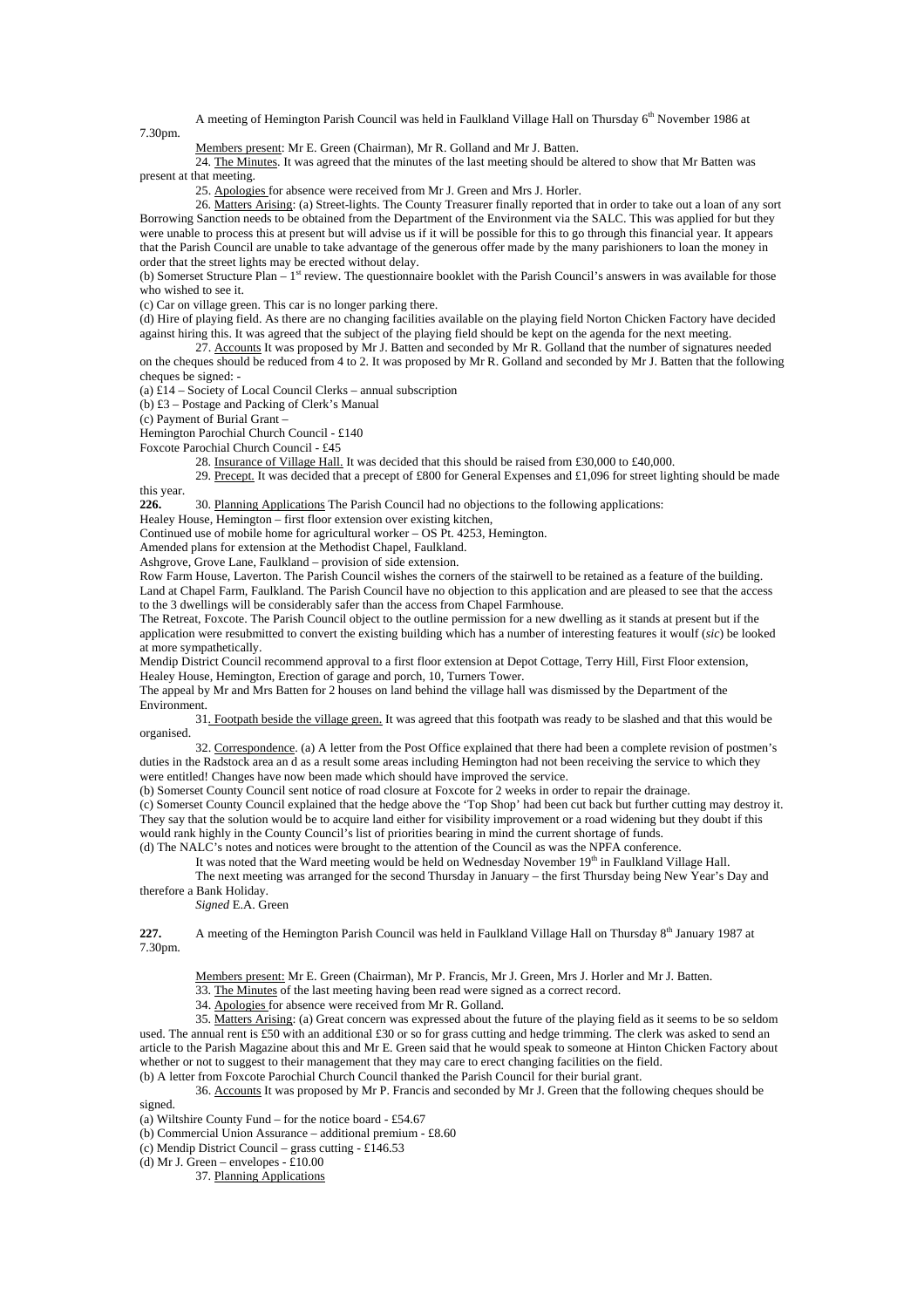(a) Sunnyside, Row Lane, Laverton – use of land for parking of one lorry and two agricultural tractors. The P.C. had no objection to this application but would like to see the area tidied, tarmaced or shingled. Alternatively, could the barn be used instead? The Chapel, Steps Lane, Laverton. – Repair/conversion of chapel to dwelling two new windows, three french doors and two roof lights. The P.C. had no objection to this application.

Conversion of store to new building, The Retreat, Foxcote. The P.C. had no objection to this application.

The P.C. were concerned that M.D.C. were recommending that the application for Chapel Farm should be refused. They feel it is about the only available area for new building as the draft Frome Local Plan stands at present and that 3 new houses would be preferable to 2 new houses + the grain store and would also remove heavy traffic using Bishop St. In particular they are concerned at the suggestion that Chapel Farm access should serve the barn as well, as this is a particularly dangerous access with

little room for improvement. They have requested a site meeting. 38. Tollhouse at Tuckers Grave The Parish Council were very disappointed that this had been allowed to get into such a dilapidated state. The Clerk was asked to write to Mendip District Council requesting an up-to-date list of the listed buildings within the parish.

39. Light at Faulkland Garage The Parish Council have received a number of complaints about this light. They feel that it is a danger and a distraction to motorists as they drive through the village and the clerk was asked to write to Mr Chatfield requesting him to re-angle the light so that it shines onto the forecourt instead of up the road.

40. Correspondence: (a) It was decided not to give a donation to the Bridget Parker Commemeration *(sic*).

(b) The clerk was asked to notify the parish magazine of the revised timetable of the local bus service and to put the timetable up on the notice board when she receives it.

(c) The Community Council were requesting details of any voluntary transport schemes in Somerset.

(d) The meeting were informed of the NALC notes and notices and of the next **228.** SALC meeting on the  $27<sup>th</sup>$  January.  $(e)$  The Chairman and Councillors were invited to a Grand Re-opening of Frome Museum on  $17<sup>th</sup>$  January and an informal preview on the  $16^{th}$ .

# Any Other Business

The Clerk was asked to write to the County Council about the state of the roads and requesting a meeting with the road foreman. The Scouts have agreed to cut back the overgrowth in the lane adjacent to the village green and to help with the erection of the footpath marker posts.

As the Post Office is up for sale it was hoped that the village would not find itself without a Post Office. *Signed* E.A. Green 5 March 87

> A meeting of the Hemington Parish Council was held in Faulkland Village Hall on Thursday March 5<sup>th</sup> at 7.30pm. Members Present: Mr E. Green (Chairman), Mr P. Francis, Mr J. Green, Mr R. Golland, and Mr J. Batten.

41. The Minutes of the last meeting having been read were signed as a correct record.

42. Apologies were received from Mrs J. Horler.

 43. Matters Arising: (a) Playing Field. Mr E. Green was able to report that the workers at Hinton Chicken Factory were not interested in using the field. It was agreed that this was a subject that should be discussed at the Annual Parish Meeting. (b) Listed buildings: The clerk has received the details of listed buildings in the parish which included milestones and tombstones! It did reveal that the Turnpike House at Tuckers Grave is not among these and the clerk was asked to write to Mendip District Council to find out what powers they have to improve the appearance of this tollhouse.

(c) Roads. Mr Green was able to show the travelling foreman around the parish and to point out the potholes and areas in need of repair. These were noted and it is hoped that with better weather and the new financial year in sight there may be improvements. (d) Street lights. The meeting heard that the engineers had discovered that poles 1 and 4 did not meet the required conditions for fixing the lanterns to and that 2X5 meter steel columns were needed. With the extra cost of these + £398 needed to supply the electricity and to allow for inflation and any other unforseen (*sic*) expenses £1,800 was allowed for the precept on the street lights. Since then, however, the clerk has heard via Mr Budden of SEB, that the County Council are considering contributing 30% towards the cost of street lights for Parish Councils. The clerk was asked to write to Mr Budden to enquire whether wooden poles could not be used instead of metal ones as these would be more sympathetic to the village.

 44. Accounts: It was proposed by Mr P. Francis and seconded by Mr J. Green that the following cheques should be signed.

| (a) Playing field grass cutting and hedge trimming Mr F. Green | £30.00  |
|----------------------------------------------------------------|---------|
| (b) Ward Clerk's salary                                        | £7.00   |
| (c) Chairman's Allowance                                       | £25.00  |
| (d) Hire of village hall                                       | £25.00  |
| (e) Clerk's salary $\pounds185$ = expenses £37.34              | £222.34 |
| (f) Travelling Expenses                                        | £5.20   |
| (g) Citizens Advice Bureau (South Wansdyke)                    | £15.00  |
| 45. Planning Applications<br>229.                              |         |

(a) Row Farm House, Laverton – replacement windows and surrounds.

The Parish Council were amazed at the improvement the new leaded windows fitted to the rear of the old part of the house had made. The front of the house was built in 2 distinct periods, the old part in 1690, the other being Georgian. To restore the older part to the original leaded lights would be a vast improvement to the building. The Parish Council support this application as it will give this fine dwelling the character it deserves.

(b) Plot 6, The Retreat, Foxcote – M.D.C. recommend outline consent.

(c) Sunnyside Farm, Laverton – M.D.C. recommend that it be conditionally approved.

(d) Erection of 2 dwellings and formation of new access at land at Chapel Farm, Faulkland. M.D.C. recommend refusal but were seeking the views of the Planning Committee. It has been heard, unofficially, that this application has been passed.

 46. Parish Path Maintenance Scheme A letter from SCC reminded the council that they have not been utilizing the full grant.

#### 47. Correspondence

(a) South Wansdyke Citizens Advice Bureau – it was decided that they should be sent a donation of £15.00

(b) S.C. Structure Plan – John Green has agreed to read this.

(c) Scouts. A letter of thanks was received for their donation of £50. This, in addition to money from fund-raising events was spent on equipping two patrols with tents and other items for camp.

(d) The Burial Grant for this year should be £200.

48. Somerset Association of Local Councils Report.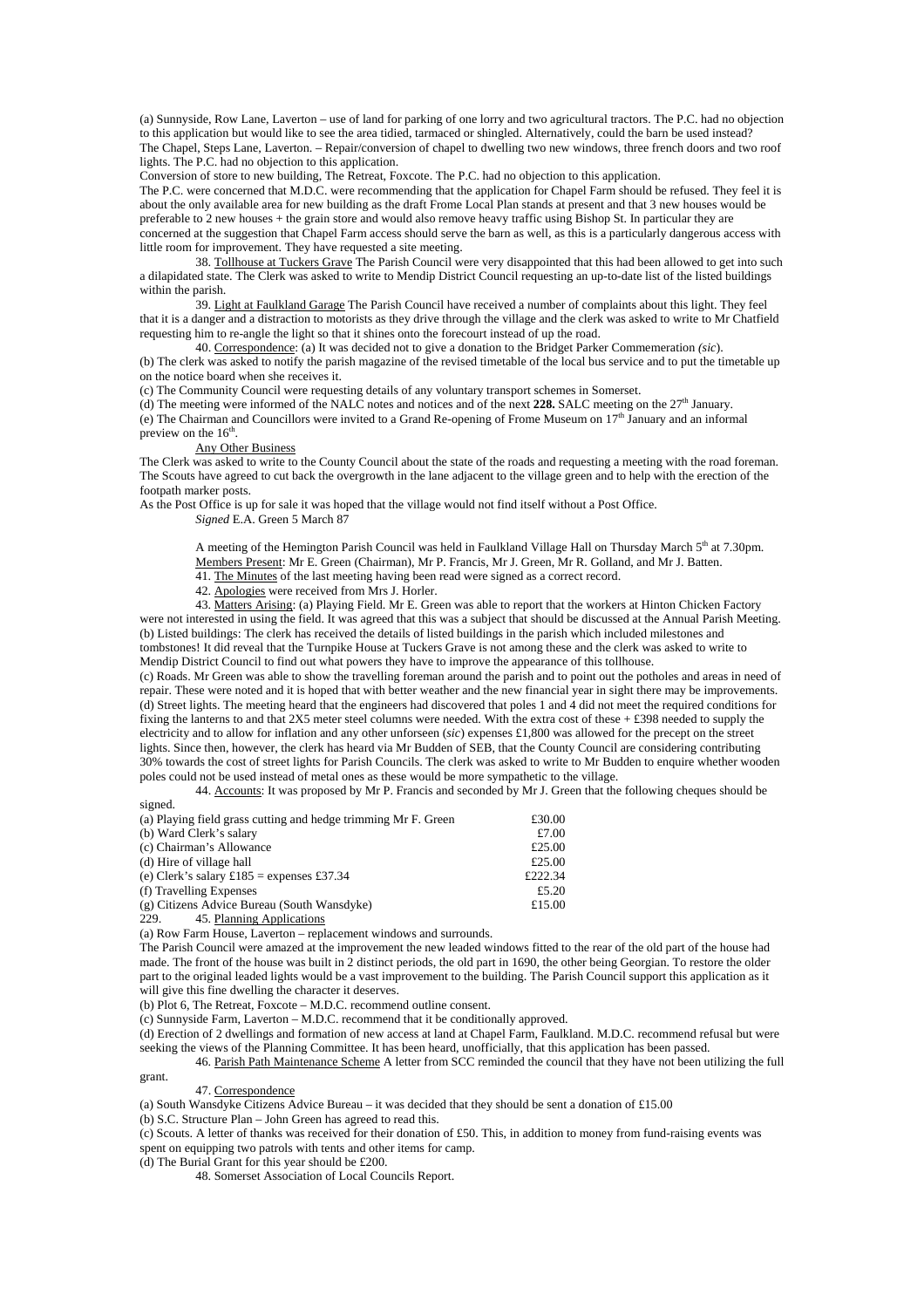Mr Bush, Director of Planning at M.D.C. was booked to speak at the meeting but neither turned up or sent his apologies. Concern was expressed at the shortage of police in the Frome area.

Any Other Business

A complaint was received regarding the excessive noise caused by motorbikes in the village particularly around Fulwell Close which tends to be used as a racetrack. The clerk was asked to write to the police about this.

There is concern about the permanent parking on the Village Green. A variety of suggestions were put forward including curbs (*sic*), large stones a fence or holed bricks around the green or providing parking space by the telephone kiosk.

The clerk was asked to contact St Margaret's as to the legal position of the Parish Council

The date set for the Annual Parish Meeting was 30<sup>th</sup> April 1978. It was suggested that the Annual Meeting of the Parish Council should be held on the same evening.

*Signed* E.A. Green 12 May 87

**230.** The Annual Parish Meeting was held in Faulkland Village Hall on Thursday April 30<sup>th</sup> 1987 at 7.30pm.

Members present: Mr E. Green (Chairman), Mr P. Francis, Mr J. Batten, Mr J. Green, + 18 Parishioners.

1. The Minutes having been read were signed as a correct record.

2. Apollogies (*sic*) there were no absentees.

 3. Financial Statement of the Parish Council Accounts It was proposed by Mr J. Green and seconded by Mr J. Batten that these should be signed.

4. Financial Statement of the Village Hall Accounts It was proposed that these should be accepted.

 5. The Chairman gave his report on the year stating that he was pleased to see that the area around the pond was being kept cut by the residents of Pond Cottages. Mr Hildreth has resigned from the Peacetime Emergency Committee and Mr Kaye has taken over the position. The two parishioners present who used the buses were pleased with the new service but the clerk was asked to write to J.V.A. travel requesting them to stop at the Green for the benefit of the elderly people at that end of the village. It was felt that the Postal service had not improved over the year. The scouts are going to help erect the footpath signs. Mr Green thanked the councillors for their help over the year.

6. Bamphylde Charities The committee met on the  $6<sup>th</sup>$  January to deal with business. The charities began in 1711 from Hardington with £29 to be distributed between those members of the parish who would benefit most.

 7. The Playing Field Discussion took place as to whether or not to keep the playing field. The opinions altered between those who thought that £80 being spent on a playing field that was not being used was excessive and to those who felt that it should be kept for the benefit of the parish and future generations. A vote was taken with 19 in favour of keeping the field and 4 against.

8. The Village Green Documents from SALC advised the Parish Council that it is their duty to ensure that the green is available for all the people of the parish and parking cars on it is underming (*sic)* the position of the green. Also it is a criminal offence to damage a village green. It is possible to adopt bye-laws. It was felt that it was the permanent parking that was causing the problem but that there was little alternative for those car owners. Thoughts turned to providing a car park and Mr R. Golland proposed that the parish council approach the owner of the field behind the village hall to see whether he would be willing to sell the field to the parish council for this purpose. This was seconded by Mr J. Green.

 9. The street-lights – once they have the lanterns Southern Electricity will begin to install the street-lights. The County Council have confirmed that they will be contributing £501.50 towards the scheme.

 10. The Somerset Structure Plan Mr J. Green had made a precis of the alteration to this and copies were available to those interested in reading this.

11. The date of the Annual Meeting of the Parish Council was made for 12<sup>th</sup> May 1987.

Any Other Business The telephone trench in the High St has still not been repaired.

A dangerous spike has emerged on the village green. Mr F. Green will be asked to investigate this with a view to remedy. Inter-village Quiz – there were no volunteers at the meeting to enter for this and the clerk was asked to pin the details to the notice board.

It was suggested that ramps in Fulwell Close may deter motorcyclists from using this as a race-track. The clerk was asked to enquire who this road belonged top.

Signed E.A. Green April 7<sup>th</sup> 1988

**231.** April 30<sup>th</sup> 1987

49. A brief extra-ordinary meeting was held after this in order to clear outstanding accounts.

Mrs J. Green – typewriter £50.60

Lord Hylton – playing field rent £50.00<br>SALC – annual subscription £28.24

 $SALC$  – annual subscription

It was proposed by Mr P. Francis and seconded by Mr R. Golland that these cheques should be signed.

 50. Notice Board – Mr R. Golland enquired whether the parish council would prefer perspex at £12 or poly-carbonate at £36 approx. It was decided that the supposedly unbreakable poly-carbonate would be worth the extra cost.

Elections took place on May  $7<sup>th</sup>$  for the first time in 32 years.

Elected members were: Mr J. Batten, Mr P. Francis, Mr E. Green, Mrs J. Horler, Anne Rogers and Mr P. West.

The Annual meeting of the parish council took place on Tuesday  $12<sup>th</sup>$  May at 7.30pm in Faulkland Village Hall.

Members present: Mr E. Green, Mrs J. Horler, Mr J. Batten, Anne Rogers and Mr P. West.

 51. Election of Chairman: It was proposed by Mr J. Batten and seconded by Mrs J. Horler that Mr E. Green should be elected Chairman.

 52. Election of Vice-Chairman: It was proposed by Mrs J. Horler and seconded by Mr J. Batten that Mr P. Francis should be elected Vice-Chairman.

 53. Election of members for the Bamphylde Charities Committee: It was decided that Mr E. Green and Mr T. Hendy should continue as members of this committee.

54. Minutes: The minutes of the last meeting having been read were signed as a correct record.

55. Apologies: were received from Mr P. Francis.

 56. Matters Arising: (a) Car parking on the village green as brought up at the Annual Parish Meeting. It was agreed that the clerk should write to Mr Batten's solicitor in order to find out the situation regarding the field behind the village hall. (b) A letter of thanks was received from Wansdyke Citizens Advice Bureau for the donation of £15.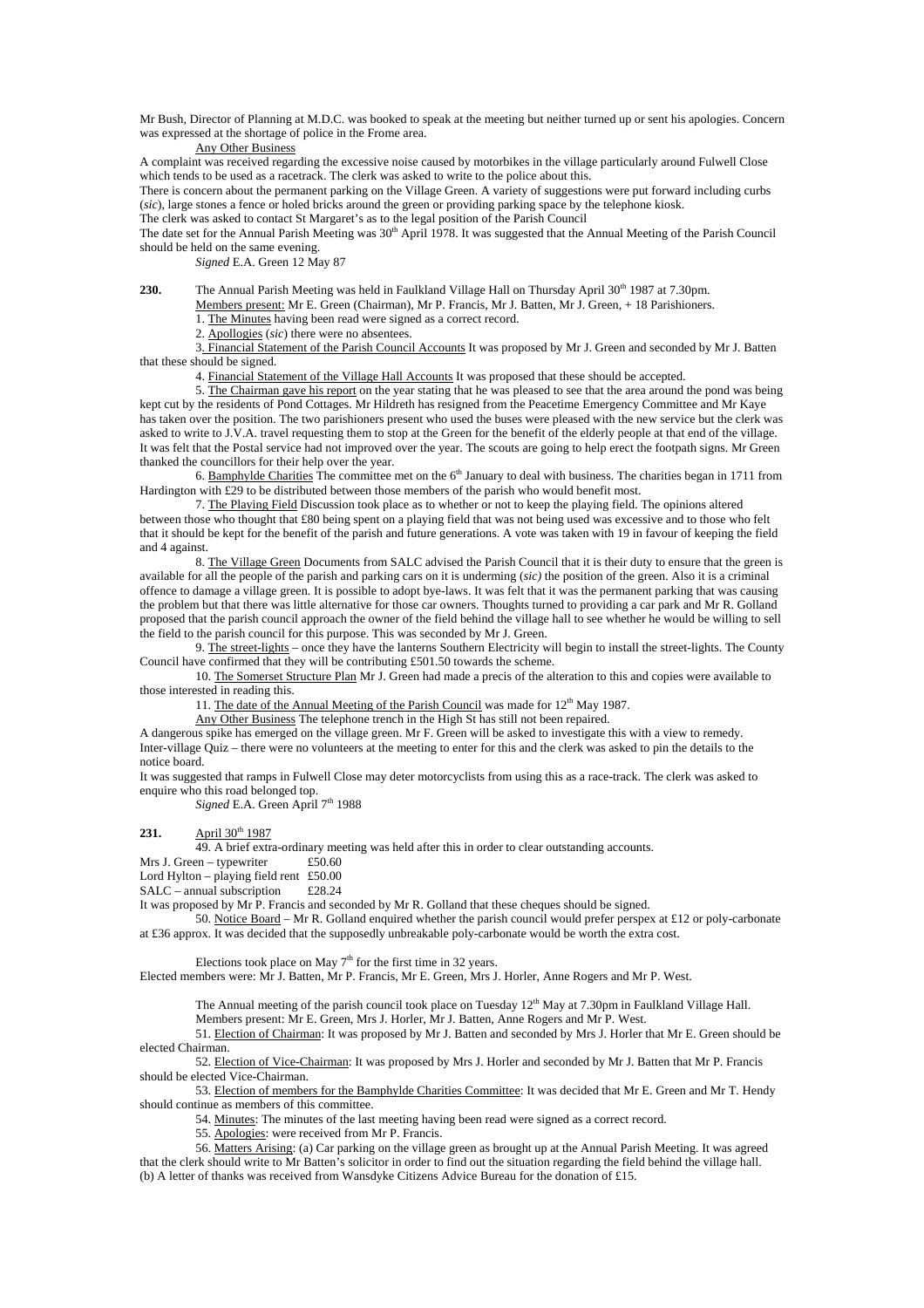57. Planning Applications: 3 storey Extension to the side of Keeper's Lodge, Hardington. The Parish Council were quite satisfied that this was a pleasing design which did not interfere with the existing dwelling allowing the unusual features of that building to remain.

Erection of Agricultural Bungalow, Charlton Farm, Hemington. The Parish Council have no objection to this application but are insistent that it should be in natural stone to match the farmhouse.

Erection of garage at Apple Tree Cottage, Faulkland. The Parish Council have no objection to this application. 58. Insurance Commercial Union Assurance are introducing index-linking to our insurance policy. It was decided that

a builder or architect should be contacted with regard to giving a valuation on the village hall.

 59. Correspondence (a) Frome Citizens Advice Bureau – the date of their annual meeting was given to the council. (b) Linkline – it was decided not to contribute to this.

(c) Farming and the Public Highway code of practice. This dealt in particular with mud on the road, hedge cutting, Ditches and drains and a few miscellaneous matters. Mr West was concerned that solid lumps of straw and mud were blocking **232.** the drains in Hemington and was anxious that it should be prevented from getting to the drains. Grit from the winter piles was also being washed into the drains. The clerk was asked to enquire how often the drains were cleared in Hemington.

(d) The booklet of the European Year of the Environment was brought to the attention of the meeting as was

(e) the booklet on the Trading Standards Service in Somerset.

(f) the correspondence on the emergency planning was not available.

(g) A letter from Mr R. Golland wished the new council an interesting and successful session. He mentioned the disgusting state of the telephone kiosk on the green and the clerk was asked to write to British Telecom about this.

He suggested also that a second-hand mowing machine might be purchased in order to cut the grass around the village. It was felt that the parish were getting good value from Mendip District Council but that it was worth enquiring about Manpower Services Schemes and Community Service Schemes.

 60. Accounts: Posts and polycarbonate for the notice board - £54.98. It was proposed by Mrs J. Horler and seconded by Mr P. West that a cheque should be signed for this.

#### Any Other Business.

The clerk was asked to write to Mr Burkitt regarding the potholes in Chickwell Lane and the state of the road through Faulkland since resurfacing. This has been the cause of many complaints in particular with regard to the large gravel that is being used. It was felt that the road should have been tarmaced.

New councillor – Anne, asked if the councillors could sit facing the meeting as in the past she had found it rather unfriendly to sit behind the backs of the council and some parishioners found it difficult to hear. It was agreed that in future the council would face the meeting.

Mendip District Council have been approached by a parishioner with regard to the siting of a skip in the council yard at Faulkland. The clerk was asked to contact Mendip to be brought up to date with the situation.

*Signed* E.A. Green 2 July 1987.

*Beneath this there is a photograph with the legend* 'The New Notice Board with notices of the first Parish Council election for 32 years.'

**233.** A meeting of the Hemington Parish Council was held in Faulkland Village Hall on Thursday July 2<sup>nd</sup> at 7.30pm.

Members present: Mr E. Green (Chairman), Mr P. Francis, Mr P. West, Mrs J. Horler, Anne Rogers.

 61. The minutes of the last meeting having been read were signed as a correct record. 62. Apologies for absence were received from Mr J. Batten.

 63. Matters Arising: (a) Car Park. The land adjacent to the village hall is in the process of being sold with the house alongside it. It was suggested that the area next to the telephone kiosk could be used for some cars but it would be necessary to acquire the land from the owner, Lord Hylton, in order to do this. The problem of car parking remains unsolved for the time being.

(b) Insurance: Local builders and architects that had been contacted did not give valuations. Estate Agents – County Properties in Radstock would charge £30 + VAT to give a valuation on the village hall. The surveyor's department of Mendip District Council did not have the resources to provide this service. The clerk was asked to write again to the Commercial Union Assurance Company asking if they would give a valuation as some insurance companies are willing to do this. It was also suggested that Mr

Pollard at the Community Council might be able to help. (c) In response to an enquiry regarding the tarmacing of the road through Faulkland Mr Burkitt explained that the A366 had been

given a cost-effective process called surface-dressing and there was no plan to lay tarmac.

(d) The surveyor's department explained that the drains in Hemington were cleaned out about 3 or 4 times a year – in fact more frequently than in other villages.

(e) Fulwell Close is a Class 4 Highway adopted in 1977 by the County Council. The clerk was asked to write requesting that 'sleeping policemen' should be installed in the road in the hope of deterring the motorbikes which appear to use the area as a race track.

(f) The District Council were aware of a request for a skip in the council yard at Faulkland and had deferred it to the County Council. The County Council said they had no knowledge of the request but they had no plans to extend their waste re-cycling service.

(g) The telephone kiosk in Faulkland has been cleaned and repaired.

(h) Manpower Services Commission and Community Service Orders with regard to grass –cutting. Jobs undertaken by Manpower Services must not put at risk any existing businesses or jobs in normal employment. The projects must involve work which would not normally be done. If the projects are likely to involve the interests of unions in either the public or private sector or existing employers they should have the written support of the relevant trade unions and employer's organizations. Community Service Orders are tied by much the same rules. They work in groups of 4 or 5 at a time for one day a week. It was suggested that Mr Green should look through the book produced by M.S.C. with a view to asking a speaker to the next Parish Council meeting.

(i) It was decided not to enter for the European Year of the Environment award.

(j) Late postal deliveries. The Post Office Customer Services Manager has been advised that deliveries to Faulkland and Foxcote will be monitored within the next month with a view to improving the service.

64. Accounts: It was proposed by Mr P. Francis and seconded by Mr P. West that the following cheques should be

signed: (a) Insurance – annual premium £139.04

(b) Southern Electricity: £528.00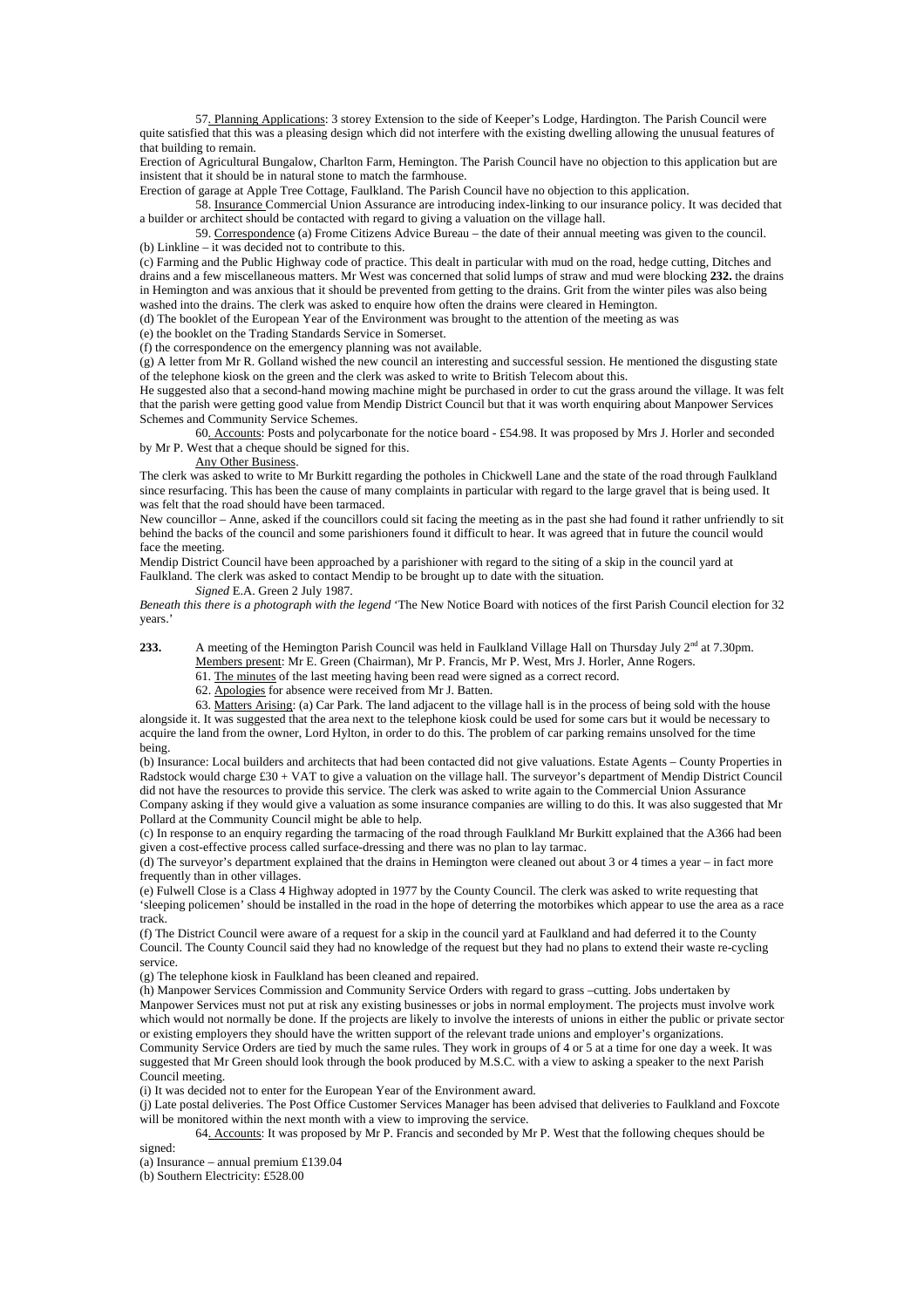### £387.00

(c) Community Council – annual subscription  $£5.00$ 

 65. Planning Applications: (a) Keepers Lodge, Hardington: MDC recommended that Listed Building Consent should be given.

(b) Erection of Agricultural Bungalow at Charlton Farm: MDC recommended refusal as it was not considered that there was a genuine need. However Mr Wilmott has re-submitted his application.

 66. Correspondence: The clerk had received a letter from Bathampton Morris Men who had been sent an anonymous note complaining that they had not removed their posters. It was agreed that whoever wrote the note should have signed their name.

**234.** (b) A letter had been sent to Mr Burkitt from a resident of Turners Tower following an incident at the crossing by Hollowpit Lane where another resident had been knocked over and badly injured. He suggested that warning signs and/or road markings would be a warning to motorists of the danger of pedestrians crossing and vehicles emerging from the cottages. The clerk was asked to write to the Road Safety Officer at Frome for his observations.

(c) There was an order to close the road at Hemington on the weekend of July  $4<sup>th</sup>$  and  $5<sup>th</sup>$  for the annual Open Weekend. (d) The clerk gave notice of her resignation on October  $1<sup>st</sup>$ . Due to changing personal circumstances she will find it increasingly difficult to find the time to carry out the duties of clerk.

(e) A letter from a resident at Faulkland complained of the state of the pavements. The clerk was asked to write to Mr Burkitt about this.

Mr. Green gave a brief report of the SALC meeting. Their notes and notices were read out.

 Any Other Business A letter written to the SALC by Somerset County Council suggested that they were open to requests of grass cutting from Parish Councils. The clerk was asked to get further information on this with a view, perhaps, to them taking on the cutting of the Village Green and/or the Playing Field in the hope that perhaps Mendip District Council might transfer their work to the area around the village pond.

There was a complaint that the drain by the Hemington signpost, near the Council houses, in Faulkland needed attention. *Signed* E.A. Green

**235.** A meeting of the Hemington Parish Council was held on Thursday 3<sup>rd</sup> September at 7.30pm in Faulkland Village Hall.

 Members present: Mr E. Green (Chairman), Mr P. Francis, Mr P. West, Mr J. Batten, Mrs J. Horler, Mrs A. Rogers. 67. The minutes of the meeting having been read were signed as a correct record.

68. Apologies There were no absentees.

69. Matters Arising: (a) Valuation of the village hall: Commercial Union Assurance do not employ qualified

surveyors and suggest contacting a local builder or surveyor. The Community Council are also unable to help. Mr P. West proposed that it should be left at £40,000 and reviewed in a year's time.

(b) A letter of thanks had been received from the Community Council for the annual subscription as well as their annual report and accounts.

(c) Replies from surveyor's department: a reply had been received regarding the state of the footpaths and also that they are sorry to hear about the misuse of Fulwell Close but the County Council does not install sleeping policemen. The Clerk was asked to write to the Housing Department at Mendip District Council about the nuisance of the motorbikes and informing them of the approach to the County Council.

(d) Grass-cutting – the County Council's surveyor's department explained that their very ambiguous letter had been misunderstood.

70. Peacetime Emergencies – Mr P. West volunteered to become the new parish contact.

71. Accounts: (a) Somerset County Playing Fields Association annual subscription - £2

(b) Southern Electricity £358

It was proposed by Mr J. Batten and seconded by Mrs J. Horler that these cheques should be signed.

The clerk was asked to bring to the attention of Southern Electricity the fact that the first light had not yet been lit and to make enquiries about the prepaid cards informing the authority of faults.

# 72. Planning Applications

Green Barn, The Green, Faulkland: the parish council had no objection to this application but would prefer the right hand opening to store to be closed by wooden doors.

Lower Farm, Faulkland – conversion of two barns to form two dwellings and alteration of existing vehicular access. The P.C. observed that the access to this site is a particularly dangerous one which will not be improved by lowering or removing the walls. The visibility is blocked by the house. The most suitable alternative access would be from the adjoining field if some arrangement could be agreed with the owner of this land. If this could be arranged the Parish Council would have no objection to the conversion of the barns.

Park Farm, Buckland Dinham – change of use of existing agricultural building for the storage and drying of timber and gate assembly. The P.C. had no objection to this but the access is within Buckland Dinham parish.

 74. Correspondence: (a) Report of special needs review panel – the education committee is considering proposals regarding the re-organisation of special education in Somerset. Provision has been made for public discussion of the proposals during meeting s involving parents. Mr E. Green volunteered to go to the meeting at Critchill School. (b) Mendip Rural Youth Worker can be contacted to discuss her work and the clerk was asked to put the letter on the notice

board.

(c) 'Removal of canine faeces' byelaws: the Secretary of State is willing to consider appropriate applications for new byelaws to parks, recreation grounds and **236.** open spaces. The questionnaire regarding a consultation meeting was filled in. (d) Review of Definitive Map of Public Rights of Way: this is now kept under continuous review and public paths can be altered, added or extinguished and the Definitive Map amended by a Modification Order. The Parish Council agreed that they should inform the County Council of the path opposite the school in Hemington at present described as a Bridle Way in spite of a very large stone slab blocking the entrance/exit which has been there for as long as anyone can remember. (e) South Wansdyke Health Week – the council were informed of the date of its existance (*sic*).

(f) A visit has been arranged whereby the Chairman, the Clerk and one other member of the Parish Council may visit the offices of Mendip District Council.

(g) The Planning Department are to begin supplying copies of plans to Parish Councils.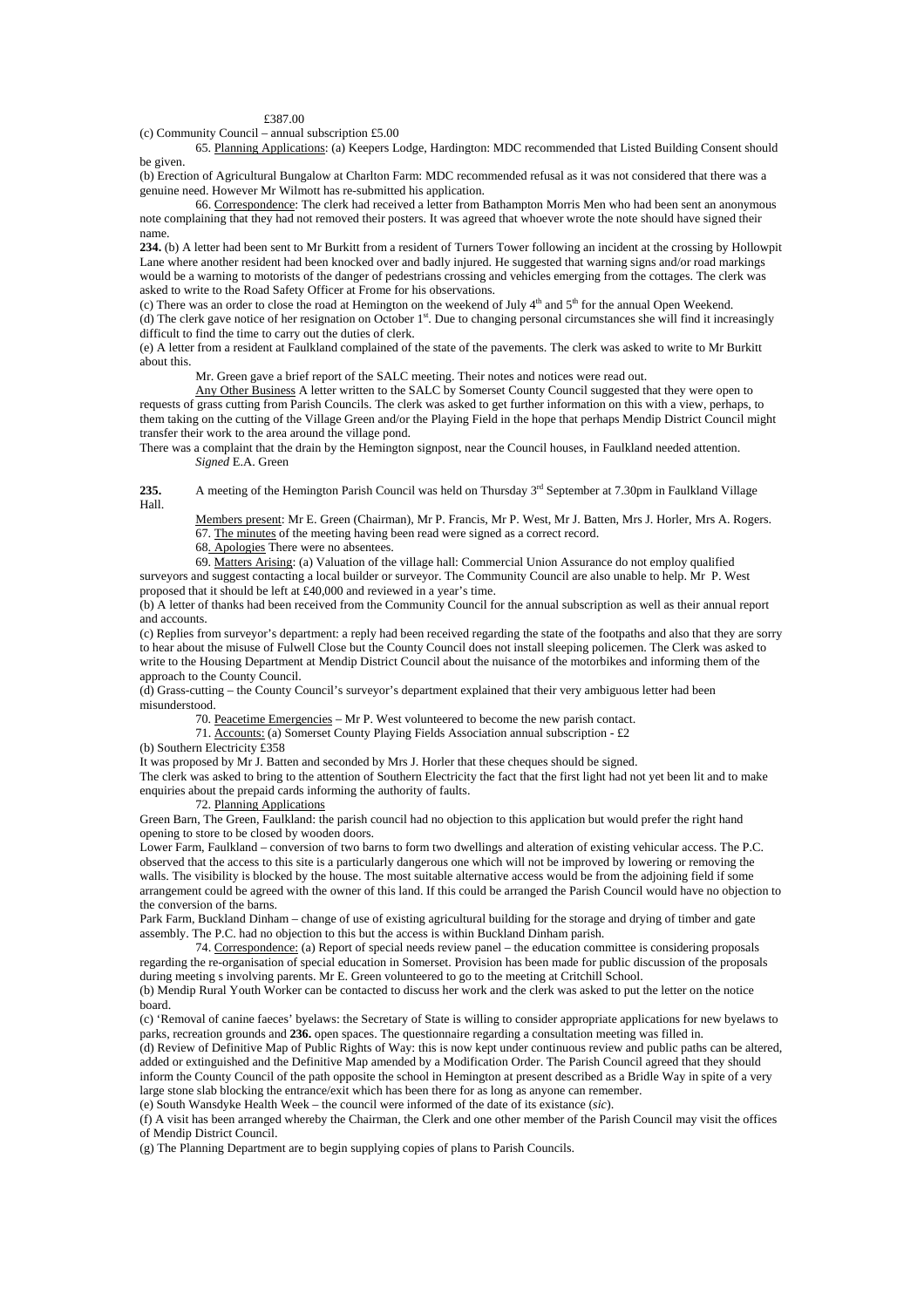75. Report on Training Day: Anne Rogers reported on this day – that great stress was put on the importance of Parish Councils, that where possible if helping organisations to give goods rather than money in order that the V.A.T. may be claimed back. She also gleaned the information that any donations should be made under the Free 2P.

 76. Rubbish Clearance Cleanaway have often failed to collect the rubbish at the Keeper's Cottages at Terry Hill. The clerk was asked to write to Mendip District Council about this.

 77. Appointment of new clerk Mrs Meek was appointed as the new clerk and Mrs Horler was thanked for her service over the past 7 years.

# Any Other Business

The clerk was asked to write to the Highways Department about the road through Hardington, to British Telecom informing them of broken panes of glass in the kiosk at Turners Tower and Mr West volunteered to go into Frome police station to see if any thing can be done about the dangerous parking at Jubilee Terrace, Hemington.

Unfortunately obscenities have been scratched into the perspex on the doors of the new notice board. It was thought that it may be possible to rub it off with wet and dry silicone-carbide.

*Signed* E.A. Green Nov  $5<sup>th</sup> 87$ 

237. A meeting of the Hemington Parish Council was held on Thursday, 5<sup>th</sup> November 1987, in Faulkland Village Hall. Members present were: Mr E. Green (Chair), Mr P. Francis, Mr P. West, Mr J. Batten, and Mrs Anne Rogers (who

apologised for arriving late). The Chairman welcomed the new Clerk and the several members of the public who were present. 1. Apologies for absence were received from Mrs J. Horler.

2. The Minutes of the previous meeting were signed as a correct record.

 3. Matters arising from the previous Meeting: a) Motorbike nuisance: as the Parish Council would be able to pay for the cost of 'sleeping policemen' in Fulwell Close from the 'Free 2p', the Clerk was asked to contact Mr Burkitt to see if the District Council would authorise this.

b) Street Lighting: the defective light has now been remedied and the Clerk has received a supply of pre-paid cards for reporting faults.

c) Footpaths: it was agreed to contact the Somerset Probation & Aftercare Service to see if supervised minor offenders on Community Service Orders could clear the lane behind the green.

d) Special Needs Review Panel: the Chairman had been unable to attend this meeting or to obtain a report on it.

e) Visit to M.D.C. Offices: the Chairman and Clerk had been very impressed with the new offices, which were a vast

improvement on the old premises. All information is stored on main-frame computers, and desk-top micros give staff instant access to the smallest details.

f) Notice Board: Anne Rogers had had limited success with rubbing down the scratches, and it was not considered worth the trouble and expense of trying to get the material repolished, as even if this was successful the damage might easily be inflicted again. The obscenities remain partly visible, and where rubbing down has been tried the polycarbonate is now somewhat opaque. It was therefore decided to remove the doors entirely for a trial period.

g) A letter from Somerset County Playing Fields Association thanked the Parish Council for their donation of £2.

h) Members' attention was drawn to a meeting at M.D.C. on 26<sup>th</sup> November to discuss the Canine Faeces Bylaw and the model Bye laws for the Regulation of Dogs.

i) The Definitive Map was produced to show that the Bridleway between Hemington and Hardington was originally classed as a Footpath; the reason for the change in classification is not clear. The Local Government Boundary Commission are to recommend that the whole of Hassage should be united in Somerset.

4. Precept: It was decided that a precept of £800 for General Expenses should be made this year.

- 5. Accounts: a) Burial Grant Hemington Parochial Church Council £150
- Foxcote Parochial Church Council £50

b) Auditor's Fees - £51.75

c) Mrs F. Horler –  $\frac{1}{2}$  -year's salary £92.50

 $+$  expenses £33.54 - £126.04

It was proposed by Mr P. Francis and seconded by Anne Rogers that these cheques be signed.

 6. Correspondence: a) It was agreed that the Parish Council might, at some future date, hire the video which gives information on the making of Village Appraisals and Parish Maps.

b) The Community Council had sent details of an Information Evening on the 'Best Kept Village' Competition, and a questionnaire on 'Thatch' which the Chairman will fill in.

c) The University of Bristol will hold a one-day conference on Rural Britain in the 1990's on Friday  $20<sup>th</sup>$  November.

d), e), f), and g): S.A.L.C., S.C.C., M.D.C. and N.A.L.C. had all sent copies of their Annual Reports and Accounts. S.C.C. also sent details of their revised minibus service, and M.D.C. drew members' attention to a seminar on Playground Safety on 14<sup>th</sup> November.

It was agreed to post details of Mendip Marriage Guidance Council on the noticeboard, and to pass the information on the Piper Lifeline Forum to Mrs Jean Horler.<br>238 7 Proposed Hinkley Poi

**238.** 7. Proposed Hinkley Point 'C' Nuclear Power Station: As the opinions of members as to the advisability of the proposed new Power Station were sharply divided, the Parish Council did not feel able to notify West Somerset District Council of a particular view. Members of the public were invited to make their own views known to West Somerset D.C.

8. Planning Applications: Park Farm, Buckland Dinham – change of use of existing Agricultural Building: the application now includes storage and handling ( but not selling) of pre-packed fuels. The Parish Council had no objection, and M.D.C. recommend conditional approval.

Lower Farm, Faulkland: Conversion of two barns to form two dwellings and alteration of existing vehicular access. M.D.C. recommend conditional approval.

Members welcomed a letter from M.D.C.'s Director of Planning & Amenities stating his intention of informing the Parish Council of the outcome of Planning Applications.

 9. Warning signs at Turner's Tower: The Road Safety Officer has stated that he will recommend that these be erected; the final decision however rests with Somerset C.C.

10. Tree Inspection: Following the damage to one of the chestnut trees on the green, caused by the historic storm of the night of October  $15^{th}/16^{th}$ , it was agreed to ask Challoner & West to come and inspect both of them. As Commercial Union had written to say that the Parish Council would not be held liable for the damage caused to two cars by the falling branch, the Clerk was asked to write and ask them to explain exactly what the insurance  $\underline{\text{did}}$  cover in respect of the trees.